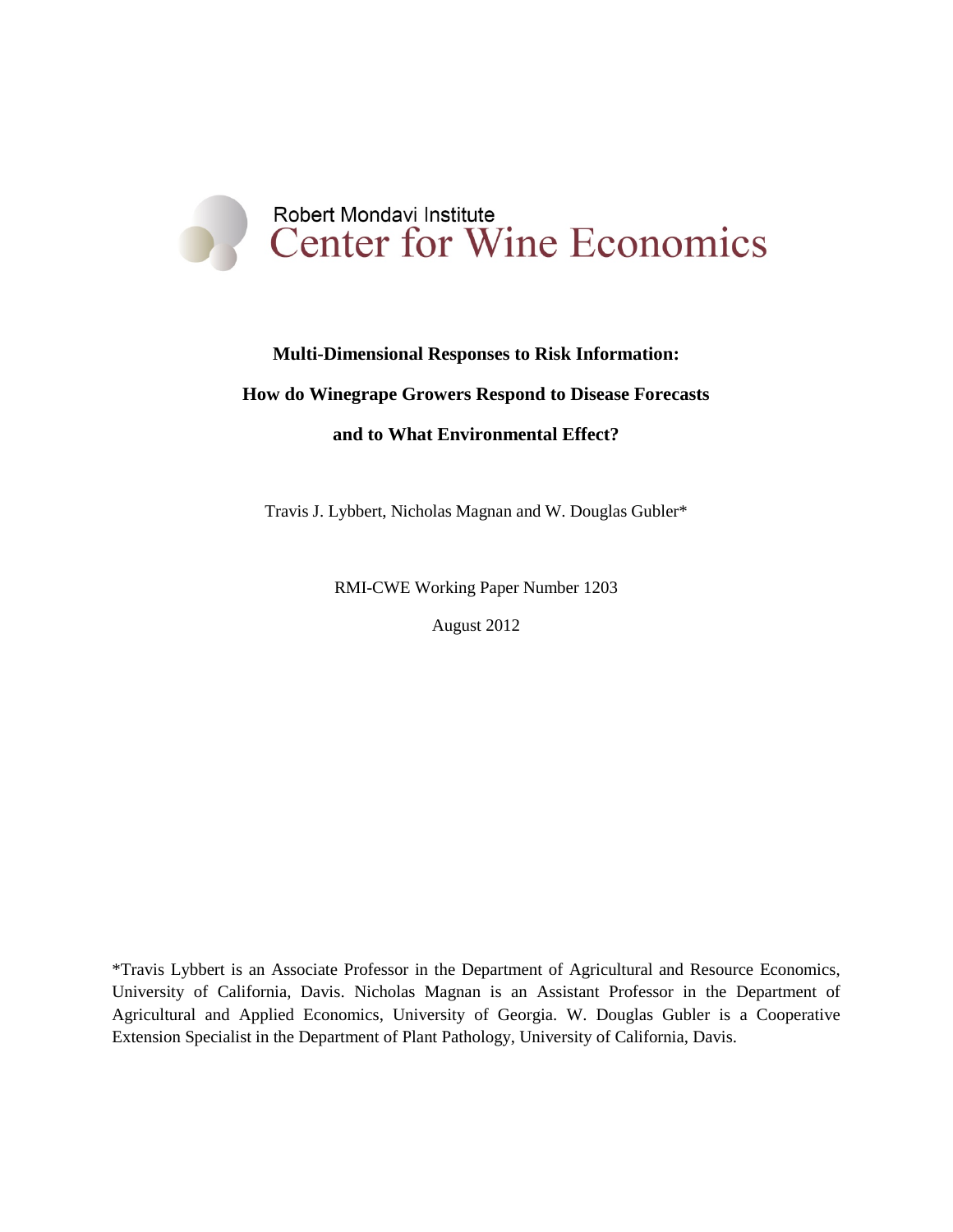# **MULTI-DIMENSIONAL RESPONSES TO RISK INFORMATION: HOW DO WINEGRAPE GROWERS RESPOND TO DISEASE FORECASTS & TO WHAT ENVIRONMENTAL EFFECT?**

August 2012

**Travis J. Lybbert** Agricultural & Resource Economics, UC Davis [tlybbert@ucdavis.edu](mailto:tlybbert@ucdavis.edu) **Nicholas Magnan** Agricultural &Applied Economics, University of Georgia **W. Douglas Gubler** Plant Pathology, UC Davis

# **ABSTRACT**

How and how well growers manage the risks inherent in agriculture have direct welfare implications for producers and consumers at both local and societal levels. While better weather, pest and disease forecast information are rapidly disseminating among producers and are often touted as promising inputs to production and risk management, little is known about how this new information actually shapes producer behavior in practice. Better forecast information can benefit growers by improving their capacity to manage disease and pests effectively, but we must jointly consider multiple margins of adjustment in order to properly understand their response to this improved information. Using the case of California winegrape growers and high resolution panel data that includes plot-level treatments for powdery mildew, we characterize growers' response to a popular powdery mildew risk model that generates forecasts in the form of a daily risk index (PMI). Our analysis suggests that growers using the PMI adjust their powdery mildew management strategies along several margins of adjustment, including shifting from sulfur to more potent synthetic fungicides, increasing dosage rates, and using multiple products when the risk is high according to the PMI. The observed mix of these response adjustments varies by location and by output value. While field trials that only allow for treatment timing adjustments have suggested that the environmental benefits of the PMI could be substantially positive, our analysis of pesticide use risks to soil, surface water, groundwater, and air suggests that the net environmental impact of growers' multi-dimensional response to the PMI may actually be negative.

## **JEL Codes : D8, Q1, Q5**

**Keywords:** Risk, Information, Pesticides, Disease, Grapes

**Acknowledgements**: Several people have been instrumental in this research by generously offering their time, expertise and perspective, namely Jenny Broome, Joyce Strand, Christopher Janousek, Rick Melnicoe, Larry Wilhoit, Yu Zhan, Minghua Zhang, Sara Bonetti, and Kimberly Steinmann. For further insights and suggestions, we thank seminar audiences at the California Department of Pesticide Regulation, UC Davis, UC Berkeley, the Western Weather Workgroup, the 2009 and 2010 meetings of SCC-76 ("Economics and Management of Risk in Agriculture and Natural Resources"), the 2010 Conference of the American Association of Wine Economists, and the 2010 meetings of the American Applied Economics Association.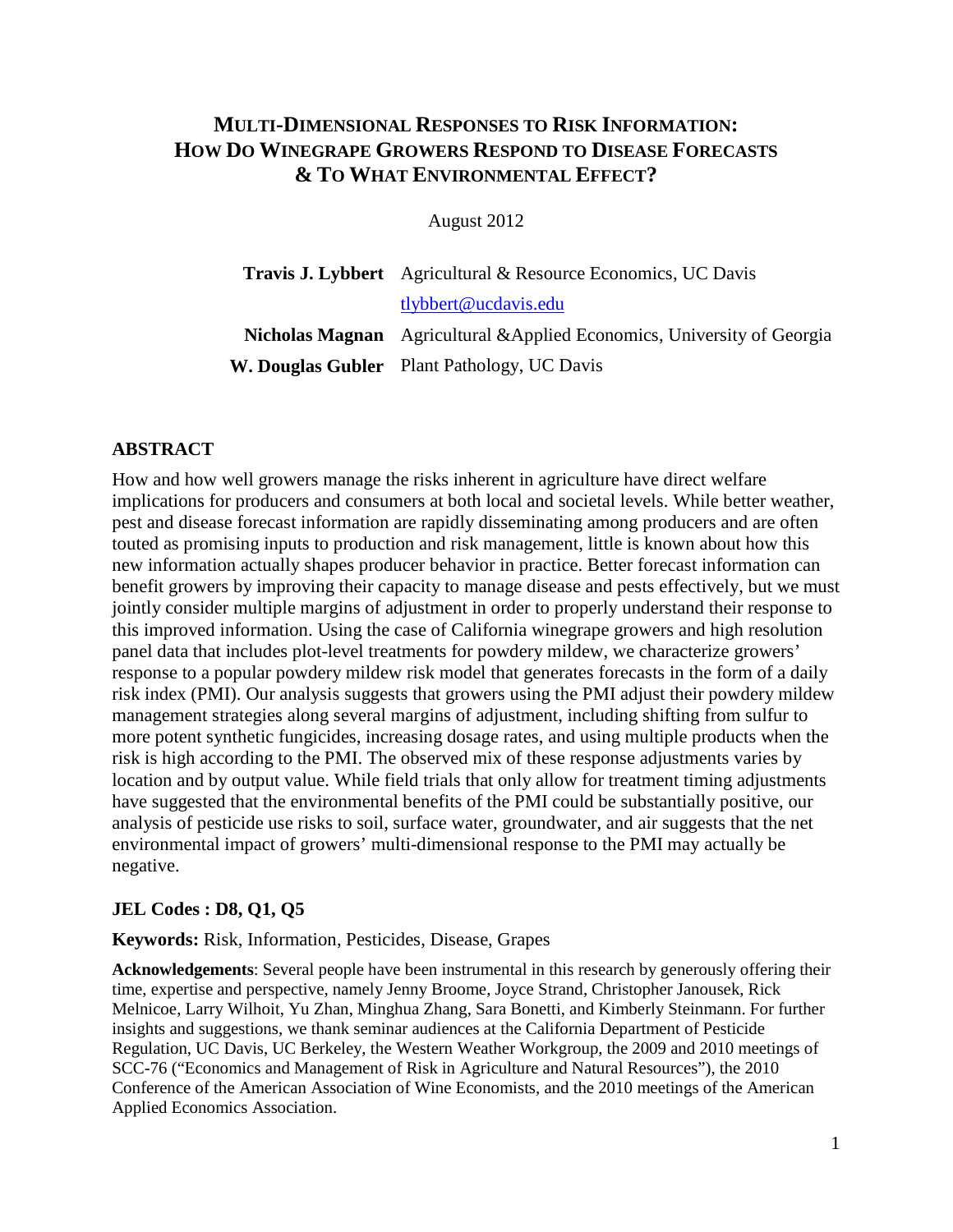# **MULTI-DIMENSIONAL RESPONSES TO RISK INFORMATION: HOW DO WINEGRAPE GROWERS RESPOND TO DISEASE FORECASTS & TO WHAT ENVIRONMENTAL EFFECT?**

When grappling with uncertainty, we often crave more and better information in the hopes of improving future outcomes. This innate craving has long fueled attempts in many fields of human endeavor to forecast the future. In many such settings, how agents respond to new or better forecast information has direct implications for production, market and broader social outcomes. These links between uncertainty, information, responses, and outcomes are perhaps nowhere more clearly on display than in agriculture. How well or poorly producers manage the risks inherent in agriculture has direct welfare implications for producers and consumers both locally and beyond. Furthermore, producers' behavioral responses to these risks can have environmental implications and other spillover effects. In this paper, we test how wine grape growers in California alter their disease management strategies in response to improved disease forecast information and the environmental effects of these responses.

Generously over-spraying pesticides, for example, can provide insurance protection for a producer [\(Mumford and Norton 1984\)](#page-31-0) – a form of insurance that is effectively subsidized by external environmental and human health costs borne by society. Over-spraying pesticides is a particularly attractive form of insurance when crop insurance against pest damages is unavailable or relatively expensive [\(Carlson 1979,](#page-29-0) [Feinerman, Herriges and Holtkamp 1992\)](#page-30-0) or when pest outbreaks are unpredictable. Motivated by the latter justification for using pesticides as insurance, integrated pest management (IPM) aims to reduce pesticide use by *inter alia*  providing growers with better, more precise pest information – an objective that has been facilitated by rapid advances in remote sensing, telemetry, GPS, and other technologies that improve the collection, processing and rapid dissemination of high resolution spatial data. While better weather, pest and disease forecast information are often touted as promising inputs to production and risk management – inputs that enable producers to refine their expectations and operations – little is known about how this new information actually shapes producer behavior in practice. The fact that producers can adjust their mitigation strategies along several dimensions simultaneously makes characterizing their response to new information as challenging as it is important.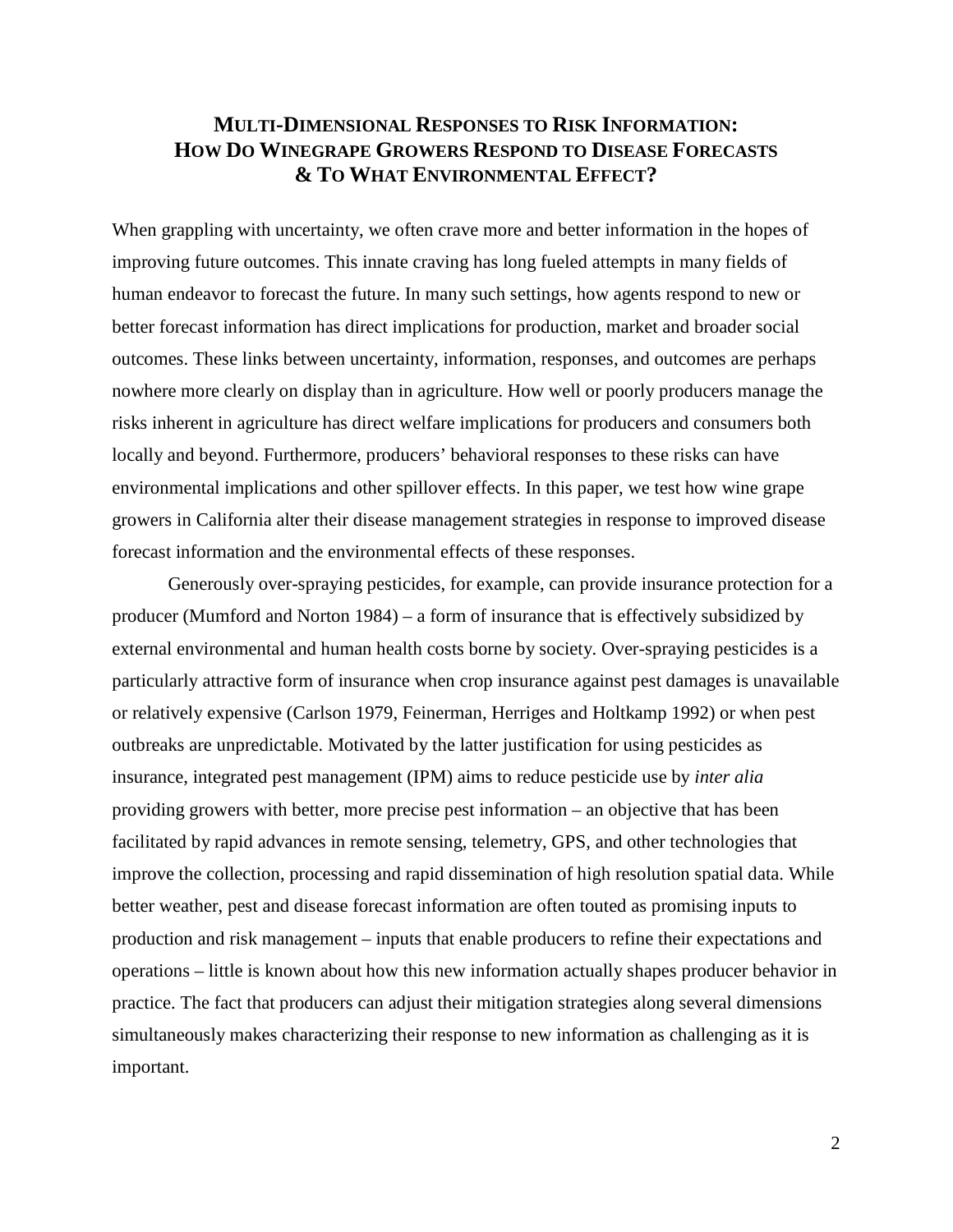The dynamics of agricultural production, risk management and pesticide use are distinctly crop- and location- specific. In the case of California wine grape growers, the management of powdery mildew risk is among the most important management practices. Growers' only real hope in the powdery mildew battle is proper preventative management, which is necessitated by the explosive episodes of powdery mildew growth that are possible when optimal temperature and humidity conditions for the mildew prevail. These growth explosions pose substantial production risks to growers; an entire season can be lost with a single poorly timed powdery mildew treatment. In response, growers apply heavy and frequent doses of sulfur products and relatively more toxic synthetic fungicides<sup>[1](#page-3-0)</sup> in their vineyards, which are often located in picturesque but environmentally sensitive areas.

Founded on the observation that powdery mildew growth is largely a function of length of exposure to different temperature ranges, the Gubler-Thomas Powdery Mildew Index (PMI) [\(Thomas, Gubler and Leavitt 1994,](#page-32-0) [Weber, Gubler and Derr 1996\)](#page-32-1) is designed to help growers anticipate outbreaks so they can more precisely time their preventative powdery mildew treatments and reduce fungicide applications in the process. In addition to private benefits internalized by producers, the social and environmental benefits of reduced fungicide use due to better treatment timing could be substantial. Since powdery mildew affects several fruit crops in addition to grapes, many countries around the world could reap similar benefits from these disease forecasts. Yet, the purported value of the PMI to growers has been extrapolated from controlled field trials in which technicians mechanically adjust the timing of powdery mildew treatments according to the PMI. How do growers with greater adjustment flexibility change their strategies in response to the PMI in practice? How do these potentially multi-dimensional responses affect net pesticide usage? In addressing these questions, this paper is the most rigorous assessment to date of how farmers use disease forecasting as a risk management tool, as well as the environmental impacts of its availability. While we focus on California wine grape growers and the PMI in this paper, the availability of high resolution weather data has prompted the development of several similar forecast models.<sup>[2](#page-3-1)</sup> Our empirical analysis sheds a broader light

<span id="page-3-1"></span><sup>2</sup> For a collection of these disease forecasting models see

<span id="page-3-0"></span> $1$  Synthetic fungicides fall mainly in the category of either sterol inhibitors or strobilurins.

<http://www.ipm.ucdavis.edu/DISEASE/DATABASE/diseasemodeldatabase.html> (accessed 27 March 2012). In addition to these models, there other attempts to improve the information growers have at their disposal to target their disease and pest management strategies. For example, plant breeders are exploring the use of genetic engineering to enable plants to signal the presence of a pathogen via a fluorescent glow, which would allow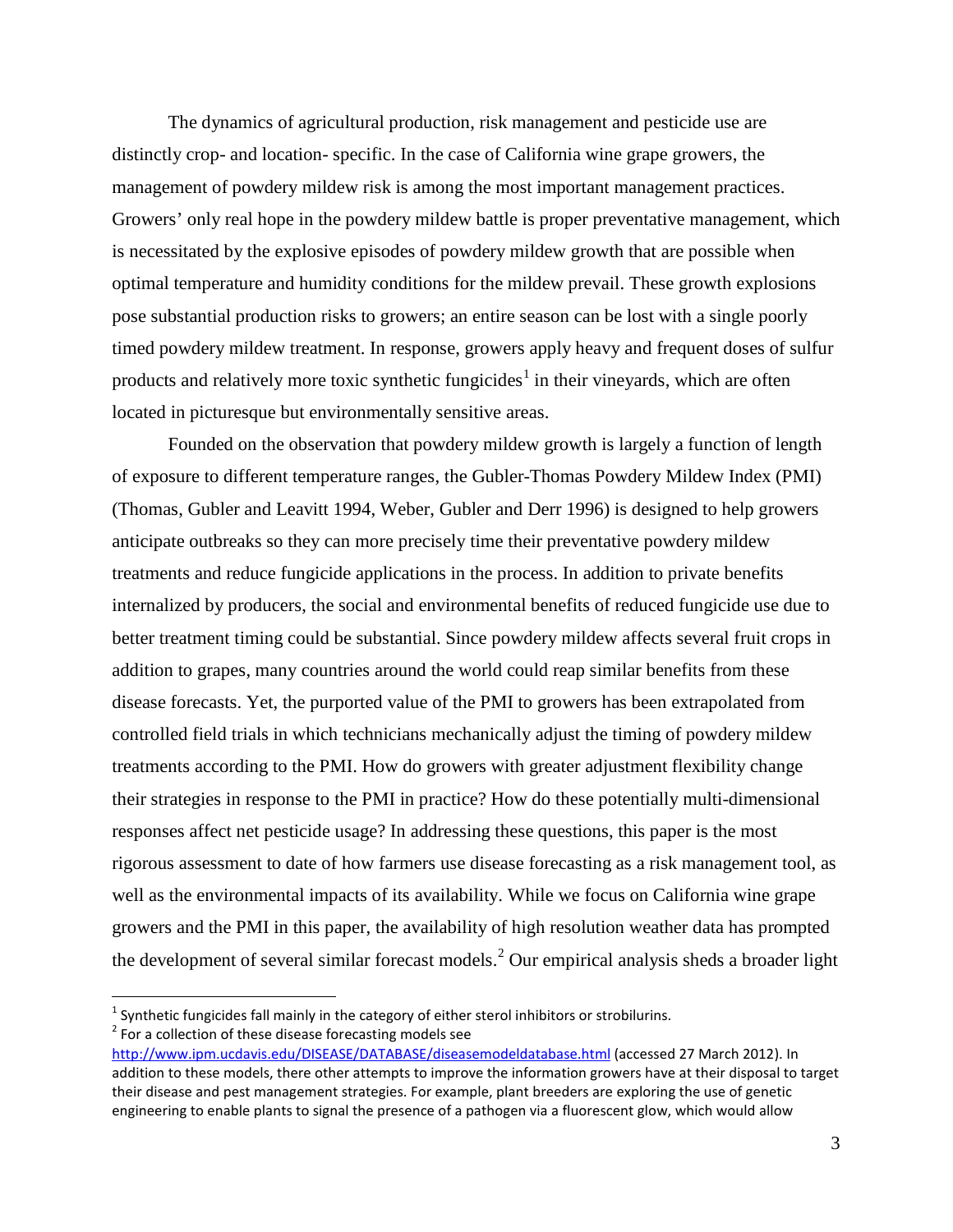on how growers actually respond to forecasts derived from these models and the associated environmental impacts.

We estimate models of growers' disease management strategies using high resolution temporal and spatial data collected at the grower- and plot- level. The temporal and spatial resolution of this data allows us to estimate the impacts of receiving disease forecasts on farmer behavior at an unprecedented level of detail. We leverage the panel structure of our data to identify the impact of receiving the PMI on pesticide applications by comparing a grower's powdery mildew strategies before and after the grower started receiving the PMI. Building on recent work to estimate the plot-specific environmental risks associated with a given pesticide regime [\(Zhan and Zhang 2012\)](#page-32-2), we test the impact of receiving the PMI on environmental risks using the same identification strategy. Because we do not have data on the efficacy of treatment regimens as influence by receipt the PMI, we cannot directly estimate the value of the PMI to producers. Understanding if and how growers use the PMI, however, is a first step in this direction.

Our results suggest growers do adjust their disease management strategies based on the PMI, but that this response is multi-dimensional, nonlinear and spatially heterogeneous. While some PMI recipients do tighten treatment intervals as the PMI increases as intended by its promoters, so do many non-recipients – presumably based on intuition and experience with powdery mildew. In comparison to this muted interval response relative to non-recipients, PMI recipients tend to more actively adjust other dimensions of powdery mildew treatment, including what product to use, whether to mix products in a single treatment and dosage rates. These complex responses are also distinctly nonlinear, with high PMI values inciting especially aggressive responses. PMI responses are dramatically different in different grape growing regions. Growers in the high value grape growing regions of the North Coast and Central Coast of California adjust treatment strategies most in response to the PMI. Since PMI recipients are not responding by adjusting intervals alone, the net environmental effect of the PMI is ambiguous and open to empirical testing. We use plot-level environmental risk scores [\(Zhan and](#page-32-2)  [Zhang 2012\)](#page-32-2) to test this effect, which – counter to prevailing wisdom – suggests a negative

 $\overline{a}$ 

growers to treat only infected plants (see [http://www.scidev.net/EN/NEWS/GLOWING-CROPS-COULD-MINIMISE-](http://www.scidev.net/EN/NEWS/GLOWING-CROPS-COULD-MINIMISE-PESTICIDE-USE-1.HTML)[PESTICIDE-USE-1.HTML,](http://www.scidev.net/EN/NEWS/GLOWING-CROPS-COULD-MINIMISE-PESTICIDE-USE-1.HTML) accessed 27 March 2012).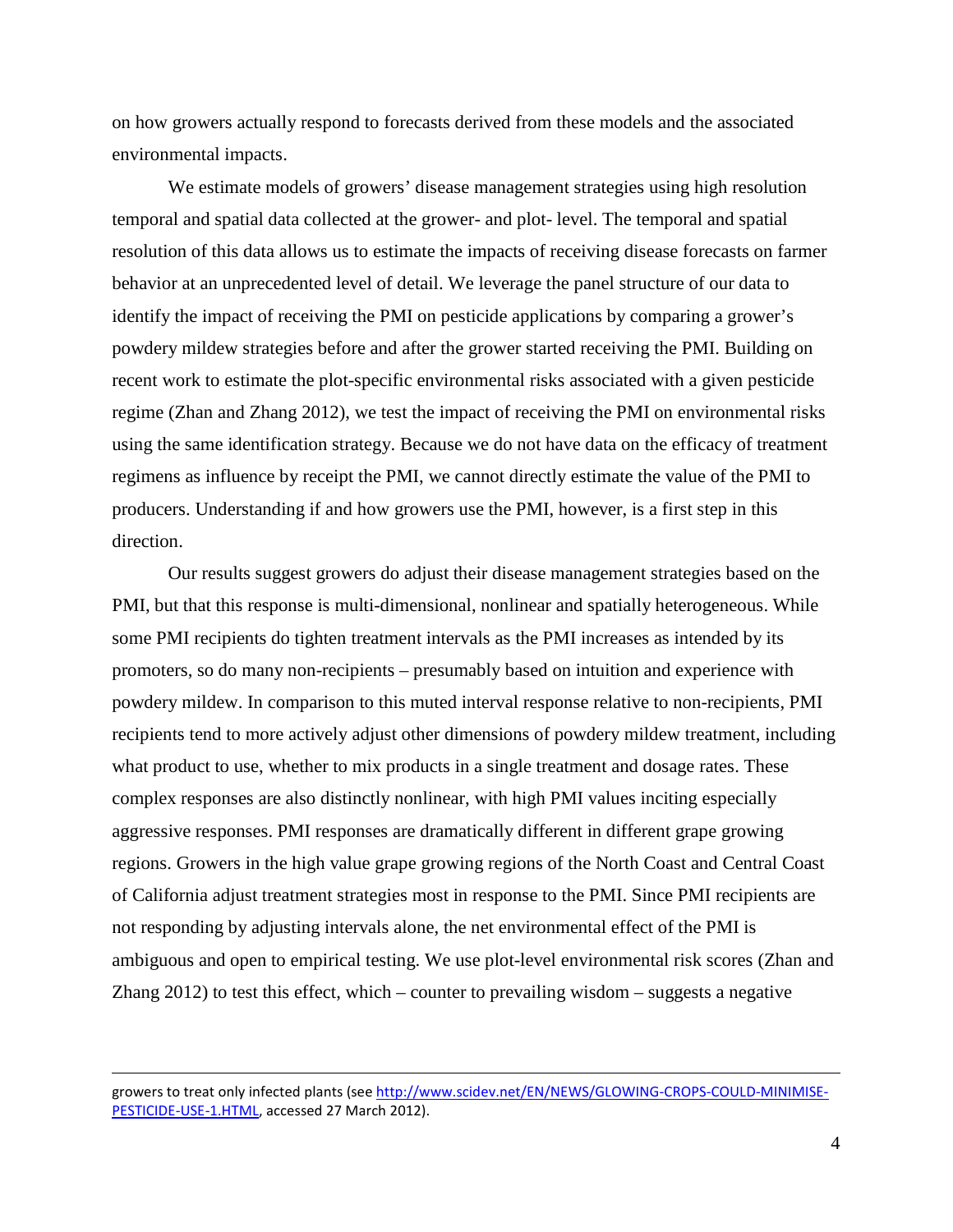environmental impact. Specifically, we find that PMI usage appears to offset about seven or eight years of general reductions in aggregate environmental risks.

## **1 BACKGROUND**

#### *The Economics of Pesticide Use*

There is a rich literature in economics focused on pesticide use. Broad reviews of the theoretical and empirical issues addressed in this literature are available elsewhere (see [Carlson and](#page-29-1)  [Wetzstein 1993,](#page-29-1) [Fernandez-Cornejo, Jans and Smith 1998,](#page-30-1) [Norgaard 1976\)](#page-31-1). The relationship between pesticide use, production risk and risk aversion has figured prominently in this area of research. The conventional view is that many growers overuse pesticides as a form of insurance that is effectively subsidized by the environmental costs that are not internalized by producers [\(Mumford and Norton 1984\)](#page-31-0).<sup>[3](#page-5-0)</sup> Based on this view, crop insurance can in principle reduce the use of pesticides by offering an insurance substitute [\(Carlson 1979,](#page-29-0) [Feinerman, Herriges and](#page-30-0)  [Holtkamp 1992,](#page-30-0) [Huang and Liu forthcoming\)](#page-30-2), but evidence from the U.S. Midwest suggests that crop insurance may increase pesticide use in practice [\(Horowitz and Lichtenberg 1993\)](#page-30-3).

Given the environmental externalities associated with pesticide use, economists have often focused on a variety of mechanisms to reduce pesticide usage, including direct regulation and fees for use [\(Zilberman, et al. 1991\)](#page-32-3). In a related vein, economists have attempted to estimate the value of reduced pesticide usage [\(Maria Travisi, Nijkamp and Vindigni 2006\)](#page-31-2), while elsewhere recognizing that prevailing incentives often make these reductions difficult to achieve [\(Cowan and Gunby 1996\)](#page-29-2). Of most direct interest for our purposes, IPM has emerged as an important means for reducing pesticides. IPM includes decision rules based on economic thresholds [\(Fabre, Plantegenest and Yuen 2007\)](#page-30-4) and better knowledge and information.

### *The Economics of Agricultural Forecast Information*

The value of information to producers and consumers and its impact on markets has intrigued economists for decades (e.g., [Akerlof 1970,](#page-29-3) [Stigler 1961\)](#page-31-3). In agriculture, economists have studied the value of information to risk-averse producers. Many of these explicitly model the value of information as a tool for reducing risk and decompose this value into mean and variance

<span id="page-5-0"></span><sup>&</sup>lt;sup>3</sup> The theoretical work that suggests pesticides are risk-reducing hinges crucially on the assumption that pest damage is independent of other factors that affect output [\(Horowitz and Lichtenberg 1993\)](#page-30-3).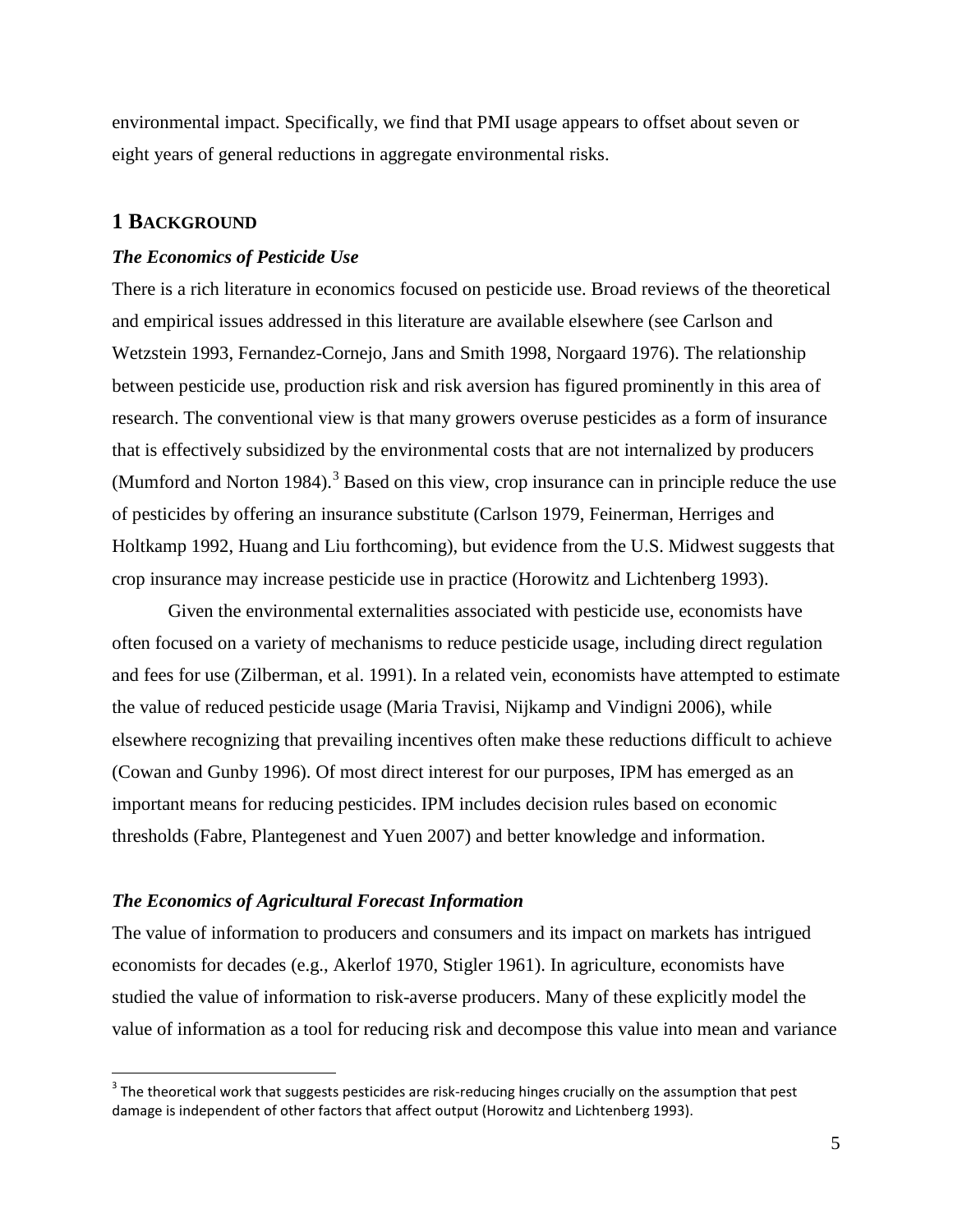components [\(Byerlee and Anderson 1982\)](#page-29-4). While the degree of risk aversion directly shapes an individual's valuation of new information in these models, there is not necessarily a positive correlation between the two "since the decision to acquire new information is itself often a risky decision" [\(Byerlee and Anderson 1982\)](#page-29-4).

Several studies have assessed the value of weather information to agricultural producers, which can be shaped by both partial and general equilibrium effects [\(Lave 1963\)](#page-31-4) and by the demand elasticity for the final product [\(Babcock 1990\)](#page-29-5). The link between weather forecasts and risk is especially strong in the case of frost because frost events can be forecasted and can be devastating in the absence of any mitigation [\(Baquet, Halter and Conklin 1976\)](#page-29-6). More recently, greater attention has been paid to the value of climate forecasts, which – in contrast to short-run weather forecasts – offer seasonal predictions of weather outcomes [\(Adams, et al. 1995,](#page-29-7) [Barrett](#page-29-8)  [1998,](#page-29-8) [Mjelde, et al. 1988\)](#page-31-5). Several studies have documented the potential environmental effects of changes in pest management decisions due to value of disease and pest forecasts [\(Moffitt, et](#page-31-6)  [al. 1986,](#page-31-6) [Mumford and Norton 1984,](#page-31-0) [Swinton and King 1994\)](#page-31-7) and precision production technologies that enable more targeted practices [\(Khanna and Zilberman 1997\)](#page-31-8). In contrast to this weather information and risk literature, we assess the impact of forecast information on producer responses – and do so at a higher resolution than previously possible using a unique dataset.

## *California Wine Grapes, Powdery Mildew & the Powdery Mildew Index*

Grapes contribute roughly 10 percent to California's annual \$30 billion in farm sales and are the second most important crop in California.<sup>[4](#page-6-0)</sup> Wine grapes constitute an important part of total grape production, and the California wine industry has become a major component of the state's dynamic agriculture sector [\(Goodhue, et al. 2008,](#page-30-5) [Heien and Martin 2003\)](#page-30-6). For California's winegrape growers, powdery mildew control is arguably the most important single management practice: They spend more each year controlling powdery mildew and still suffer more losses to it than any other disease.

<span id="page-6-0"></span> $4$  Greenhouse and nursery products are the most valuable crop in California.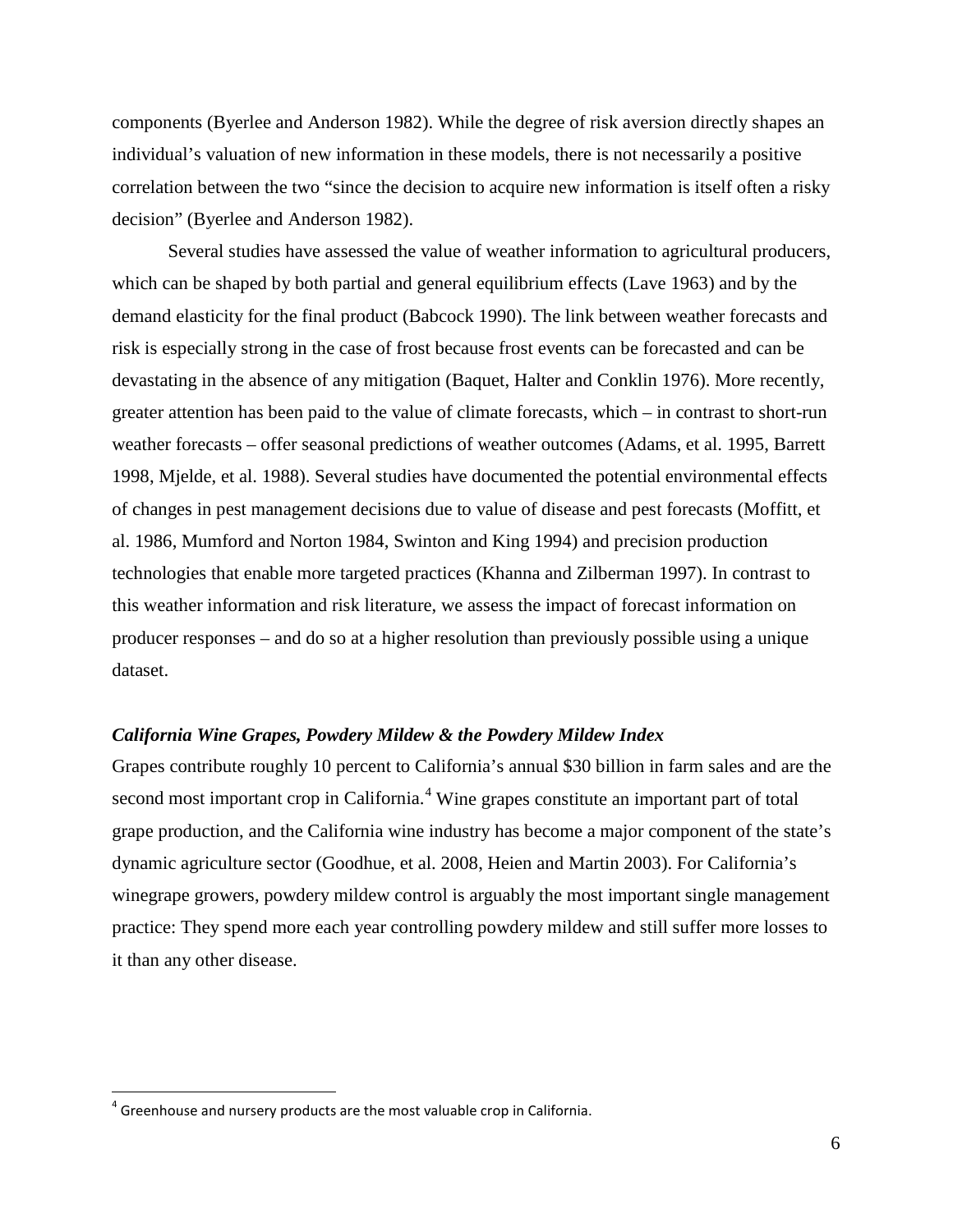Damages due to powdery mildew often depend on the timing of first infection – making early season control critical.<sup>[5](#page-7-0)</sup> Early fruit infections can cause stunting, scarring, or splitting of berries, and may increase the severity of bunch rots. The disease can also cause the epidermis to split, reducing the shelf life of table grapes, and can reduce the rate of photosynthesis and thus berry sugar content. Less than 5% disease on berries at harvest can cause off-flavors in wine [\(Stummer, et al. 2005\)](#page-31-9).

In their annual battle with powdery mildew, wine grape growers use a variety of preventative control options [\(Flaherty, et al. 1992\)](#page-30-7). Powdery mildew is generally controlled using an integrated program with regular treatments occurring every 7-21 days. The default treatment is sulfur dust, which is relatively cheap and can be applied at faster speeds, or micronized dry flowable sulfur.<sup>[6](#page-7-1)</sup> Sulfur is also acceptable for use on organically certified wine grapes. As conditions change throughout the season, growers often switch to more potent synthetic fungicides such as quinoxfen, demethylation inhibitors (DMI) or strobilurin fungicides. Sulfur is, however, commonly maintained in the program – either mixed in the tank or in rotation – to combat resistance or delay the onset of resistance to narrow spectrum synthetic fungicides.

Growth and development of powdery mildew is strongly and nonlinearly affected by climatic conditions.<sup>[7](#page-7-2)</sup> When optimal temperatures prevail during critical windows, a mistimed treatment can have catastrophic effects on the value of production at harvest. In this context, the potential value of disease forecasts is substantial. The PMI, based on the Gubler-Thomas model, aims to provide such a forecast using the documented relationship between temperature,

<span id="page-7-0"></span><sup>&</sup>lt;sup>5</sup> Grapevine powdery mildew can affect all succulent tissues on a grapevine, including the stem, fruit, and leaves, all of which can show characteristic symptoms of chlorosis in the area of infection and signs of the pathogen as powdery, web-like growth. The susceptibility of various plant parts to powdery mildew infection changes during the season. To some extent, it affects most wine, raisin and table grape varieties, but some varieties are extremely susceptible to powdery mildew (e.g., Chardonnay, Cabernet Sauvignon, Chenin blanc) and others are less susceptible (e.g., Petite Sirah, Zinfandel, Semillon, and White Riesling).The epidemiology of powdery mildew on grapevines is explained in detail elsewhere [\(Pearson and Gadoury 1987,](#page-31-10) [Sall and Wrysinski 1982,](#page-31-11) [Ypema and](#page-32-4) 

<span id="page-7-1"></span>[Gubler 1997\)](#page-32-4).<br><sup>6</sup> Micronized sulfur is processed and formulated to provide better coverage on vegetation and to oxidize more slowly.

<span id="page-7-2"></span> $<sup>7</sup>$  It thrives under dry conditions with moderate temperatures (21 to 30°C), but spores and mildew colonies can be</sup> killed by extended durations of temperatures above 32°C. The fungus can be destroyed completely when air temperatures rise above 32°C for 12 hours or more [\(Ypema and Gubler 1997\)](#page-32-4). During continuous favorable temperature periods, the time between spore germination and production of spores by the new colony can be extremely rapid, occurring in as little as 5 days.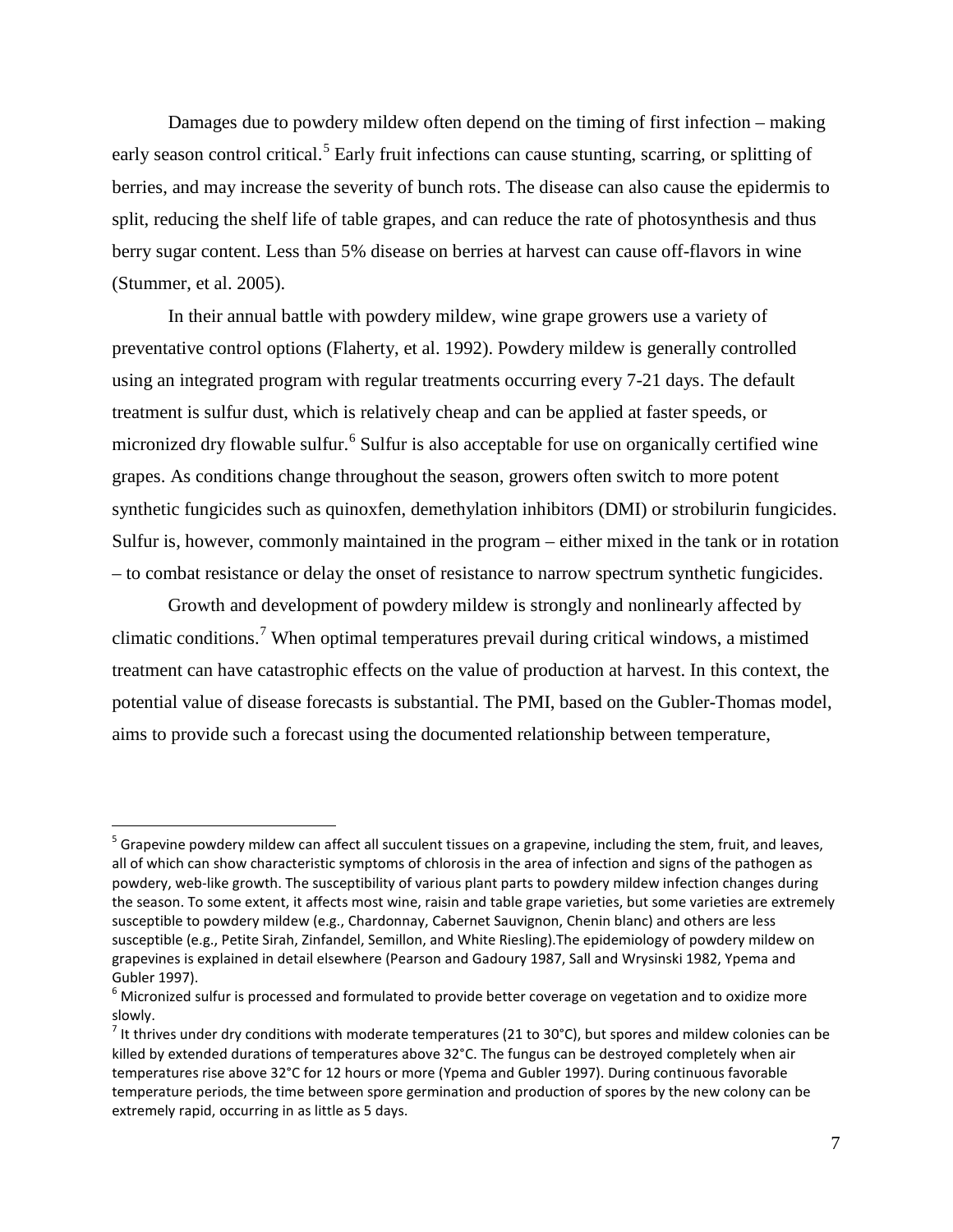humidity and ascospore release to predict initial disease onset [\(Gubler, et al. 1999,](#page-30-8) [Thomas,](#page-32-0)  [Gubler and Leavitt 1994,](#page-32-0) [Weber, Gubler and Derr 1996\)](#page-32-1).<sup>[8](#page-8-0)</sup>

Once infection has occurred, the model switches to a disease risk assessment phase and is based entirely on the effects of ambient temperature on the reproductive rate of the pathogen. The Gubler-Thomas model evaluates in-canopy temperatures and assesses the risk of powdery mildew development using a powdery mildew index (PMI) that ranges from 0 (no risk) to 100 (extreme risk).<sup>[9](#page-8-1)</sup> Low index values of 0-30 indicate the pathogen is not reproducing. An index of 40-50 is considered moderate and would imply a powdery mildew reproductive rate of approximately 15 days. Index values of 60-100 indicate that the pathogen is reproducing rapidly (as fast as every 5 days) and that the risk for a disease epidemic to occur is extreme. Since the mid 1990s, the PMI has been available in many regions as either a specific value for a single location or as a contour map for a defined space– often via daily email messages. Increasingly, growers use their own on-site weather stations with integrated software to compute the PMI.

Per its original motivation, the PMI can potentially enable growers to sync their fungicide treatments more precisely with the actual disease risks that prevail in their vineyards. In particular, growers may postpone fungicide applications during extended periods with low PMI values. This potential value of the PMI has been demonstrated in field trials, which have shown that spraying according to the PMI can reduce fungicides "by 2-3 applications over the course of the growing season with equal or better disease control" [\(Gubler, et al. 1999 p.10\)](#page-30-8). The social, economic and environmental benefits of this reduction in fungicide use could be substantial. For example, it is estimated that the PMI could have reduced total sulfur applications by over one

<span id="page-8-0"></span> $8$  The model and its forecast have been validated throughout the grape growing regions of California and other parts of the world. Similar disease forecasting models have been developed to predict the onset and severity of other plant diseases whose development is predictably influenced by climatic conditions, namely apple and pear scab, fireblight, botrytis bunch rot, wheat diseases and tomato diseases.

<span id="page-8-1"></span> $9$  After budbreak, there must be three consecutive days with a minimum of six consecutive hours of temperatures between 21 and 30°C for a powdery mildew epidemic to be initiated. The early season PMI therefore begins at 0 and increases by 20 points for each day with six or more consecutive hours in this optimal temperature range (e.g., after three consecutive days of six or more hours of optimal temperatures the PMI climbs to 60). If after one day of temperatures in this range optimal temperatures do not persist for three consecutive days, the PMI reverts to zero. Once this early season requirement for three consecutive days of optimal temperatures is met, the index fluctuates between 0 and 100 based on daily temperatures for the remainder of the season: the PMI gains 20 points for each day of optimal temperatures and loses 10 points for each day that does not meet this six hour optimal temperature requirement. The PMI also loses 10 points if at any point during the day temperature rose to 35°C or higher for at least 15 min.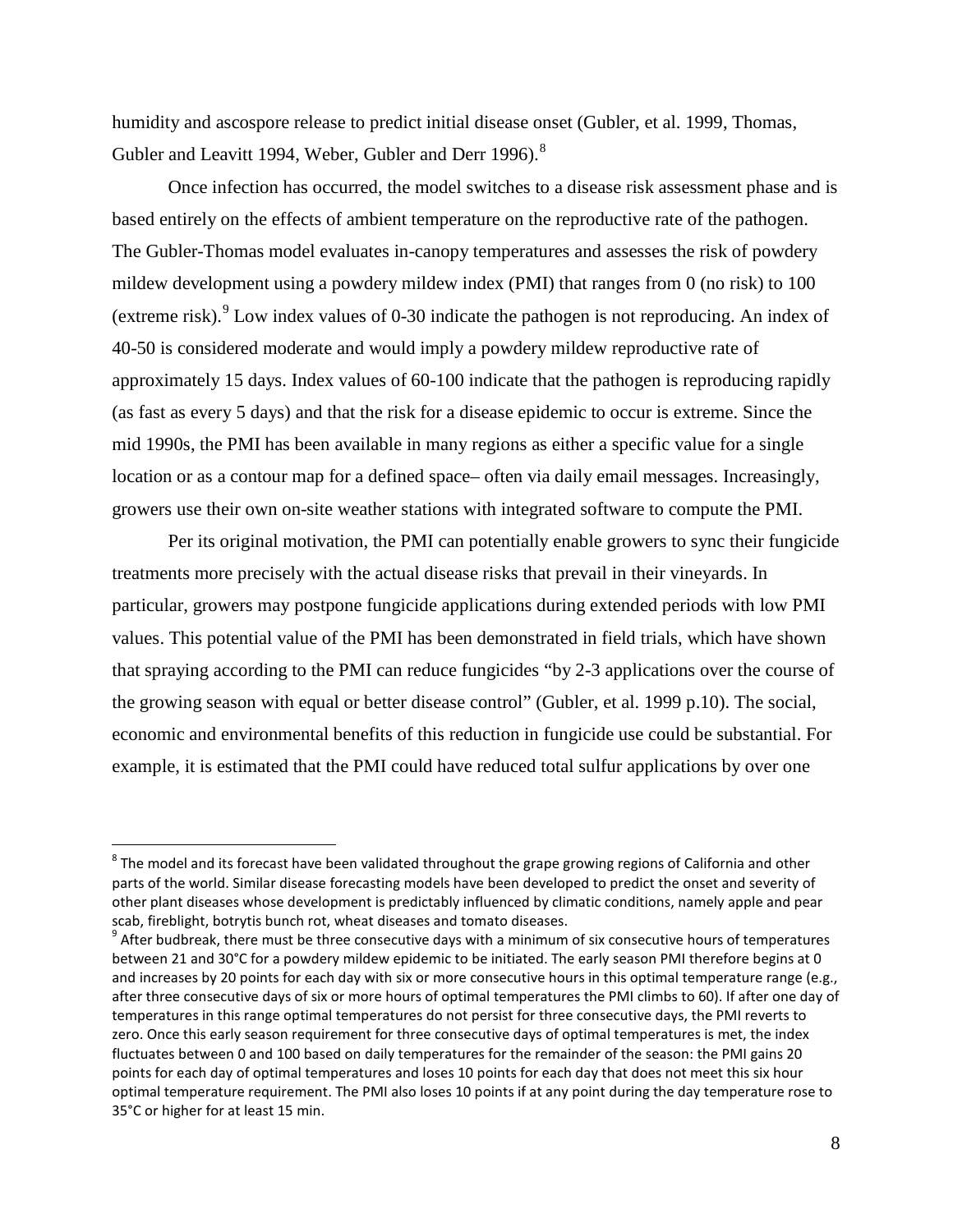million pounds in 2003 (8 percent) if only a quarter of raisin growers followed the PMI [\(UC](#page-32-5)  [Agriculture and Natural Resources 2005\)](#page-32-5).<sup>[10](#page-9-0)</sup>

The magnitude of the actual benefits associated with growers' use of the PMI depends on two important factors [\(see Lybbert and Gubler 2008\)](#page-31-12). First, how growers make powdery mildew treatment decisions in the absence of the PMI provides a baseline from which the PMI response must be assessed. Many in the industry assume that growers' baseline tendency is a calendar (or minimum interval) spray schedule. In this case, having more information on pest risk could only result in less frequent treatments. However, aggregate analysis of pesticide use reports in California suggest that these baseline schedules often deviate from a strict calendar spray regimen and may be partly conditioned on other factors [\(Epstein and Bassein 2003\)](#page-30-9). For example, prior to the development and diffusion of the PMI, plant pathologists typically told growers, "If you like the weather outside (mild and dry), then so does powdery mildew." Second, the actual benefits from PMI use obviously hinge on PMI adoption among growers, especially those responsible for large shares of total fungicide applications.

# **2 MODEL**

A few concepts from the literature on the economics of pesticide use are relevant to our analysis in this paper. Perhaps the most fundamental of such concepts is that of an economic threshold, defined as the population level of the pest or disease at which the marginal benefit from damage prevented by the control program is equal to the marginal cost of realizing that population through a control program [\(e.g., Hall and Norgaard 1973\)](#page-30-10). The role of uncertainty [\(e.g., Feder](#page-30-11)  [1979\)](#page-30-11) and the formulation and updating of expectations associated with the pest damage function have motivated Bayesian models to derive optimal crop disease control practices [\(Carlson 1970\)](#page-29-9). The dynamic dimensions of disease control are particularly difficult to incorporate explicitly into analytical models – and yet it is precisely these dynamic dimensions that make the economics of disease control interesting. Treatment intervals and product choice, for example, are key to most management strategies and are inherently dynamic. Rust (1987) develops a dynamic estimation model for a regenerative optimal stopping problem, where the state variable that ultimately affects outcomes is determined by a series of discrete investment decisions. In the same spirit,

<span id="page-9-0"></span> $10$  Wine grape growers manage powdery mildew even more aggressively than raisin growers and, based on this simple extrapolation, PMI use might generate even greater reductions in sulfur usage.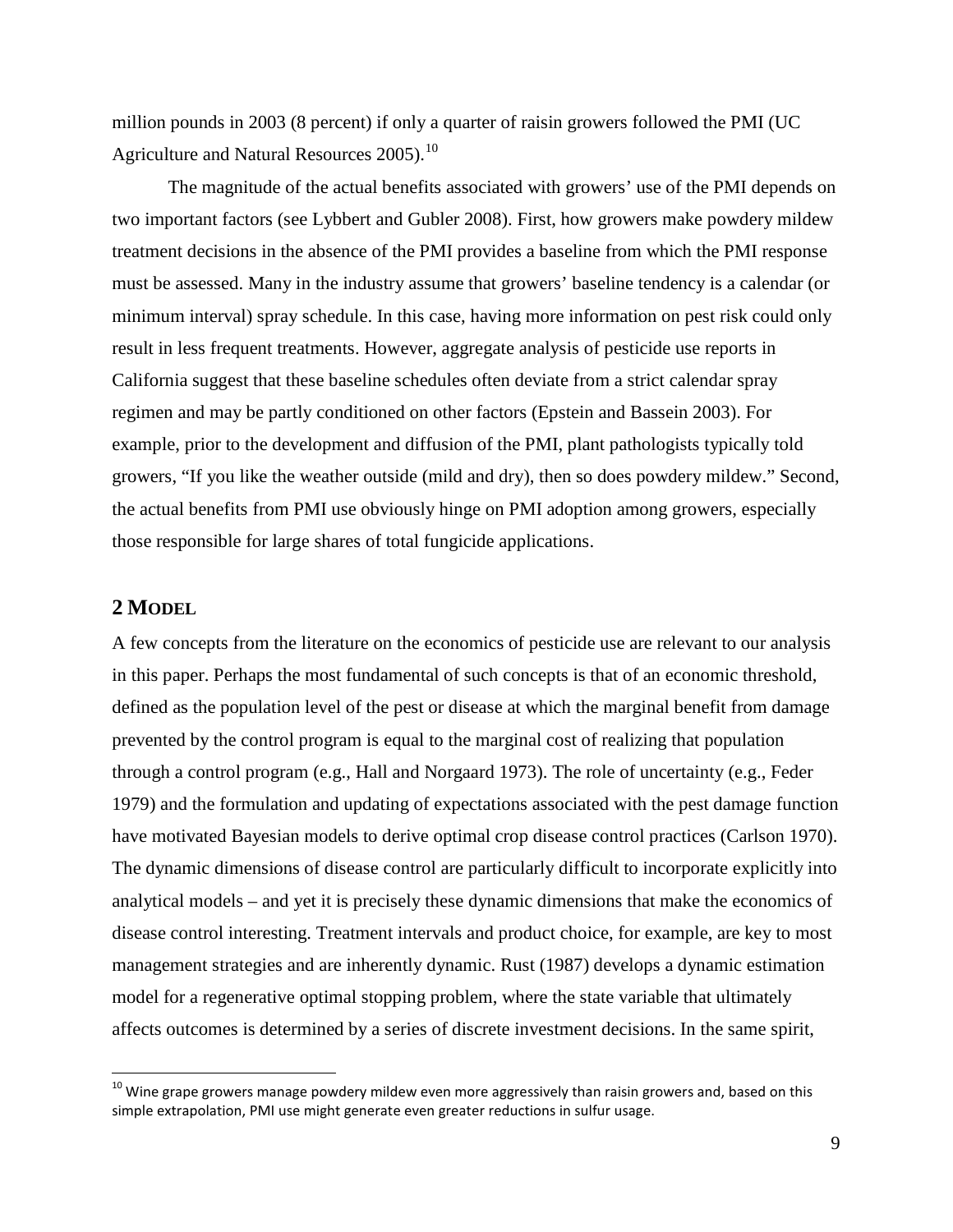we develop a simple numerical optimal spraying simulation, but allow for discrete responses in two dimensions.

The first dimension of the treatment choice is how often to treat or, posed as the real-time decision facing the grower, "Based on the number of days since my last treatment, should I spray today?" At one extreme, which serves as a useful illustration in our model, a *naïve* grower locks in a treatment calendar at the beginning of the season and sticks with it throughout, regardless of daily changes to powdery mildew risk. While admittedly unrealistic, this is a common accusation leveled at growers. Alternatively, a grower who receives the PMI might set out with a calendar in mind and then constantly modify intervals according to this information. For this *informed* grower, treatment intervals are determined real-time as the result of daily binary choices of whether to spray or wait. In the derivation of our model, we continue to contrast these two prototypical growers – a *naïve* grower who receives no weather or powdery mildew risk information as the season unfolds and an *informed* grower who receives and uses the PMI – in order to highlight differences in optimal treatment responses that are attributable to PMI information.

As a second margin of adjustment, there are several chemicals available for treating for powdery mildew, with different costs, protective strength, duration of protection, and environmental consequences. Farmers generally use either sulfur products, more potent synthetic fungicides such as quinoxfen, demethylation inhibitors (DMI) or strobilurin fungicides, or a combination thereof. Chemical choice at least partially depends on a grower's perception of risk on any given day, either as determined by weather information or preconceived notions about the expected risk of infection at a given point in the season. While in practice chemical choice can be constrained by state imposed minimum intervals (see Table 1) that disallow treating the same area with the same chemical before waiting a mandated number of days, our simulation imposes no such constraint.<sup>[11](#page-10-0)</sup>

While the programming model we describe below only tests the first and second adjustment margins (when and what to spray, respectively), our empirical analysis allows for a third dimension: the dosage rate. Even after deciding to spray a particular fungicide to treat for powdery mildew, a grower has some latitude to determine the dosage rate. Most pesticide labels,

<span id="page-10-0"></span> $11$  We also tested a model with a minimum interval constraint on chemical choice and it yielded the same general results, albeit with more complexity.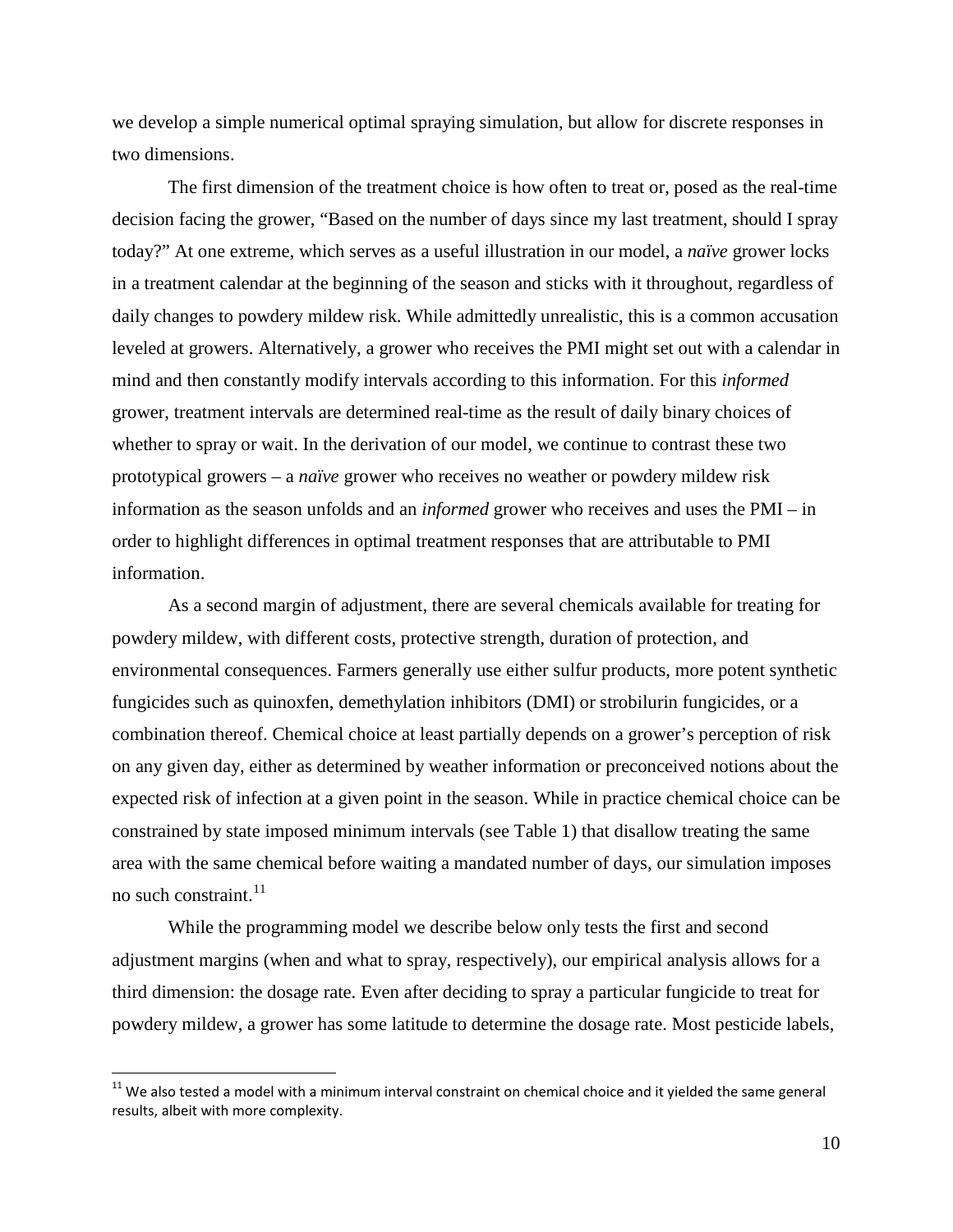which contain information that is strictly regulated and requirements that are enforced (or, at least, enforceable), include a range of acceptable dosage rates. For example, Quintec, a popular product and the most common synthetic fungicide in our sample (see Table 1), includes a recommended range of dosage rates of 3 to 6.6 fluid oz per acre depending on the interval.

### *Stochastic Optimal Spraying Model*

For simplicity, we limit chemical choice to sulfur (*X*) and synthetic (*Y*) fungicides. Expected grape loss on plot *i* at day *t* is a function of the PMI,  $PMI_{it}$ , the interval since the last treatments of sulfur,  $I_{it}^{X}$ , and synthetic fungicide,  $I_{it}^{Y}$ . Spray intervals are determined by past chemical use up to the most recent treatments. Under the simplifying assumptions that the grower is risk-neutral, that monetary damages equal the market price of grapes grown,  $p_i$ , times the quantity lost, and that damages incurred do not affect the probability or magnitude of future damages, the grower solves the following optimization problem to minimize the sum of expected losses and chemical costs from the present day,  $t_0$ , to the end of the growing season:

$$
\min_{X,Y} \sum_{t=t_0}^T p_i f(PMI_{it}, I_{it}^X(X_{it-1}, X_{it-2} \dots X_{i1}), I_{it}^Y(Y_{it-1}, Y_{it-2} \dots Y_{i1})) + \sum_{t=t_0}^T (p_X X_{it} + p_Y Y_{it}) \tag{1}
$$

The problem in (1) can be solved analytically for a naïve grower, who sprays at regular and predetermined intervals. Because the informed grower's problem involves a series of discrete choices that depend on continuously updated weather information it must be solved using stochastic mixed-integer programming.

#### *One Dimensional Response: Interval Choice Only*

We use numerical simulations to compare optimal spraying patterns for the *naïve* and *informed* growers, first with a one dimensional response and then with a two dimensional response. We make these comparisons for growers facing two different powdery mildew risk trajectories, and with two different types of grapes: low value and high value. We begin with the one dimensional problem, and assume a functional form for  $f_{it}$ , which is constant across farmers and time.

$$
f(PMI_{it}, I_{it}^X) = (\alpha(PMI_{it}) - \sigma_X(\beta - I_{it}^X)^{r_X})^{\varphi}
$$
 (2)

The infection risk variable,  $PMI_{it}$ , is intentionally analogous to the PMI: it ranges from 0-10 and moves in a random walk, with  $E[PMI_i] = 4.8$  under the low PMI trajectory and  $E[PMI_i] = 9.2$ under the high PMI trajectory. The parameter  $\sigma_X$  is the protective strength of chemical *X*,  $\gamma_X$  is a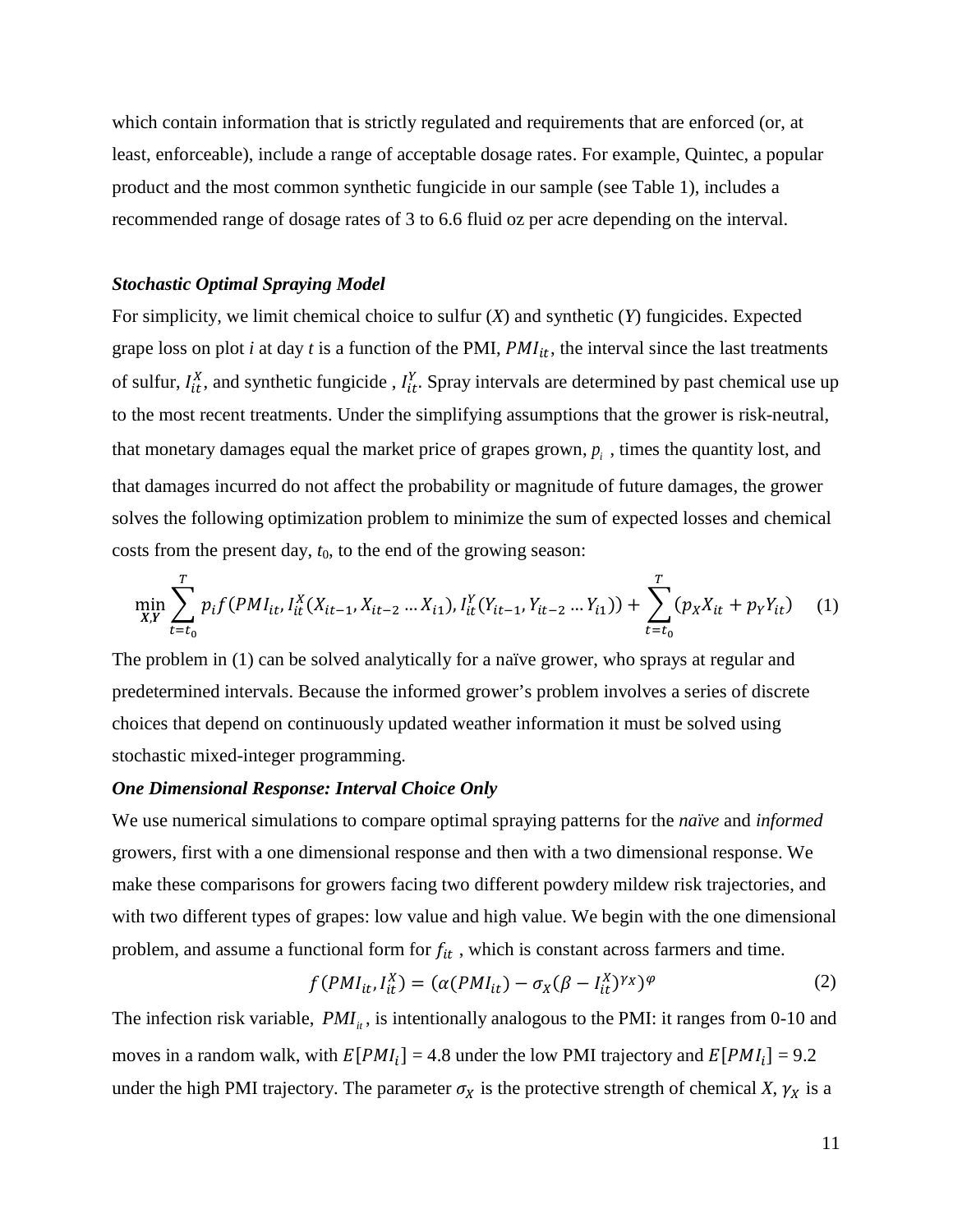duration of protection parameter between 0 and 1,  $\varphi$  is a parameter greater than 1 than ensures damage is increasing and convex in *PMI* minus protection, and  $\beta$  is some maximum number of periods after which the chemical has no protective power, i.e.  $\beta - I_{it}^X \ge 0$ .

We solve the model for a period of  $5 \text{ days}$ .<sup>[12](#page-12-0)</sup> In the model growers do not face minimum interval constraints<sup>[13](#page-12-1)</sup> and assume that the 5 day interval is preceded by a treatment of X. We solve the model for four growers – *naïve* low value, *informed* low value, *naïve* high value, and *informed* high value – each under conditions of a high PMI trajectory and a low PMI trajectory.

The simulation results are shown in Table 2 The *naïve* low value grower does not adjust her expectations for the PMI from day-to-day and solves (1) under a constant expectation of  $E[PMI_i] = 7$ . The optimal strategy for this grower is to spray on days 2 and 4. The *informed* low value grower does not deviate from the *naive* calendar spray when the PMI is high. When the PMI is low, however, she only sprays on day 2. A similar pattern arises for high value growers. The *naïve* high value grower sprays every day. When the PMI is high, the *informed* high value grower also sprays daily. When the PMI is low, however, she only sprays on days 1 and 4, saving three sprays. That farmers should reduce sprays when they know the PMI is low is precisely the logic behind the inception of the PMI, but this response hinges on our assumption that growers only have one response (interval) at their disposal.

#### *Two Dimensional Response: Interval & Chemical Choice*

When a farmer has two chemicals of differing strengths and/or duration of coverage, the damage function in (1) becomes:

$$
f(PMI_{it}, I_{it}^X) = (\alpha(PMI_{it}) - \sigma_X(\beta - I_{it}^X)^{Y_X} - \sigma_Y(\beta - I_{it}^Y)^{Y_Y})^{\varphi},
$$
\n(3)

where  $\sigma_X < \sigma_Y$ ,  $0 < \gamma_X < \gamma_Y < 1$ , and  $\beta - I_{it}^j \ge 0$  for  $j = \{X, Y\}$ .<sup>[14](#page-12-2)</sup> These assumptions imply that chemical *Y* is more potent, longer lasting, and more expensive than chemical *X*, as is the case

<span id="page-12-0"></span><sup>&</sup>lt;sup>12</sup> In the model damage can occur on the 6th day, but growers will not spray on the 6th day because the problem does not continue afterward. In actuality, the period of powdery mildew risk spans much of spring and summer, but 5 days is sufficient to see patterns develop in the simulation. The problem entails a discrete choice variable for each day of the program. Since the optimization software (GAMS in this case) cannot use derivatives to search, it must choose between all available alternative combinations that satisfy the constraints. The curse of dimensionality quickly becomes a major barrier to convergence when more days are added.

<span id="page-12-1"></span><sup>&</sup>lt;sup>13</sup> This prevents the farmers from selecting spray patterns to circumvent minimum intervals rather than choosing what to spray based on chemical strength, duration, and price.

<span id="page-12-2"></span> $14$  The function in (3) assumes protection is additive. This assumption is not necessary to derive the key illustrative results presented in the paper. For instance, it is also possible to structure the damage function so that only the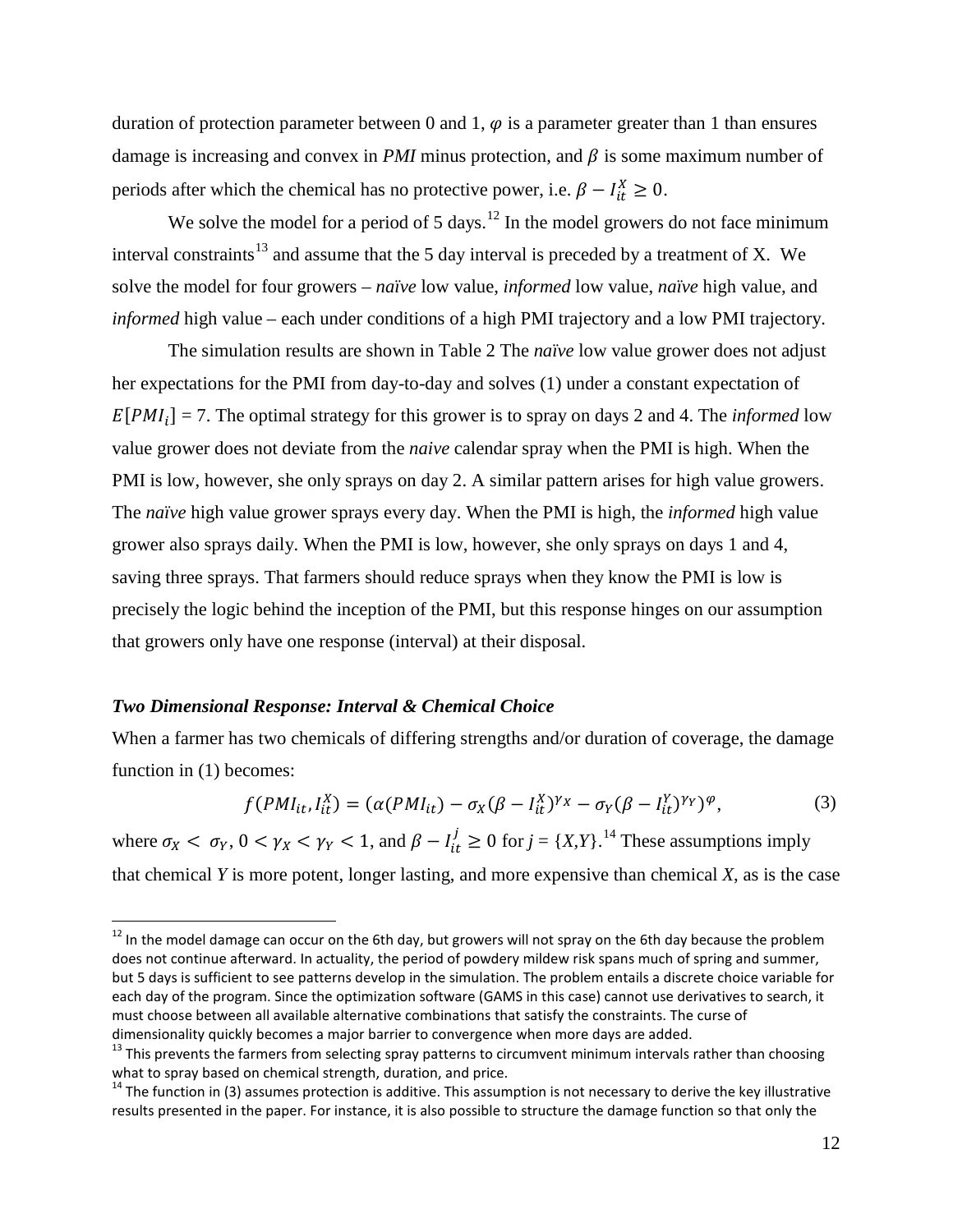when comparing synthetics to sulfur. [15](#page-13-0) Here we present a set of simulation results for the *naïve* and *informed* growers with both low and high value grapes, allowing them to adjust chemical type in addition to treatment intervals.

As shown in Table 2, the low value, *naïve* grower sprays *X* on days 1 and 3 and *Y* on days 2 and 4. With high PMI the *informed* grower sprays exactly as does the *naïve* grower, but with low PMI she sprays only on day 2 with Y and day 4 with X. Receipt of the PMI has a slightly different effect on the treatment decisions of the high value grower. The *naïve* high value grower alternates treatments of X and Y for the entire five days. The *informed* high value grower forgoes the final treatment of X when the PMI is low. When the PMI is high, however, she switches the final spray from X to more potent Y.

In sum, once we allow for a two-dimensional response, use of the PMI can still lead to stretched intervals when the PMI trajectory is low, but it can also lead to increased use of the more potent treatments when the PMI is high (as it does for the high value grower). While the specific results are sensitive to parameter choice, this general key result is robust across a range of parameter values.<sup>[16](#page-13-1)</sup> The model assumes growers are risk neutral, and allowing them to be riskaverse would likely magnify this result. In particular, introducing risk or loss aversion may introduce an asymmetry in the PMI response since growers are likely to respond more strongly to high risk than to low risk. Although this simulation is obviously a stylized version of what wine grape growers face in reality, the core insight is important and will be tested empirically in the analysis below.

# **3 DATA**

 $\overline{a}$ 

Our empirical analysis hinges on the high spatial and temporal resolution of the data we use to estimate growers' response to the PMI. By merging data from multiple sources, we construct a high resolution panel dataset that tracks daily fungicide use and yearly PMI use among winegrape growers from 1996 to 2007 and includes spatially specific daily PMI forecasts for this period.

protective power of the most recent chemical sprayed persists. We assume additive protection not only because it is simpler, but also because it is more realistic. We also abstract away from potentially important resistance complementarities: two chemicals can be jointly managed to slow resistance to either.<br><sup>15</sup> We assume there are no synergistic effects between *X* and *Y*, although this assumption could be relaxed.

<span id="page-13-1"></span><span id="page-13-0"></span><sup>&</sup>lt;sup>16</sup> The final parameter values were chosen because they allow the model to converge across all variations of the model.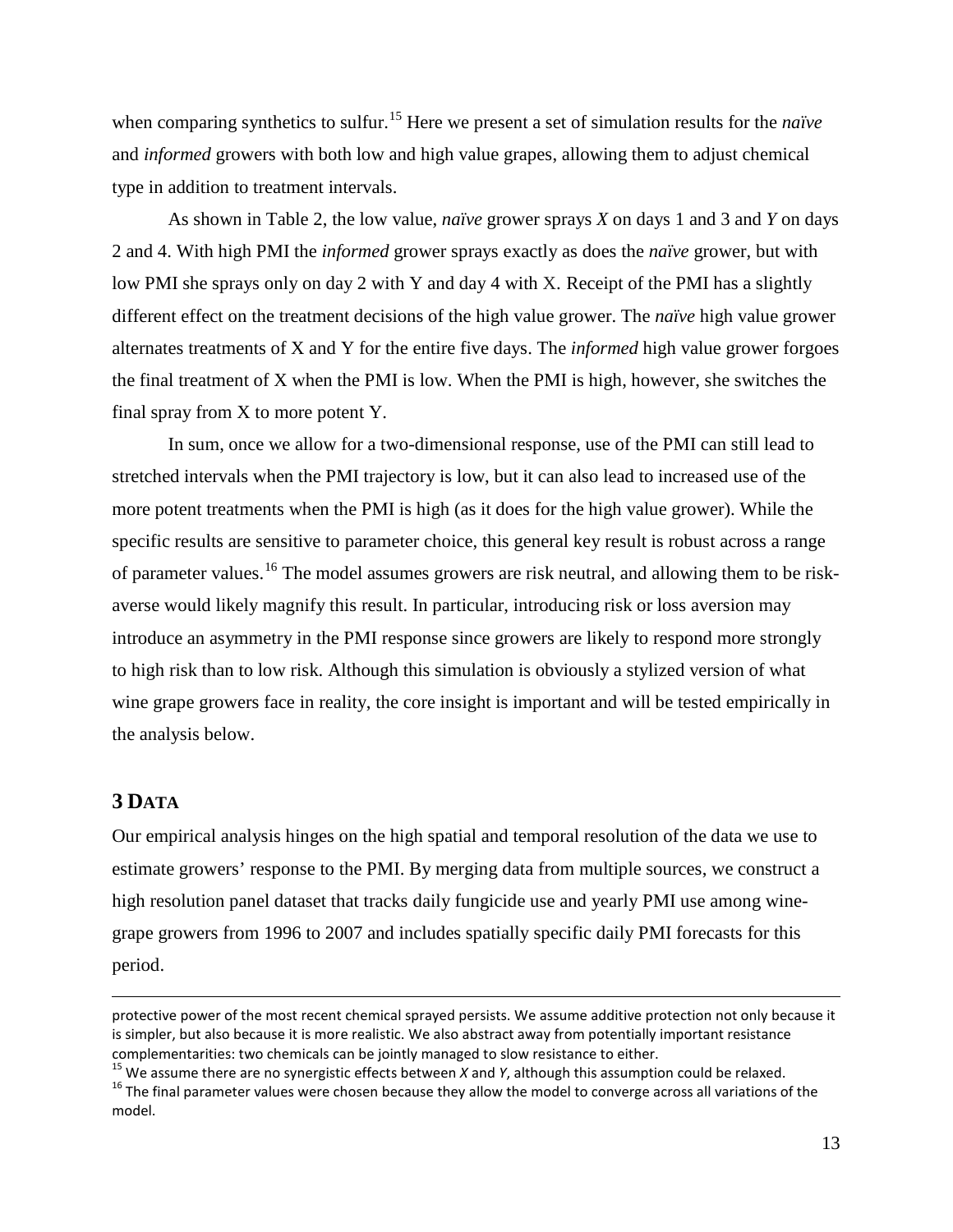As the starting point for constructing this dataset, we conducted an online survey of California wine grape growers in January and February 2008. The survey included questions on disease management generally and powdery mildew specifically, on vineyard and vineyard manager characteristics, and on use of the PMI. Members of the California Association of Winegrape Growers and several other state and local grape growers' associations were invited to participate in the survey. Despite favorable trials and widespread availability of high resolution PMI forecasts, roughly half of California grape growers actively use the PMI to control powdery mildew. However, adoption rates seem to be steadily increasing and are as high as 75% among wine grape growers in Napa and Sonoma counties where production value is high, varieties are highly susceptible to mildew, and the importance of locational branding can amplify growers' sensitivities to the environmental impacts of their production practices [\(Friedland 2002,](#page-30-12) [Warner](#page-32-6)  [2007\)](#page-32-6) as well as their interest in local partnerships for promoting sustainable viticulture practices [\(Broome and Warner 2008\)](#page-29-10). Nearly two-thirds of our surveyed growers have used or currently use the PMI to some degree [\(see Lybbert and Gubler 2008 for a preliminary analysis of the](#page-31-12)  [forecast adoption decision\)](#page-31-12). In the present analysis, we include 67 growers from three major winegrape growing regions for which we had adequate PMI data (more below): North Coast (Napa, Sonoma, and Mendocino counties), Central Coast (San Luis Obispo county) and Central Valley (Fresno, Madera, and San Joaquin counties). Since there are important within region similarities and significant between region differences (e.g., in growing calendars, grape varieties, pest pressure, and production value), we disaggregate our analysis by these growing regions [\(Flaherty 1992\)](#page-30-13).

Next, we obtained daily PMI values for locations near our surveyed growers.<sup>[17](#page-14-0)</sup> In some cases, we reconstructed the PMI from raw hourly temperature data collected from weather stations near these growers. Most of these PMI data begin when the model was first used in 1996 and continue until 2007. We matched the plots of growers in our survey to the nearest station for which we have PMI data using linear distance measures. The mean distance from the plots included in our survey to their matched station is 13 km.

Our final data layer introduces an unprecedented daily resolution on pesticide management decisions. The data in this layer was collected as part of California's rigorous

<span id="page-14-0"></span><sup>&</sup>lt;sup>17</sup> We thank Terra Spase and AgUnlimited for providing these data for several regions in northern California. In central and southern California, we accessed the PMI or raw temperature data with the help of the University of California Statewide IPM Program and Jenny Broome.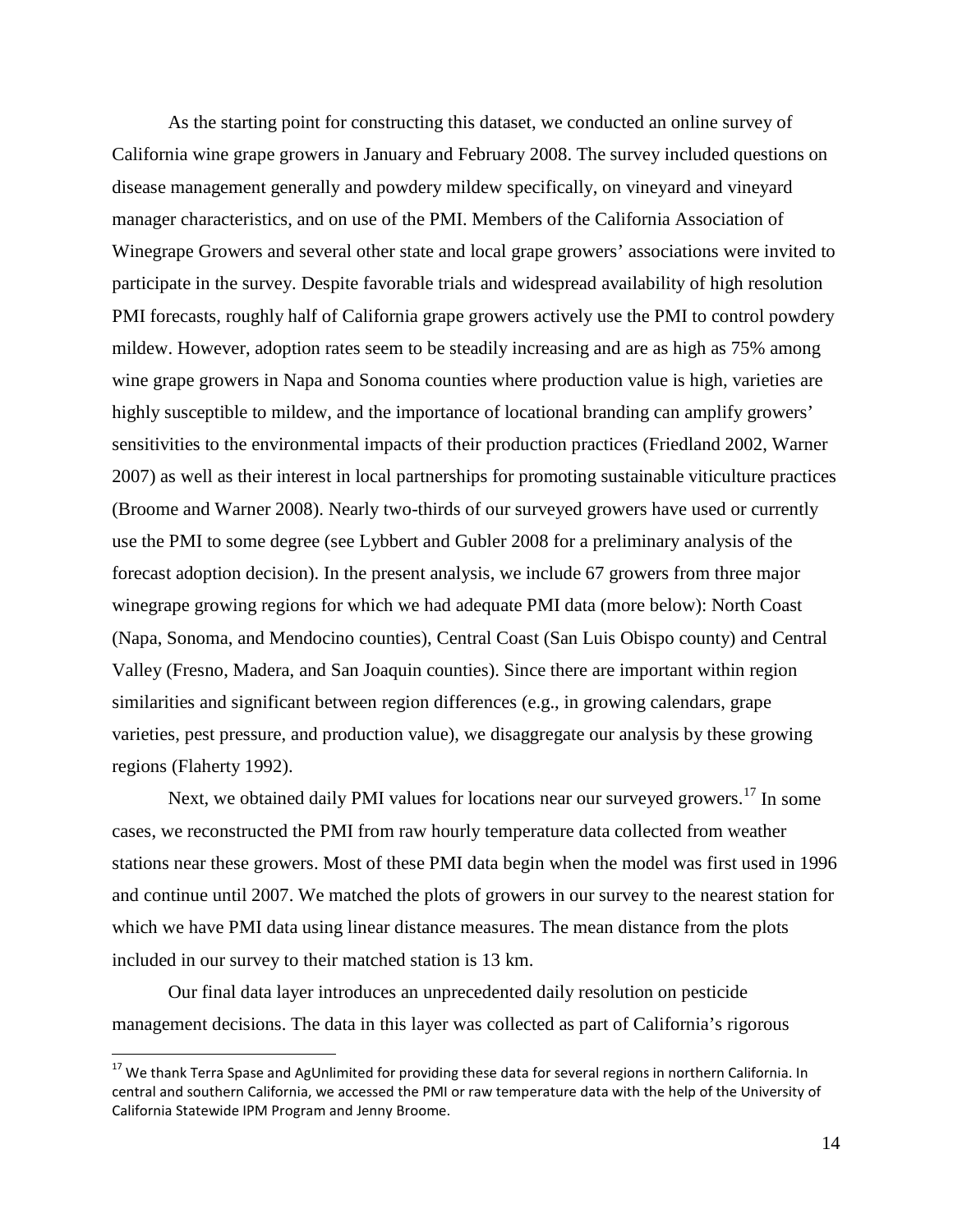pesticide use reporting system administered by the Department of Pesticide Regulation (DPR). In this system, growers must obtain a pesticide use permit before applying any pesticides and then must file a pesticide use report (PUR) with their respective county agriculture commissioner each time they apply a pesticide. These PURs are collected across counties by the DPR and are publicly available via the DPR website at the plot level [\(see Epstein 2006 for more details about](#page-29-11)  [the PUR system\)](#page-29-11). Each PUR contains the grower's grower ID, which allowed us to match our surveyed growers to their PURs, along with an impressive battery of other details, including the crop treated, the product used, its active ingredient, the application rate, the number of acres treated, and the total size and spatial location of each of their plots. In our analysis, we use plotlevel PURs to understand growers' powdery mildew treatment decisions. One aggregate analysis of PUR data and the potential impact of IPM on pesticide usage precedes our grower-specific analysis [\(Epstein and Bassein 2003\)](#page-30-9).<sup>[18](#page-15-0)</sup> The value of our analysis derives from leveraging the temporal resolution of the PUR data by integrating it with spatial PMI data and grower survey data that includes PMI usage by year, which allows us to directly test the impact of the PMI on growers' powdery mildew strategies, pesticide usage, and environmental effect.

There are, however, a number of limitations with PUR data, two of which are worth mentioning here. First, PURs do not include *why* the grower applied the pesticide (e.g., the pest or disease targeted). Fortunately, powdery mildew treatment can be inferred quite accurately based on the product used since most of the fungicides used to control powdery mildew focus narrowly on this disease. We used data from the UC IPM Program on the efficacy of different fungicides for grapes<sup>[19](#page-15-1)</sup> and consultations with plant pathologists to identify powdery mildew treatments. The most commonly used powdery mildew products in our PUR data are shown in Table 1. Second, growers choose their own plot labels and sometimes change labels from one year to the next, which makes it difficult to track plot trends over years. While the consistency within a given year is sufficient to enable us to construct treatment intervals at the plot level<sup>[20](#page-15-2)</sup>

<span id="page-15-0"></span> $^{18}$  Several other inquiries – including both environmental and human health related – have used PUR data (e.g., [Davidson 2004,](#page-29-12) [Reynolds, et al. 2002\)](#page-31-13).<br><sup>19</sup> Available a[t http://www.ipm.ucdavis.edu/PMG/r302902111.html](http://www.ipm.ucdavis.edu/PMG/r302902111.html) (accessed 10 March 2010).<br><sup>20</sup> We reconstruct these treatment intervals as the number of days between consecutive powd

<span id="page-15-1"></span>

<span id="page-15-2"></span>treatments on a given plot. Often, growers treat over consecutive days (e.g., when plots are large and take more than one day to treat), in which case we used the day on which the highest proportion of the plot was treated as the center point of the treatment and compute the number of days between center points.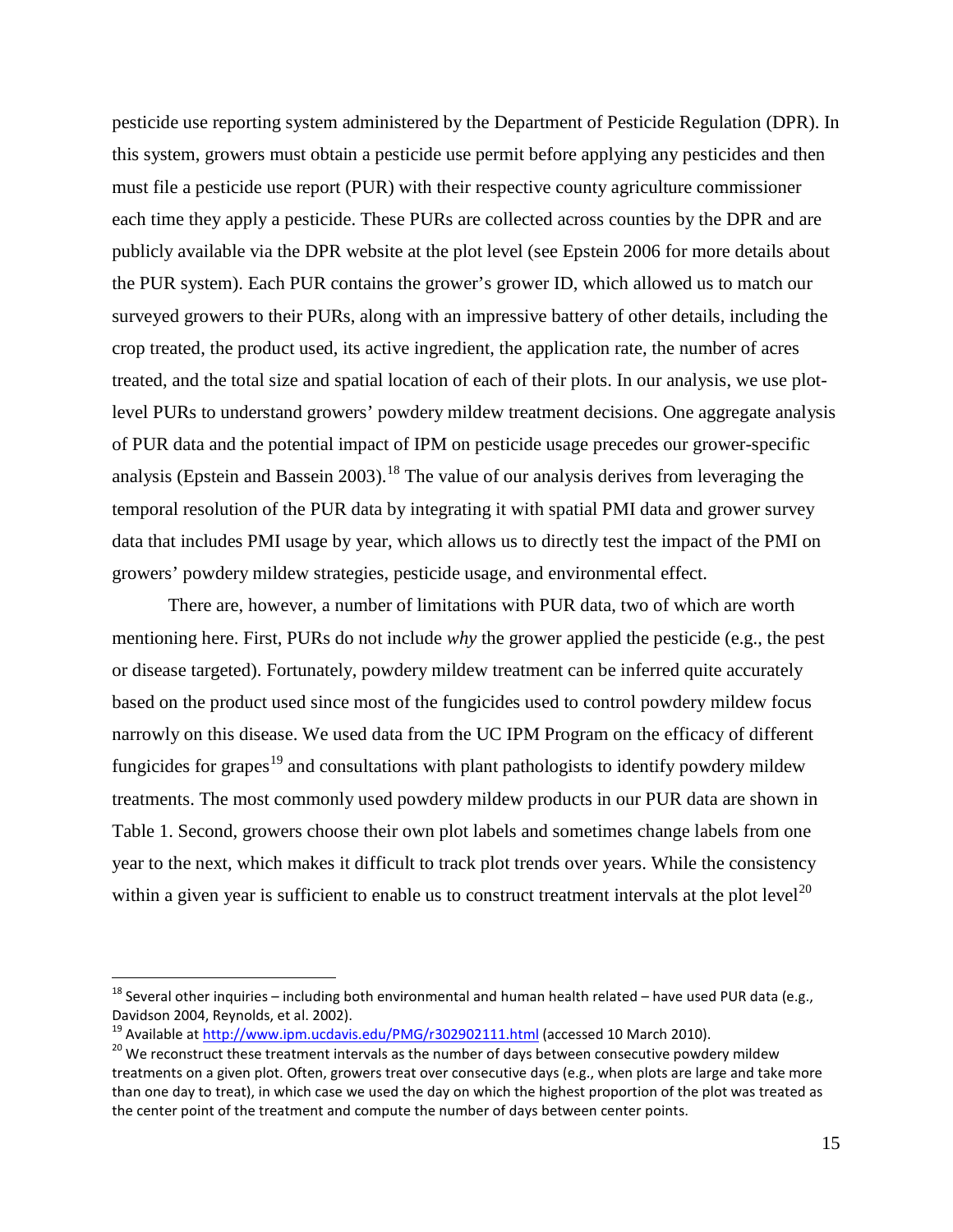and thereby use plots as our unit of analysis, we are unable to control for unobservable plot characteristics over time (e.g., with plot fixed effects).

Table 3 contains an overview of the relevant dimensions of our data and highlights the stark differences in production value across the three regions. Our identification strategy (discussed in detail below) uses a battery of fixed effects associated with grower-plot-year combinations, of which we have 5,842 in our sample. In one of these specifications, we model the binary decision to spray for PM and take each day between the first and last PM treatment of the season as an observation. There are nearly a million of these grower-plot-days in our full sample, 45% of which are in the high value North Coast region. For the remaining specifications, we model product and dosage decisions conditional on having decided to spray for PM. This approach uses each PM treatment as an observation. In the full sample, we have a total of 23,958 treatments by growers not using the PMI and 28,224 by those using the PMI. Since our data begins as early as 1996, the year the PMI was first released, many of our growers switch from not using to using the PMI during our data window, which enables us to test the robustness of our results by estimating models for these 'switchers' only.

The empirical models that follow are based on treatment differences between those who receive the PMI in a given year with those who do not. The simple descriptive statistics in table 4 offer an unconditional comparison of the interval and fungicide use tendencies of the growers in our sample. There appear to be some differences between those receiving the PMI and those not receiving it. Those getting the PMI seem to have longer intervals after spraying sulfur, but are statistically indistinguishable from their non-PMI receiving counterparts after spraying synthetic products. In addition to not controlling for any of the factors other than receiving the PMI that potentially affect PM treatments, these unconditional comparisons pool together growers from all three regions, which likely respond to the PMI in quite distinct ways. To exploit complementary strengths, growers often mix sulfur and synthetic products to create cocktail treatments. These cocktail treatments are not reflected in this table but are analyzed below.

# **4 EMPIRICAL MODEL & RESULTS**

The objectives that guide our empirical analysis are twofold. First, we aim to test whether wine grape growers respond to the PMI by adjusting their powdery mildew treatment strategies and to characterize any such response along three potential margins of adjustment: treatment timing,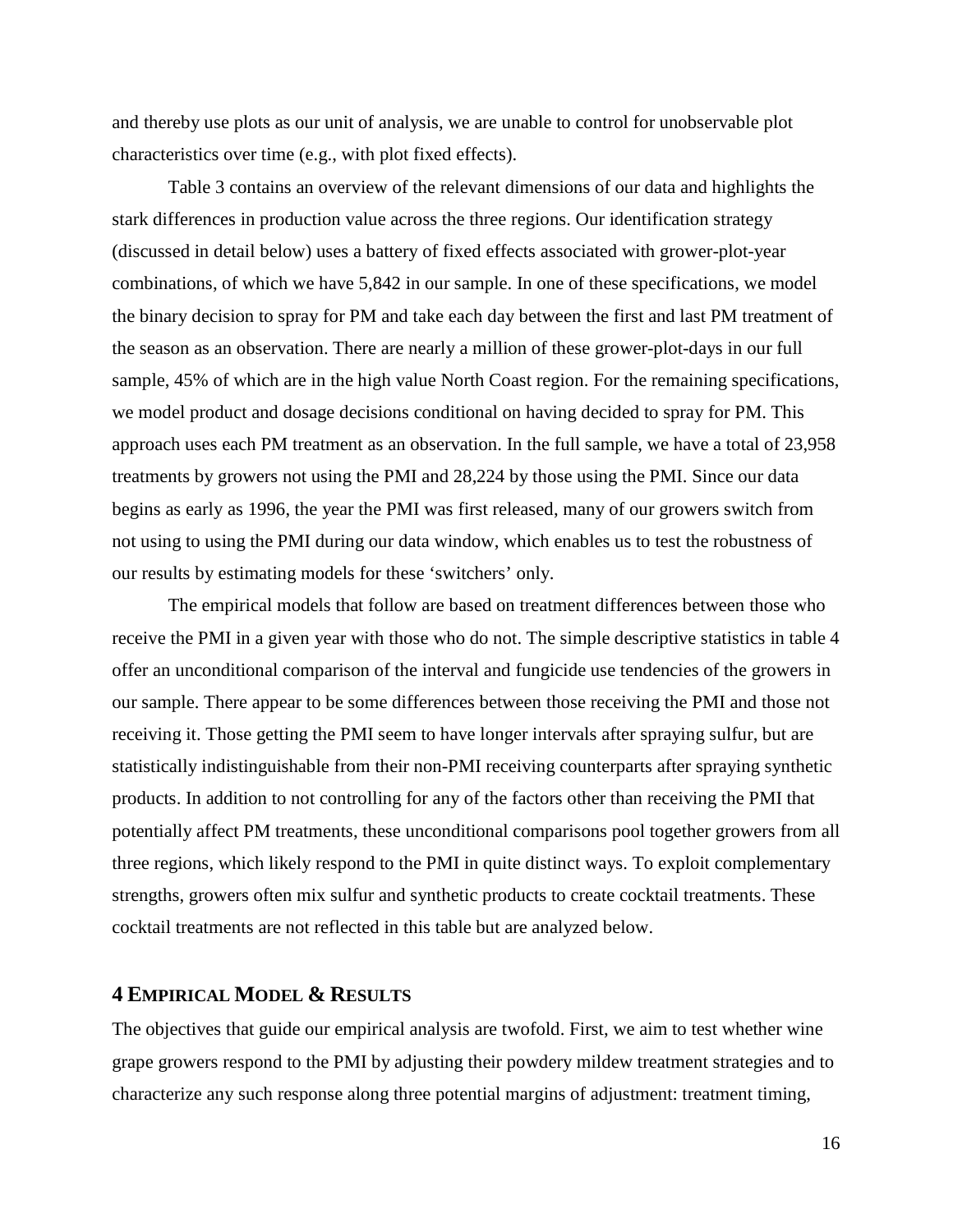product choice, and dosage rate. Second, we aim to assess the net environmental impact of any response to the PMI. Since reducing the environmental impact of pest management practices is fundamental to disease forecast models as a component of IPM, understanding this impact empirically is critical – but also complicated once we allow for simultaneous adjustment on more than one margin. PMI users may stretch intervals when the PMI is low, but they may also increase dosage rates when it is high. Furthermore, growers may respond asymmetrically to changes in the PMI. They may respond aggressively to increases in the index, while being relatively unresponsive to a low PMI.

In our pursuit of these two empirical objectives, we leverage the panel structure of our data and control for unobservable determinants of PM management with plot-year and year fixed effects. In addition to comparing the treatment tendencies of growers using the PMI to those not using the PMI, we also estimate response models for growers who initially did not use it but switched to using the PMI during the coverage of our data. Where we have enough 'switchers'(North and Central Coast regions), growers serve as their own counterfactual in a before-after identification approach with grower fixed effects to control for time invariant unobservables that may be correlated with PMI usage. Our results are largely robust to this before-after test with grower fixed effects.

Two econometric issues of potential concern are worth mentioning. First, our identification strategy compares the pesticide use strategies of non-recipients to PMI recipients, except for specifications that include only switchers. This raises potential concerns of endogeneity bias since PMI receipt is sometimes a choice variable itself. We note, however, that many growers received the PMI as an added feature to an existing agro-services subscription or an upgraded onsite weather station. While the data contain both receipt and use of the PMI, we use PMI receipt as the explanatory variable of interest to limit the potential for endogenity bias. Second, the various response variables we include in the models below may be jointly determined. For example, anecdotal evidence suggests that these joint responses may be recursive, with the grower first deciding when to treat, then choosing a treatment product and dosage rate. Although we have experimented with a system of equations estimation approach, we remain concerned about the strong assumptions required to identify the system. We therefore opt for an equation-by-equation estimation approach that should yield consistent estimates albeit with some potential loss of efficiency.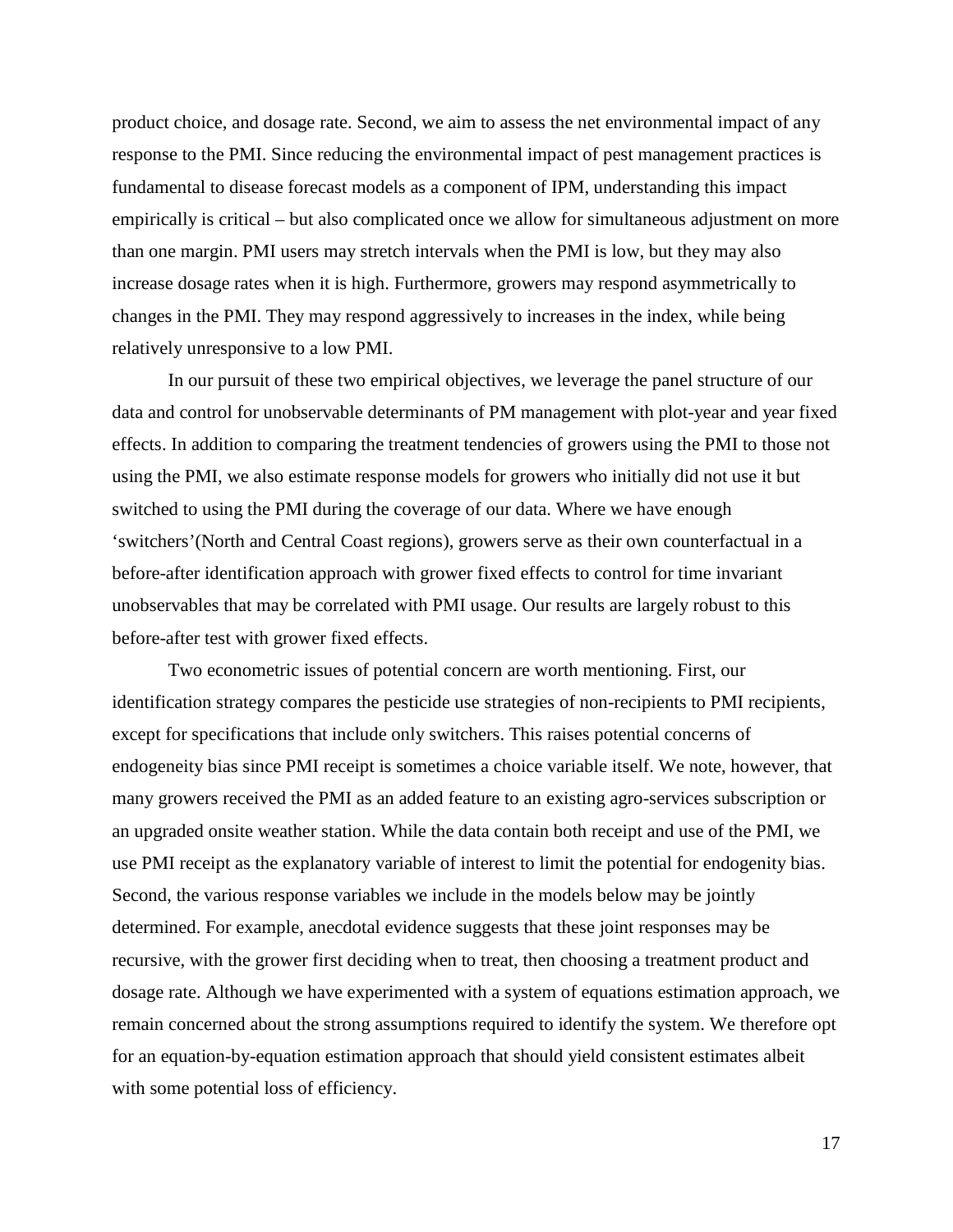#### *A. How do growers respond to the PMI?*

We characterize growers' response to the PMI along three margins of adjustment: (1) when to spray, (2) what to spray, and (3) how much to spray. PM treatment is conditioned on several factors in addition to expected disease pressure, including the growth phase of the vines. Furthermore, the evolution of PM pressure varies widely by year and across space, with PM outbreaks often flaring up at the plot level according to vagaries in the micro-climate and to the susceptibility of different grape varieties. We use a variety of control variables and plot-year fixed effects to account for these factors. Conditional on these determinants of PM treatment, we aim to compare growers who receive and use the PMI with those who do not. While growers' PMI response may be nonlinear in important ways, we begin with simple approximations that assume that their response is piecewise linear. With these broad tendencies in mind, we then estimate more flexible specifications that accommodate nonlinearities in growers' PMI response. Since grape growing regions in California have distinct agroclimatic conditions, we estimate these specifications separately for each growing region.

We use variations of two similar specifications as the basis for modeling of growers' responses. In the first, we pool PMI recipients and non-recipients together and use interaction terms to test for PMI recipients' response to the PMI. In the second specification, we estimate separate response functions for recipients and non-recipients. The first (pooled) specification allows for a continuous spline response to the PMI and is of following form:

$$
R_{ijdt} = \alpha_0 + \beta_0 PMI_{ijdt} + \beta_1^L \left( Z_{it} \times PMI_{ijdt} \middle| L \right) + \beta_1^M \left( Z_{it} \times PMI_{ijdt} \middle| M \right) + \beta_1^H \left( Z_{it} \times PMI_{ijdt} \middle| H \right) + \beta_2^{\text{Pre}} \left( Z_{it}^{\text{Pre}} \times PMI_{ijdt} \right) + \beta_2^{\text{Post}} \left( Z_{it}^{\text{Post}} \times PMI_{ijdt} \right) + \mathbf{x}_{ijkl} \left( \boldsymbol{\Phi} + \boldsymbol{\lambda}_{ijkl} + \boldsymbol{\mu}_{ijt} + \varepsilon_{ijdt} \right)
$$
(4)

where  $R_{\text{i}tdt}$  is a response variable that captures one of the three adjustment margins for grower *i* on plot *j* on day *d* in year *t*,  $PMI_{\text{int}}$  is the relevant PMI value associated with that point in time and space,<sup>[21](#page-18-0)</sup>  $Z_i$  = {0,1} indicates whether or not grower *i* received the PMI in year *t*, and *PMI*<sub>ijdt</sub> s is the relevant PMI conditional on it being in range *s*, where *s* is explicitly stated in the

<span id="page-18-0"></span><sup>&</sup>lt;sup>21</sup> Since growers typically receive the PMI at the end of the day on which it is calculated or the next day, we assume that the relevant PMI value for our response models is lagged one day. In other words, we assume that growers adjust today's PM treatment based on yesterday's PMI. To simplify notation, we use  $PMI_{iidt}$  to indicate the PMI value lagged one day rather than  $PMI_{ii,d-1,t}$ .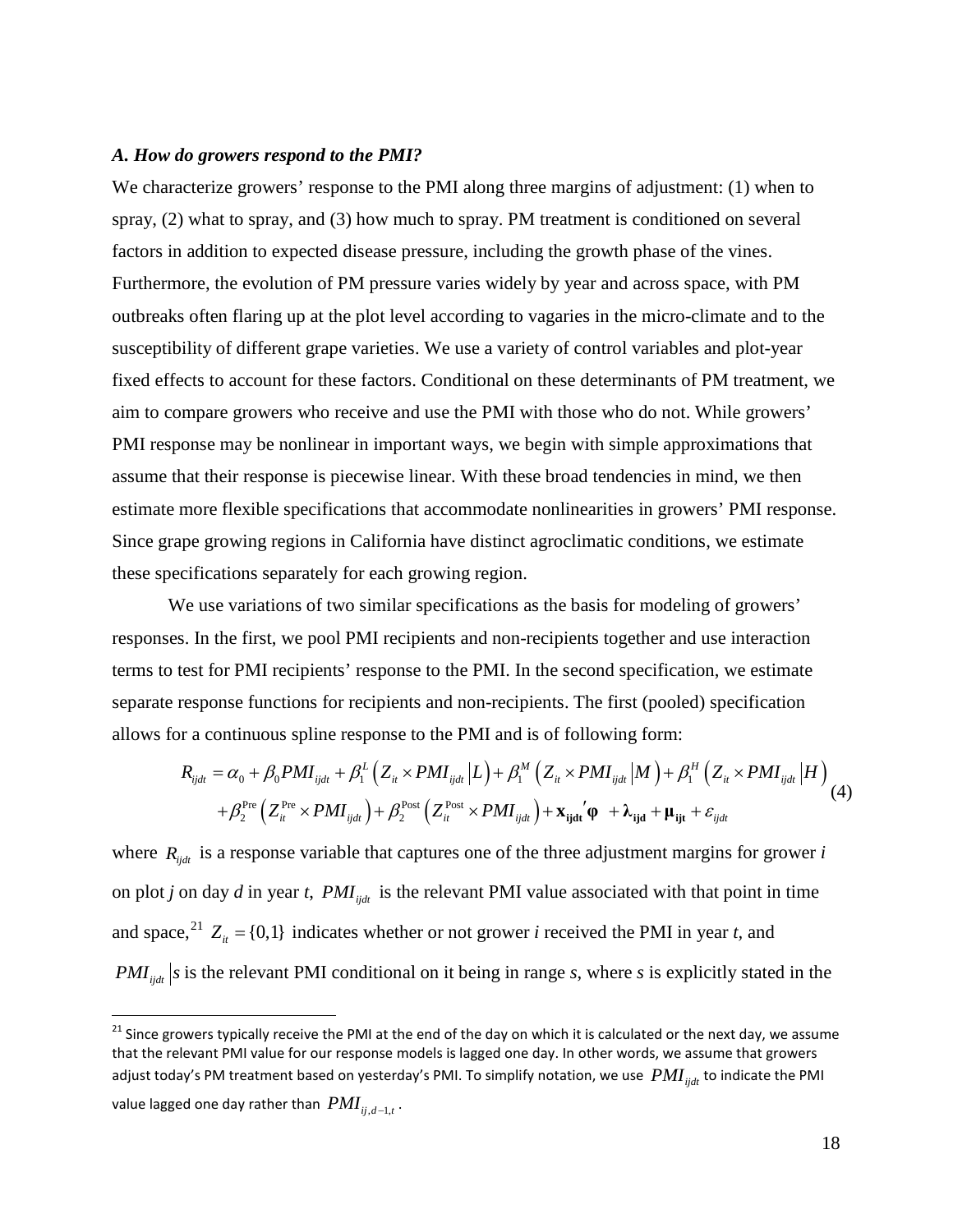construction of the PMI as low  $(0-30)$ , moderate  $(30-60)$ , or high  $(60-100)$ .<sup>[22](#page-19-0)</sup> We model this linear spline response function assuming continuity at the transition between ranges. The vector of parameters **β<sup>1</sup>** is of primary interest and indicates how PMI recipients respond to the PMI when compared to non-recipients, whose baseline responsiveness to disease pressure is captured by  $\beta_0$ . When *R* indicates growers' powdery mildew treatment interval,  $0 > \beta_1^L > \beta_1^M > \beta_1^H$ implies that PMI recipients tighten intervals as the PMI increases – or, alternatively, stretch intervals as the PMI decreases – and do so more aggressively as the PMI goes from low to moderate to high. Note that in this specification we use the PMI as a proxy for growers' baseline intuition about PM risks (e.g., based on the common pre-PMI advice, "if you like the weather, then so does PM."). While a simpler proxy for this intuition, such as average daily temperature, might be sufficient, using the PMI to proxy for baseline intuition makes this a strong test for recipients' response to the PMI.<sup>[23](#page-19-1)</sup>

To get unbiased estimates of the parameters of interest in (4), we include several control variables, where  $Z_i^{\text{Pre}} = \{0,1\}$  indicates that grower *i* in year *t* would eventually have access to the PMI and  $Z_i^{\text{Post}} = \{0,1\}$  indicates that the grower had stopped using PMI in year *t*. Thus, the vector **β**<sup>2</sup> controls for pre-receipt PMI response differences between recipients and non-recipients and between the few growers who stop receiving the PMI and other growers. Lastly,  $\mathbf{x}_{\text{iidt}}$  are prior treatment variables that control for features of the preceding powdery mildew treatment,  $\lambda_{ijd}$  are growth phase fixed effects,<sup>[24](#page-19-2)</sup>  $\mu_{ijt}$  are grower-plot-year fixed effects to control for unobservables associated with microclimatic variation across plot-years, and  $\varepsilon_{ijdt}$  is an error term.

While the piecewise linear response functions above offer easy parametric tests of growers' response to the PMI, a more flexible specification that allows for nonlinear differences between recipients and non-recipients is equally useful. For this second type of specification, we

<span id="page-19-0"></span> $22$  Treatment guidelines are typically given for these three categories of risk, as opposed to for each 10 point interval on the PMI.

<span id="page-19-1"></span><sup>&</sup>lt;sup>23</sup> As a simpler proxy for baseline intuition, we have used the two day change in PMI, which effectively strips the 'memory' out of the PMI model. The results are qualitatively robust to this simpler proxy and, if anything, statistically stronger.

<span id="page-19-2"></span> $24$  These fixed effects control for the five growth phases – bud break, shoot growth, bloom, and veraison. The timing of these growth phases is assumed constant across years, but varies across growing region [\(see Flaherty](#page-30-13)  [1992\)](#page-30-13)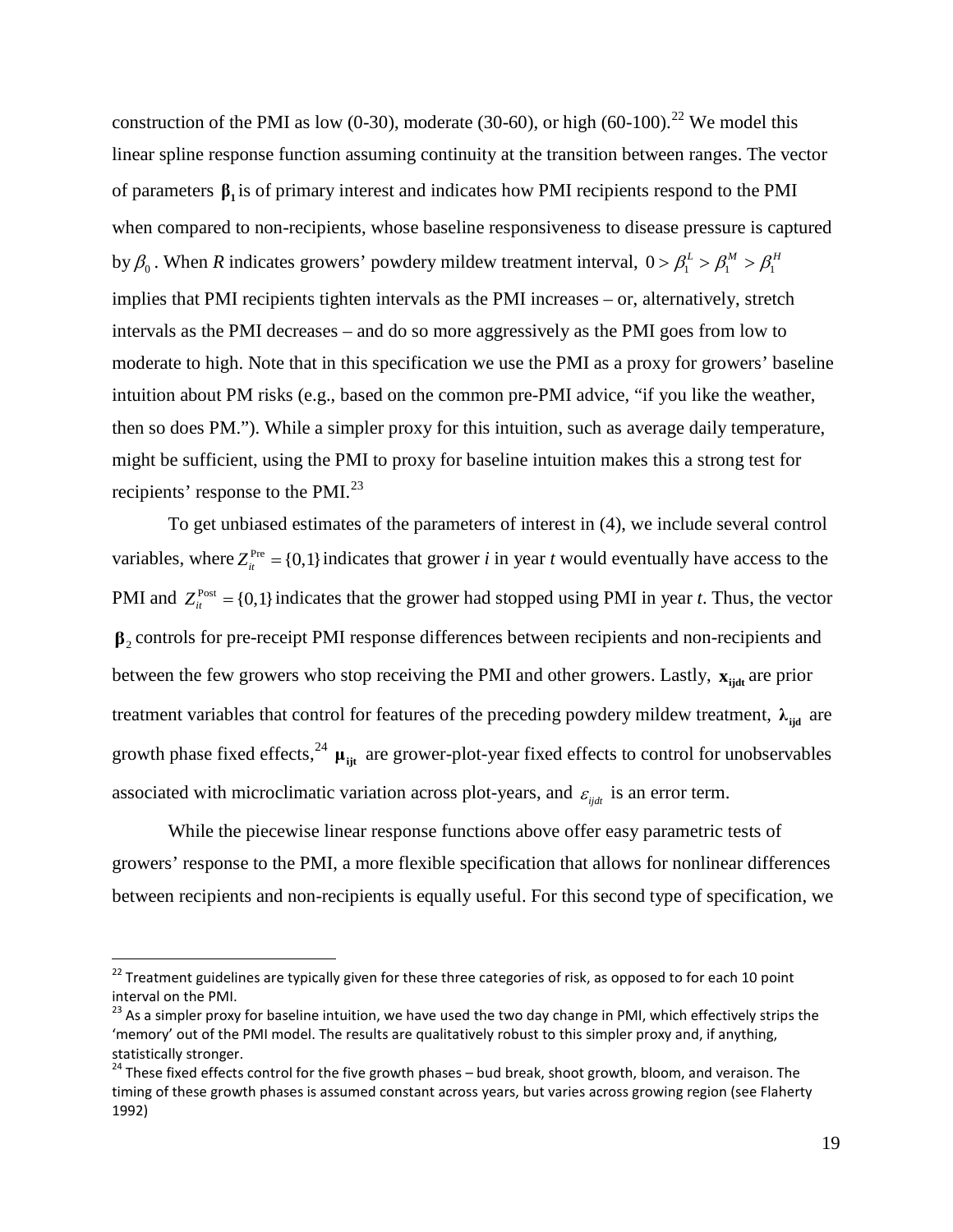model PMI responsiveness separately for recipients and non-recipients using the cubic function:<sup>[25](#page-20-0)</sup>

$$
R_{ijdt} = \alpha_0^Z + \beta_{11}^Z P M I_{ijdt} + \beta_{12}^Z P M I_{ijdt}^2 + \beta_{13}^Z P M I_{ijdt}^3
$$
  
+  $\beta_{21}^{\text{Pre}} \left( Z_{it}^{\text{Pre}} \times P M I_{ijdt} \right) + \beta_{22}^{\text{Pre}} \left( Z_{it}^{\text{Pre}} \times P M I_{ijdt}^2 \right) + \beta_{23}^{\text{Pre}} \left( Z_{it}^{\text{Pre}} \times P M I_{ijdt}^3 \right)$  (5)  
+ $\mathbf{x}_{ijdt}' \mathbf{\varphi}^Z + \lambda_{ijd}^Z + \mathbf{\mu}_{ijt}^Z + \nu_{ijdt}^Z$ ,

where *Z* again indicates receipt of the PMI. In contrast to (4), this cubic specification uses a polynomial to fit nonlinearities in growers' response to the PMI. Since we estimate(5) separately for recipients and non-recipients, the other coefficients can differ for these two subsets of growers as well. Rather than displaying the estimated coefficients this specification, we depict the results graphically by computing a conditional response function across PMI values that conditions out the effect of the control variables and fixed effects on PM treatment response (Figures 1-4).

Identification Strategy. The specifications above use comparisons between PMI recipients and non-recipients to understand how growers adjust treatment strategies in response to disease forecasts. Standard concerns emerge if PMI receipt is endogenous. Although some growers actively sought out the PMI as it became available, many simply started receiving the forecast as part of a standard package of daily weather information – either from their own weather station or from a service provider. As mentioned previously, PMI receipt is therefore less problematic than PMI use, and we use PMI receipt throughout to distinguish PMI from non-PMI growers. Still, we acknowledge that recipients may differ from their non-recipient counterparts in systematic but unobservable ways. For our purposes, average differences in disease treatment tendencies (e.g., average treatment intervals, average dosage rates, etc.) are less worrisome than systematic differences between non-recipients' and recipients' responsiveness to their perceptions of disease risk (where recipients' are informed by the PMI). Although nuanced, we recognize this as a potential concern and formulate an identification strategy accordingly. In the absence of valid instruments, IV estimates may well be worse than any bias introduced by the quasi-endogeneity of PMI receipt, so we seek to improve our identification in three other ways.

 $\overline{a}$ 

<span id="page-20-0"></span><sup>&</sup>lt;sup>25</sup> Since the results are robust to controlling for  $Z_i^{\text{Post}}$  (as in equation (4)) we opt for a simpler specification.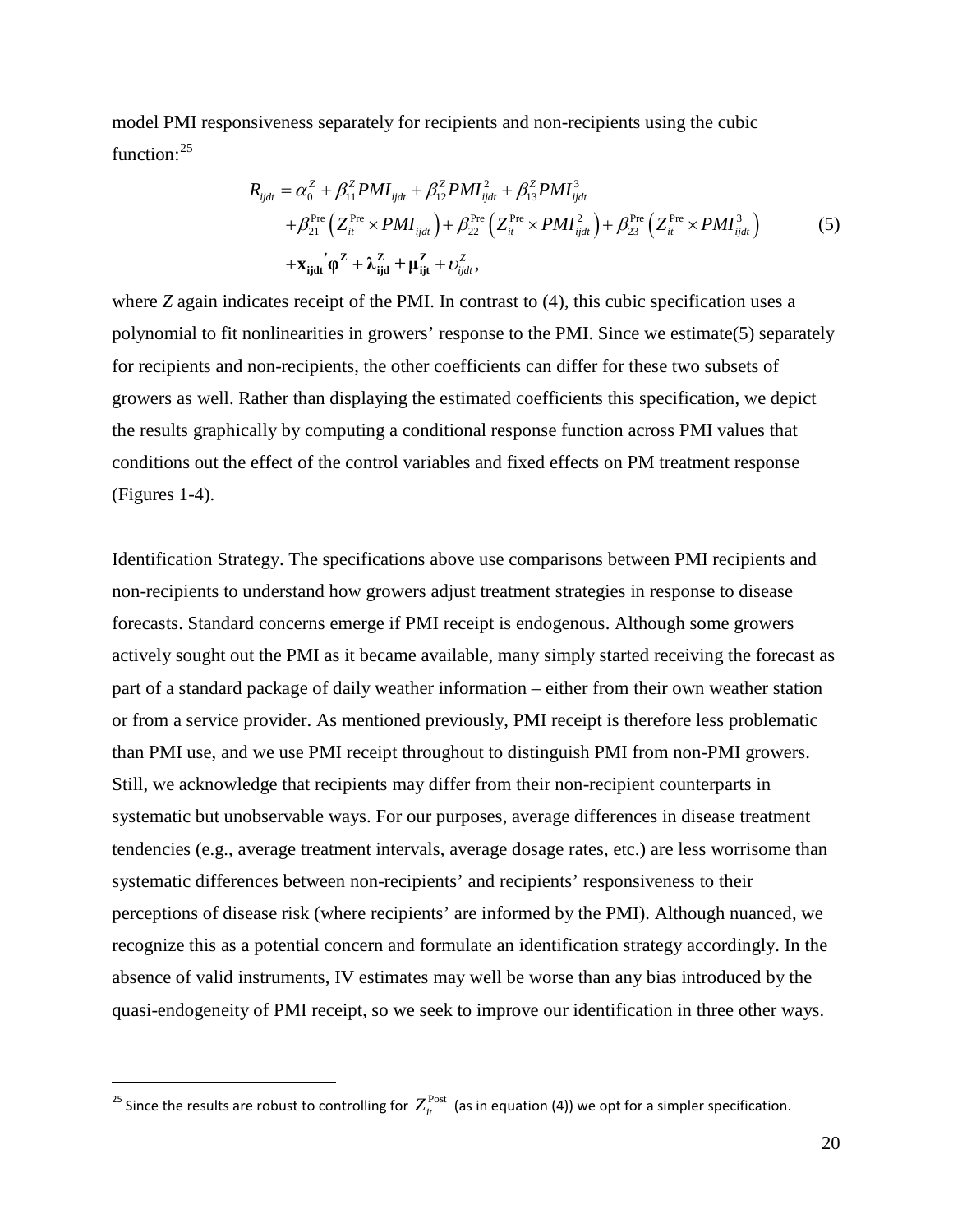First, in both specifications above we include plot-year fixed effects  $\mu_{\text{fit}}$ . Thus, the PMI response parameters are estimated within plot-year combinations, implying that systematic differences between growers and plots in the baseline probability of spraying, chemical sprayed, and dosage are not the basis for estimating PMI responsiveness. Second, we include pre-receipt PMI responsiveness in both specifications. This enables us to test for pre-existing response differences between growers who ultimately get the PMI and those who do not. Even if this test reveals response differences, including these pre-receipt responsiveness parameters nets these differences out of the PMI response parameters. As a third identification tack, we estimate the above specifications including only growers who switch from non-recipient to PMI recipient during our window of analysis. Results from these 'switchers only' estimations continue to include plot-year fixed effects, implying that these within estimates compare recipients to their pre-receipt selves. While these switcher only results provide a strong test of growers' response to the PMI, note that we have many observations for switchers in the North Coast region, but fewer in the Central Coast and Valley regions.

A1. When to spray? To estimate these specifications for the first response dimension – when to spray – we use two related response variables: (i) whether or not to spray on a given day  $\{0,1\}$ and (ii) the interval since the last PM treatment. For (i), we estimate a linear probability model using data at the grower-plot-day level, which is the highest temporal resolution our data allows (see Table 3). We use the PM disease window, which varies by growing region, to determine which days are potential PM treatment days [\(Flaherty 1992\)](#page-30-13).<sup>[26](#page-21-0)</sup> For (ii), we include only PM treatment days (see number of PM treatments in Table 4). As additional controls,  $\mathbf{x}_{\text{tidt}}$ , we construct two types of variables to reflect the most recent prior PM treatment. First, we include a dummy variable indicating whether the last PM treatment included multiple products (i.e., 'cocktail' treatment). Second, we construct measures to reflect the dosage rate used in the last treatment. To accommodate the wide range of dosage rates and units of measurement across products, we compute the percentile of the dosage rate for each product and each region separately. Where multiple products are used we combine these dosage percentiles into a weighted average for the treatment weighted by the share of the plot treated.

<span id="page-21-0"></span><sup>&</sup>lt;sup>26</sup> Adiusting this PM window at the grower-plot level is possible by excluding the first and last PM treatment of the season for each plot and only including the days between these first and last treatments.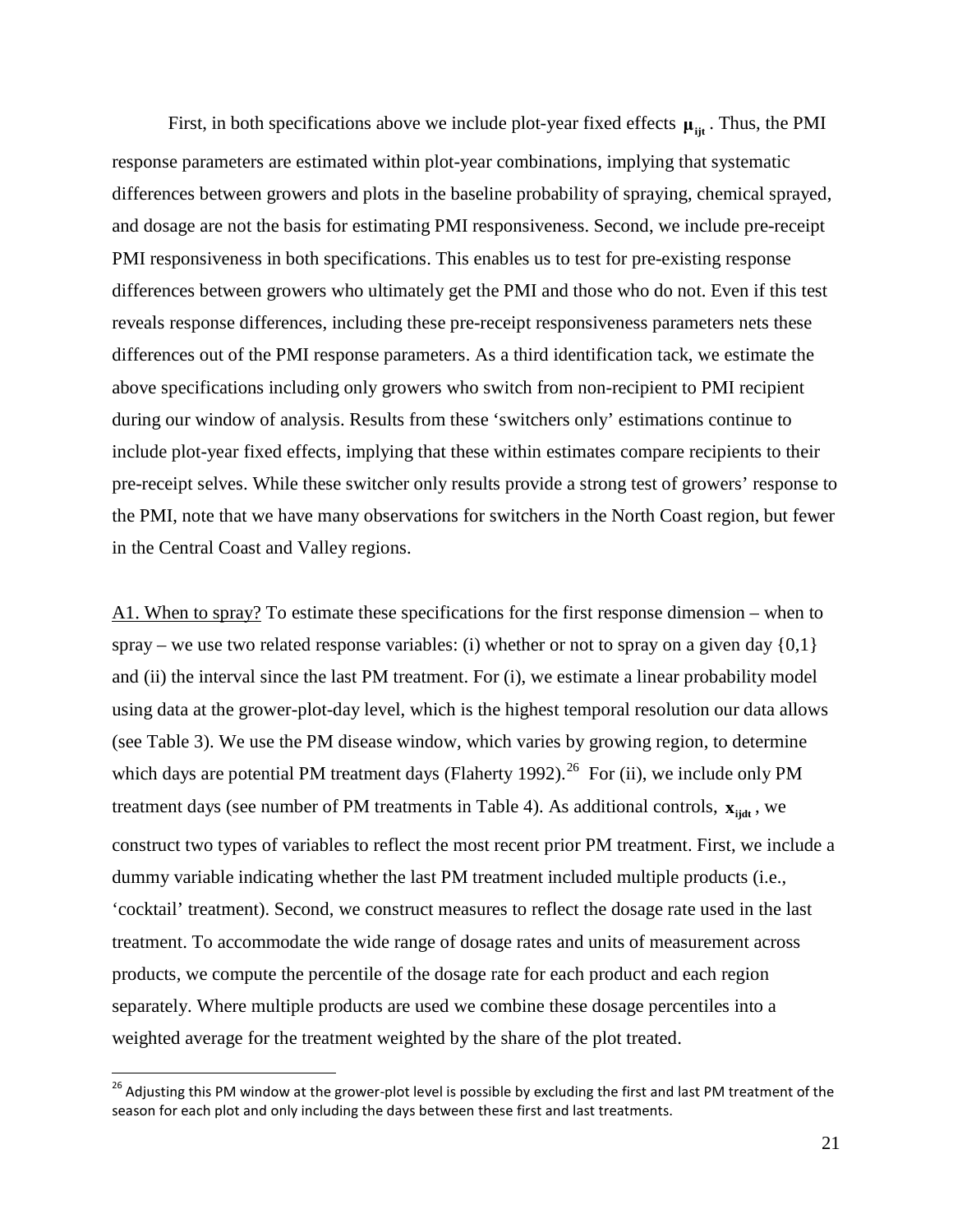Table 5 contains the pooled spline regression results estimated and shown separately for the three growing regions. Each column in this table represents a different response dimension. Throughout, we calibrate the range of the PMI from 0 to 1 so the point estimates reflect the response change induced by a change in the PMI from 0 (no risk) to 1 (maximum risk). In the first two columns of Table 5, the coefficient on PMI suggests that non-recipients tend to respond to perceived higher PM risk by increasing the probability of spraying and tightening intervals – at least in the North Coast and Valley regions – but the magnitude of this response is quite small: the probability that non-recipients spray for PM increases by less than 2% when the PMI increases from 0 to 100. This limited – but statistically precise – baseline response is offset by the response of PMI recipients, who are actually *less* likely to spray for PM and more likely to stretch intervals as the PMI increases. While this runs counter to a uni-dimensional response model, remember that in practice growers have other margins of adjustment. As discussed shortly, this response is likely due to more aggressive responses along these other margins of adjustment, which may necessitate this counterintuitive timing response because of differences in minimum intervals between chemical types. In the first two columns, the pre-receipt coefficients are statistically zero, suggesting that there are no systematic responsiveness differences between recipients pre-receipt and non-recipients. Results for switchers only (Table 6) imply similar timing responses to the PMI, suggesting that these patterns are not due to unobservable differences between recipients and non-recipients.

The conditional probability functions depicted in Figures 1 and 2 are based on the cubic response function in specification (5). These graphical results allow for direct comparison of the response function for PMI recipients and non-recipients. In contrast to testing the interaction coefficients in the linear or spline regression, which captures the relative responses of PMI recipients, these conditional response functions depict growers' absolute response to the PMI. These functions suggest that growers' timing response to the PMI is nonlinear with dramatic differences across the three regions. Overall the slope of the interval response function in Figure 2 is negative for both recipients and non-recipients – suggesting a general tendency to tighten intervals as the PMI increases – and often appears to be more non-linear – perhaps due to the explicit recommendation ranges of the PMI.

22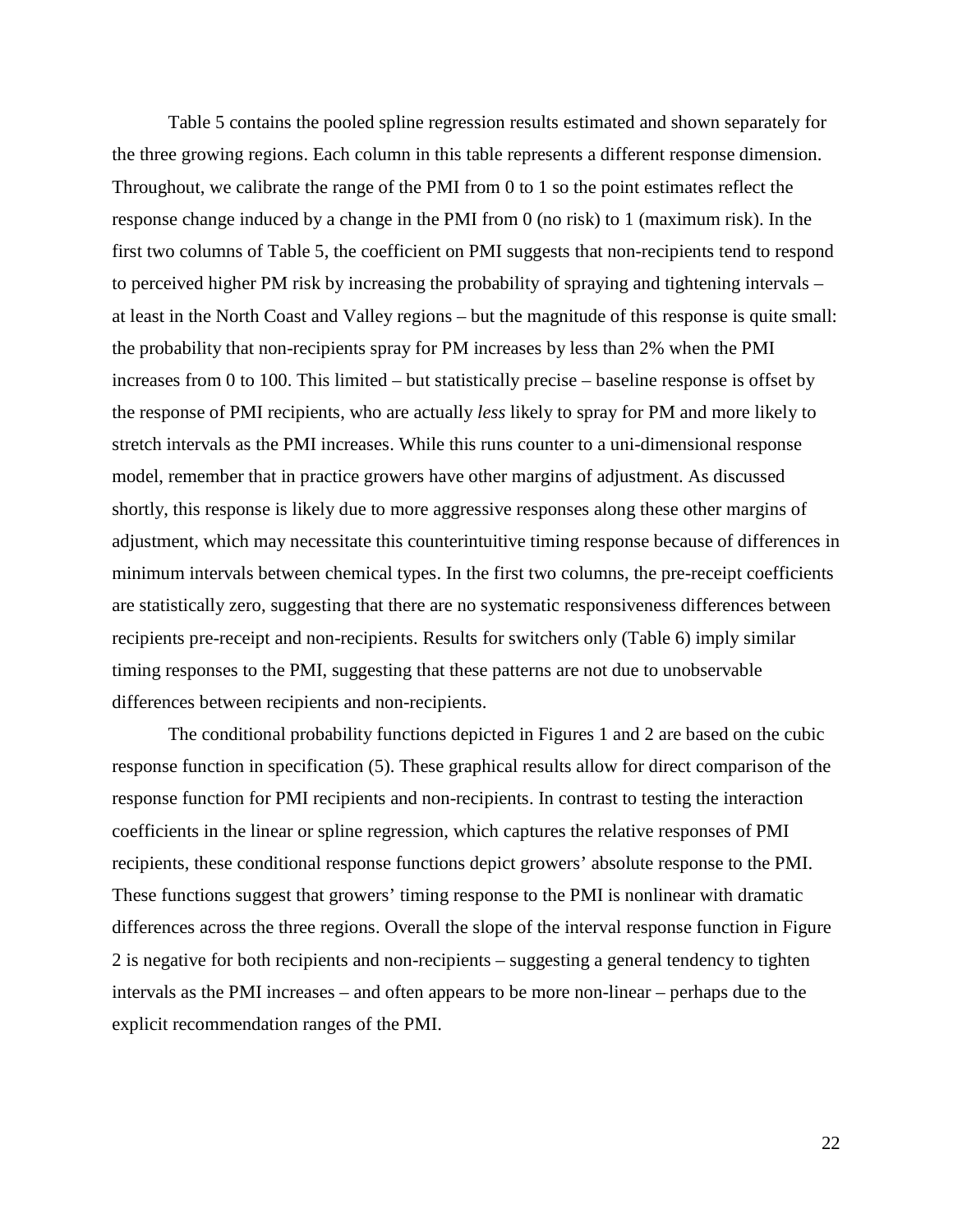A2. What to spray? We consider growers' product choice as the next response variable in the specifications above. Sulfur products are growers' default PM treatment and are relatively inexpensive, but synthetic fungicides can offer greater protection. Although growers can also opt for biological (e.g., Serenade) and contact treatments (e.g., JMS Stylet Oil), over 90% of PM treatments consist of sulfur or synthetic fungicides. In our analysis of this response dimension, we therefore focus exclusively on sulfur and synthetic products and estimate linear probability models of growers' choices between these two types of products.

The 'Product choice' columns in Tables 5 and 6 display the spline estimates for the linear probability model of sulfur and synthetic treatments. These estimates provide some evidence of shifting from sulfur to synthetic treatments as a PMI response, particularly in the higher value North Coast and Central Coast regions. While these patterns are less apparent with switchers only in Table 7, the conditional response functions in Figures 3a and 3b provide more compelling evidence of this tendency – even when focusing on switchers only.<sup>[27](#page-23-0)</sup>

A3. How much to spray? As the third dimension of PMI response, we consider growers' decision of how much to spray. We capture this with two different variables: dosage percentiles and cocktails consisting of multiple products. Note that because product labels often provide a range of recommended dosage rates, growers have the flexibility to adjust their dosage rates within this range (but cannot exceed the maximum dosage rate listed on the label). As explained above, we compute dosage percentiles across all the treatments in our data by product and by region. Where multiple products are used in a single treatment, we compute a weighted average percentile using percent of the plot treated for each product as the weight.

Dosage response results in Tables 5 and 6 provide some evidence that PMI recipients increase dosage rates with the PMI, but there is little uniformity in this response across regions. We also note that there appear to be pre-receipt differences in growers' dosage response. The cubic response functions in Figures 4a and 4b indicate that North Coast recipients apply synthetics at higher relative dosage rates than non-recipients and that this difference gradually widens as the PMI increases. Central Coast growers continue to demonstrate a non-linear response that seems to reflect the low, moderate and high PMI ranges contained in

<span id="page-23-0"></span><sup>&</sup>lt;sup>27</sup> A comparison of synthetic use among recipients versus non-recipients is only possible for switchers is the Napa-Sonoma region. There is not a large enough sample size of PM treatments for switchers in the other countries.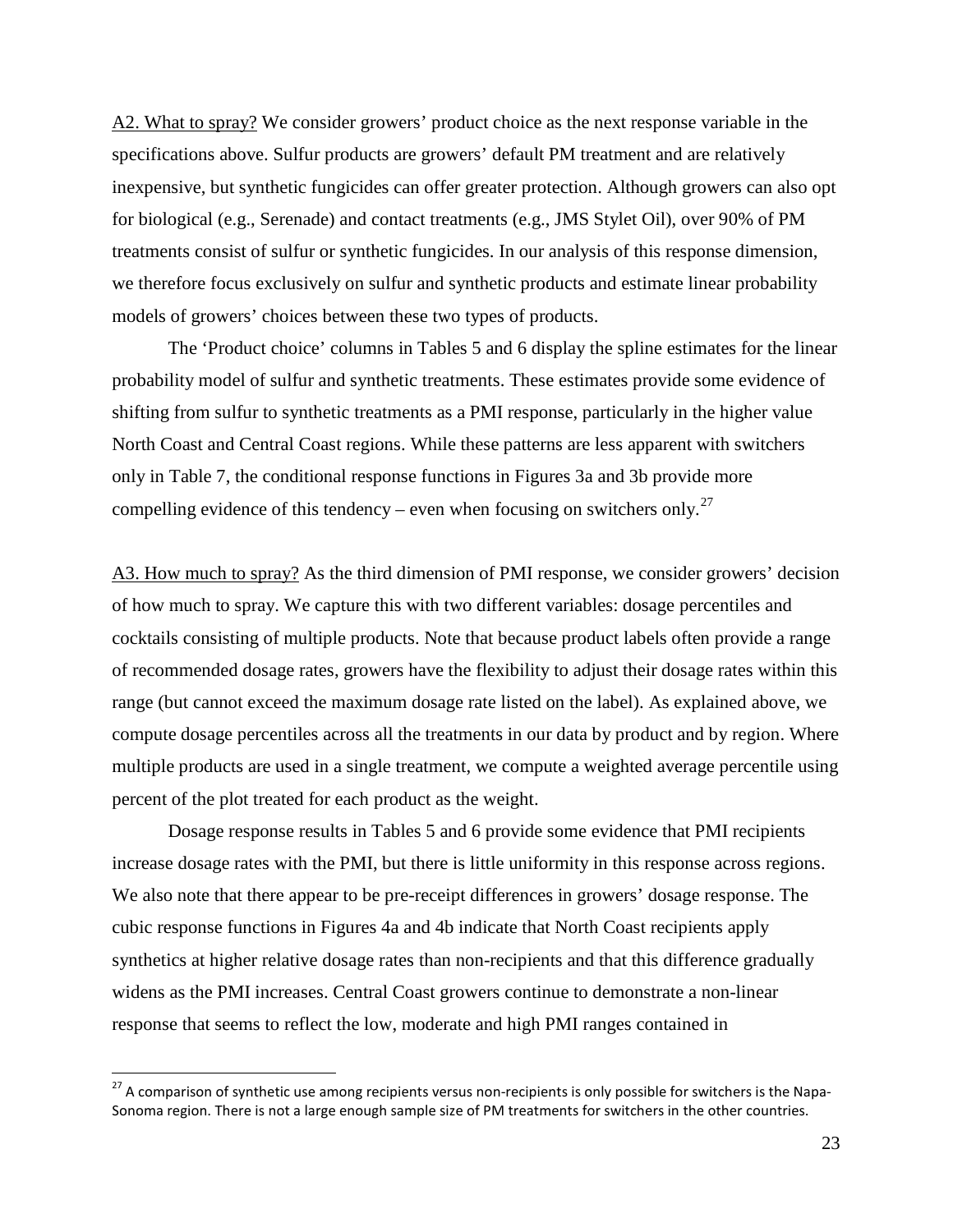recommendations. The spline results in Tables 5 and 6 suggest a few weak patterns in growers' cocktail response to the PMI. In the North Coast region, recipients are more likely to use cocktails than non-recipients, but while this relative difference widens as the PMI increases there does not appear to be an absolute response in the probability of combing multiple products as the PMI increases.

Table 7 summarizes the differences between PMI recipients and non-recipients in both levels and relative PMI responsiveness. Interestingly, the level differences persist in the North and Central regions even when we restrict our focus to switchers, implying that these differences may not be entirely due to grower self-selection into PMI receipt. Most of the response differences indicate that PMI recipients opt for more aggressive treatment strategies as the PMI increases. While growers appear to become less aggressive as the PMI increases in a few cases (e.g., stretching intervals in the Central Coast region), this is likely an indirect, secondary response to a more aggressive primary response (e.g., shifting to synthetics). This summary of results highlights the fact that interval adjustment is but one response dimension and a minor one at that. In contrast to early projections for the PMI that considered only the interval response and assumed minimum interval treatments as the baseline, the environmental effects of this complex multidimensional response are ambiguous and therefore an open empirical question.

## *B. What is the net environmental impact of growers' multidimensional PMI response?*

Our analysis allows for growers to respond to the PMI by adjusting when, what and how much to spray for PM. We find evidence that growers' response to the PMI involves adjustments along all three dimensions and some shifting between dimensions as the PMI passes from low to moderate to high values. This multidimensional and nonlinear response makes the environmental impact of PMI receipt difficult to assess. The simple simulation model above and initial projections about the potential environmental impact of the PMI – both of which predict a positive environmental impact if growers can only respond by changing treatment intervals – show how unambiguous predictions of positive environmental impacts may be misleading because they ignore other possible response dimensions. In this section, we test the net environmental impact of PMI usage knowing that growers' response is both multidimensional and nonlinear.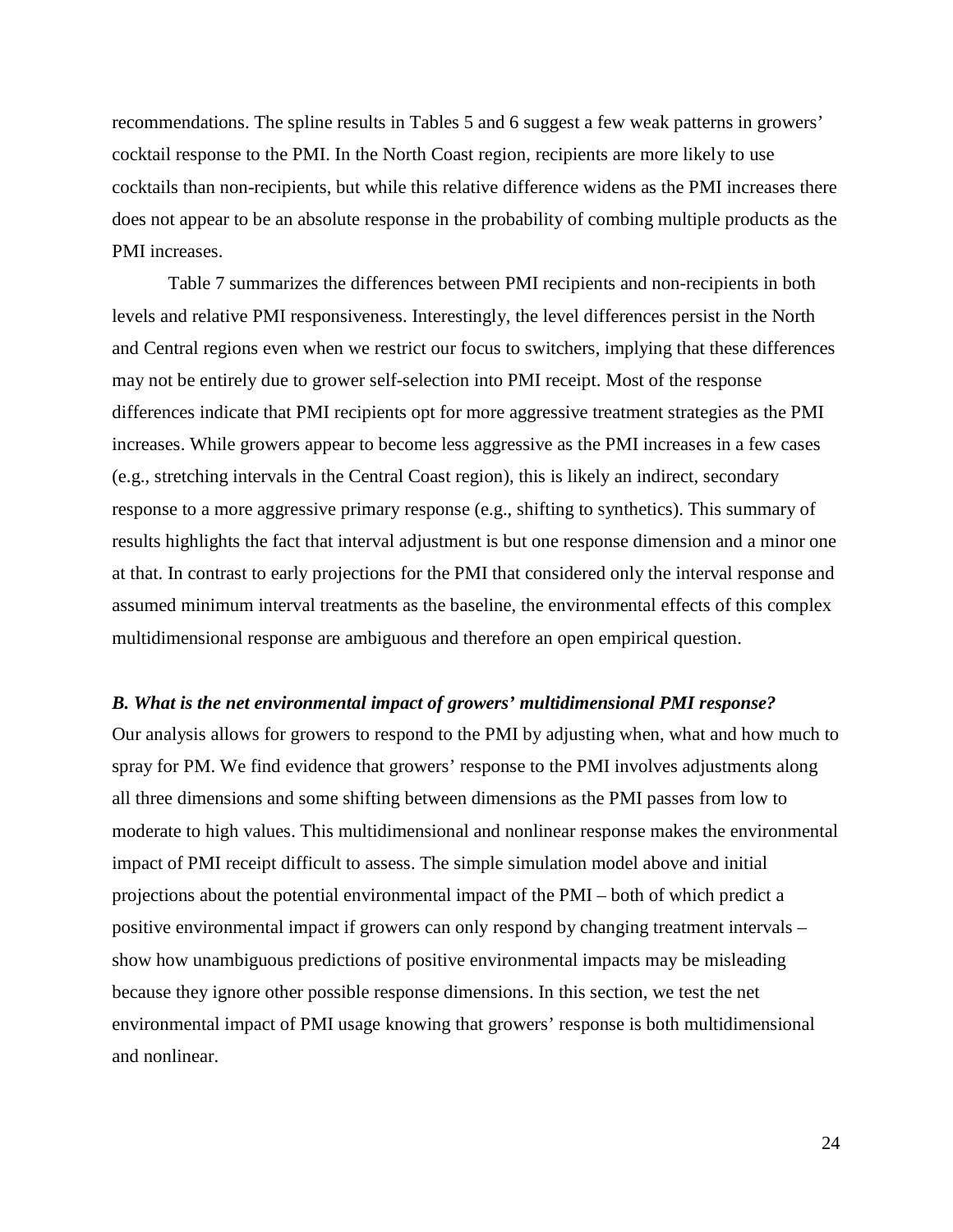To do this we use the Pesticide Use Risk Evaluation (PURE) model, which merges plot level PUR data with physical, soil, topographical, and meteorological characteristics to compute a pesticide use risk index for four dimensions: surface water, groundwater, soil, and air [\(Zhan](#page-32-2)  [and Zhang 2012\)](#page-32-2). Risk scores from these four dimensions are then aggregated into an aggregate risk index. We use these risk scores, which are normalized as an index ranging from 0 to 100, as indicators of the overall environmental impact of a particular grower's pesticide usage in a given year.

We have annual PURE risk scores for 84 of our surveyed growers.<sup>[28](#page-25-0)</sup> The full PURE model evaluates the pesticide risks associated with all the pesticides applied on a given plot and registered with pesticide use reports. These plot-level annual risk scores can then be aggregated to an individual grower based on the grower's ID. In addition to these full PURE risk scores, we use risk scores based on a restricted PURE model that only includes PM treatments. That is, we exclude all non-PM treatments before running the PURE model to generate risk scores. We report results for risk scores based on the full and restricted PURE model. Although more pesticide applications target PM than any other disease or pest, there are likely to be differences between these sets of risk scores, with pros and cons to each in our application. Because the time step in this PURE analysis is annual instead of daily as above, we do not merge these data with daily PMI data and are not constrained by the spatial coverage of our PMI data (as we are in the response analysis above). Finally, note that several of the environmental factors included in these scores lie outside growers' control and the analyst's view, which potentially dilutes the relationship between the PMI receipt and risk scores and thereby strengthens the test for a difference.

Table 8 shows that PMI recipients have uniformly higher mean risk scores and the difference in these means is statistically significant for groundwater and soil risk scores. When only PM treatments are included, the scores are significantly higher for PMI recipients for all but air risk. Virtually the same results emerge when we include only growers who switch from not receiving to receiving the PMI to mitigate concerns over selection. These simple mean comparisons are suggestive, but do not control for annual and regional variation in PM treatment

<span id="page-25-0"></span> $28$  Note that we are able to include several surveyed growers who are not included in the response analysis above due to PMI data limitations. In the case of this PURE analysis, we do not use PMI data and are therefore not constrained by PMI limitations.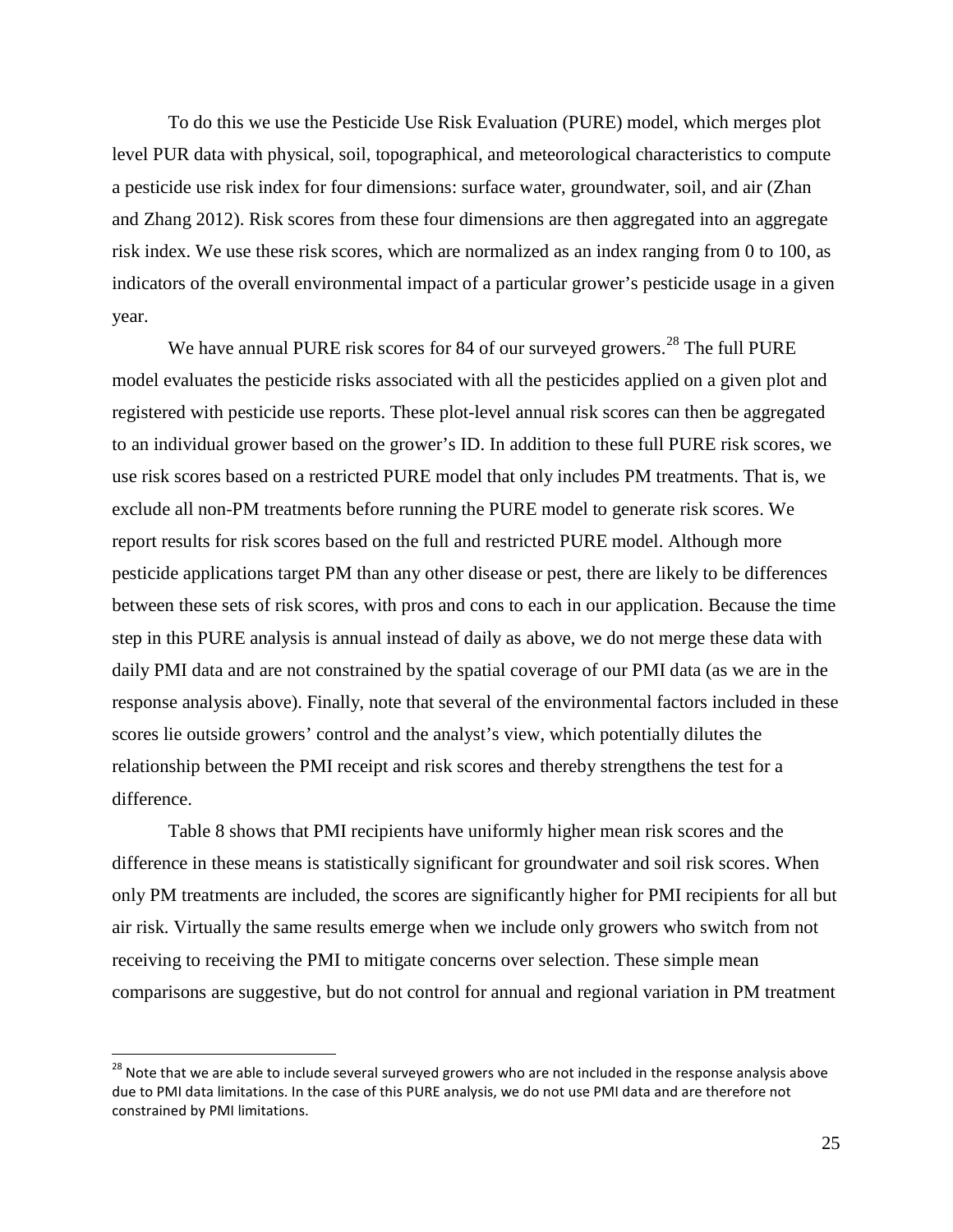strategies. To assess the impact of receiving and using the PMI on these risk scores more carefully, we estimate the following model

$$
Risk_{ijt}^{x} = \beta_0 + \beta_1 Z_{it} + \beta_2 Z_{it}^{\text{Pre}} + \gamma_t + \mu_j + (\nu_i + \varepsilon_{ijt})
$$
(6)

where  $x =$ {aggregate, surface water, groundwater, soil, air}, *Z* is (again) a dummy variable indicating whether grower *i* received the PMI in year *t*,  $Z_i^{\text{Pre}}$  is (again) a pre-receipt dummy,  $\gamma_i$  is a year fixed effect,<sup>[29](#page-26-0)</sup>  $\mu_j$  is a county fixed effect, and  $\nu_i$  is a grower random effect.

Table 9 contains the estimation results from this specification for all growers, which includes growers outside our four growing regions that are excluded from the analysis of treatment response for lack of daily weather data.<sup>[30](#page-26-1)</sup> Taking the coefficients on PMI receipt, these results suggest that growers change their PM management strategies in response to the PMI in a way that increases aggregate risks to the environment. This negative net environmental impact is evident when we include switchers only, which implies that this result is robust to controlling for unobservable differences at the grower level. As further confidence of a causal interpretation of these results, the coefficient on pre-PMI receipt is statistically zero at the 10% level across these models. Since an absolute interpretation of these risk score changes is complicated by the construction of the PURE model, a relative interpretation must suffice. Due to general recent improvements in pesticide management, the aggregate risk score of our growers falls by about 0.75 each year (based on a time trend included in the model). Thus, PMI usage appears to offset about seven or eight years of general reductions in aggregate environmental risks.

As a final test of this environmental impact, we use our subset of growers who switch from non-recipient to PMI recipient and formulate an event study approach. Specifically, we estimate switchers' risk score relative to their first year of receipt while controlling for a linear time trend and county fixed effects. We display these results graphically in Figure 5. Environmental risks increase in association with receipt of the PMI and these effects are often statistically significant.

## **5 CONCLUSIONS**

<span id="page-26-0"></span> $29$  Alternatively, we include a trend variable, which imposes a linear year effect but does not change the coefficients on PMI.

<span id="page-26-1"></span> $30$  These results are robust to disaggregation by region. These region-specific results suggest that the increase in risk is typically larger in the high value North Coast region than in the other two regions.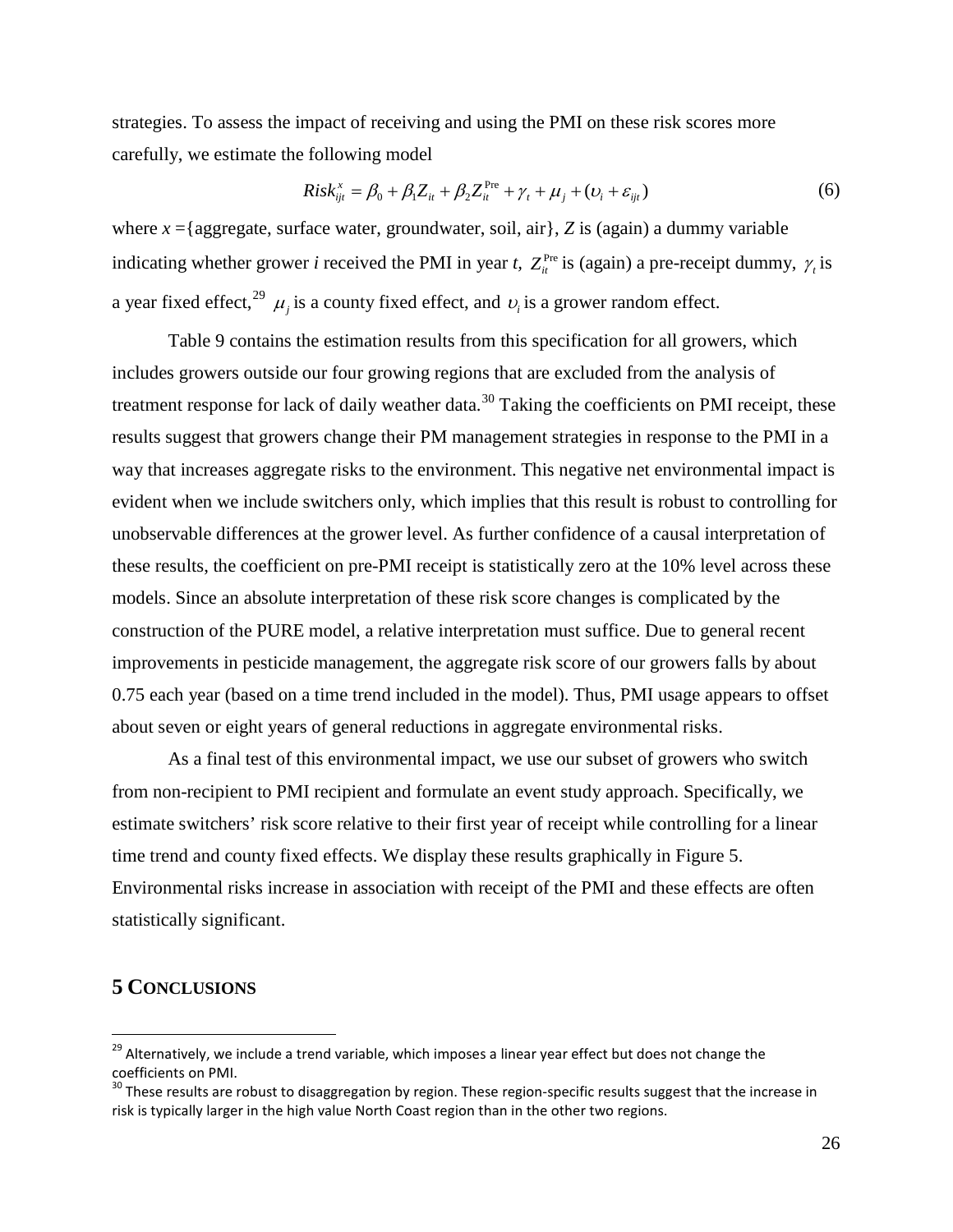Uncertainty fuels our innate craving for more and better information in the hopes of improving future outcomes. In many settings, how agents respond to new or better forecast information has direct implications for market and broader social outcomes. In agriculture, how and how well growers manage the risks inherent in agriculture has direct welfare implications for producers and consumers at both local and societal levels. While better weather, pest and disease forecast information are rapidly disseminating among producers and are often touted as promising inputs to production and risk management, little is known about how this new information actually shapes producer behavior in practice. Better forecast information can certainly benefit growers and improve their capacity to manage disease and pests effectively, but we must jointly consider the various dimensions of adjustment available to growers in order to properly understand their response to this improved information, and the environmental consequences of adjustment.

Using the case of California winegrape growers and high resolution panel data that includes plot-level powdery mildew treatments, we characterize growers' response to a popular powdery mildew risk model that generates forecasts in the form of a daily risk index (PMI). While we find some evidence of the assumed interval response, our analysis suggests that growers using the PMI primarily adjust their product choice and dosage rates in response to the PMI when the risk is high. While this core empirical result is robust across a variety of specifications, we also find substantial spatial heterogeneity, which is logical given the dramatic spatial differences that exist among wine grapes and wine grape growers (e.g., differential susceptibilities of grape varieties to powdery mildew, differential harvest values, etc.). Our environmental risk results suggest that the net environmental impact of this documented multidimensional response to the PMI may actually be negative, particularly in high-value production areas. Our point estimates suggest that the increase in environmental risks associated with using the PMI roughly offsets the *decrease* in risks associated with seven to eight years of improvements in pest management practices.

Although we have been able to characterize growers' response to the PMI, we are unable to document the impact of their response on disease control. Based on widespread evidence from field trials, we presume that PMI users are more effective at controlling powdery mildew in their vineyards as a result of their responses to the PMI. Indeed, our survey evidence suggests that growers using the PMI value it as an important tool in their decision making. Without data from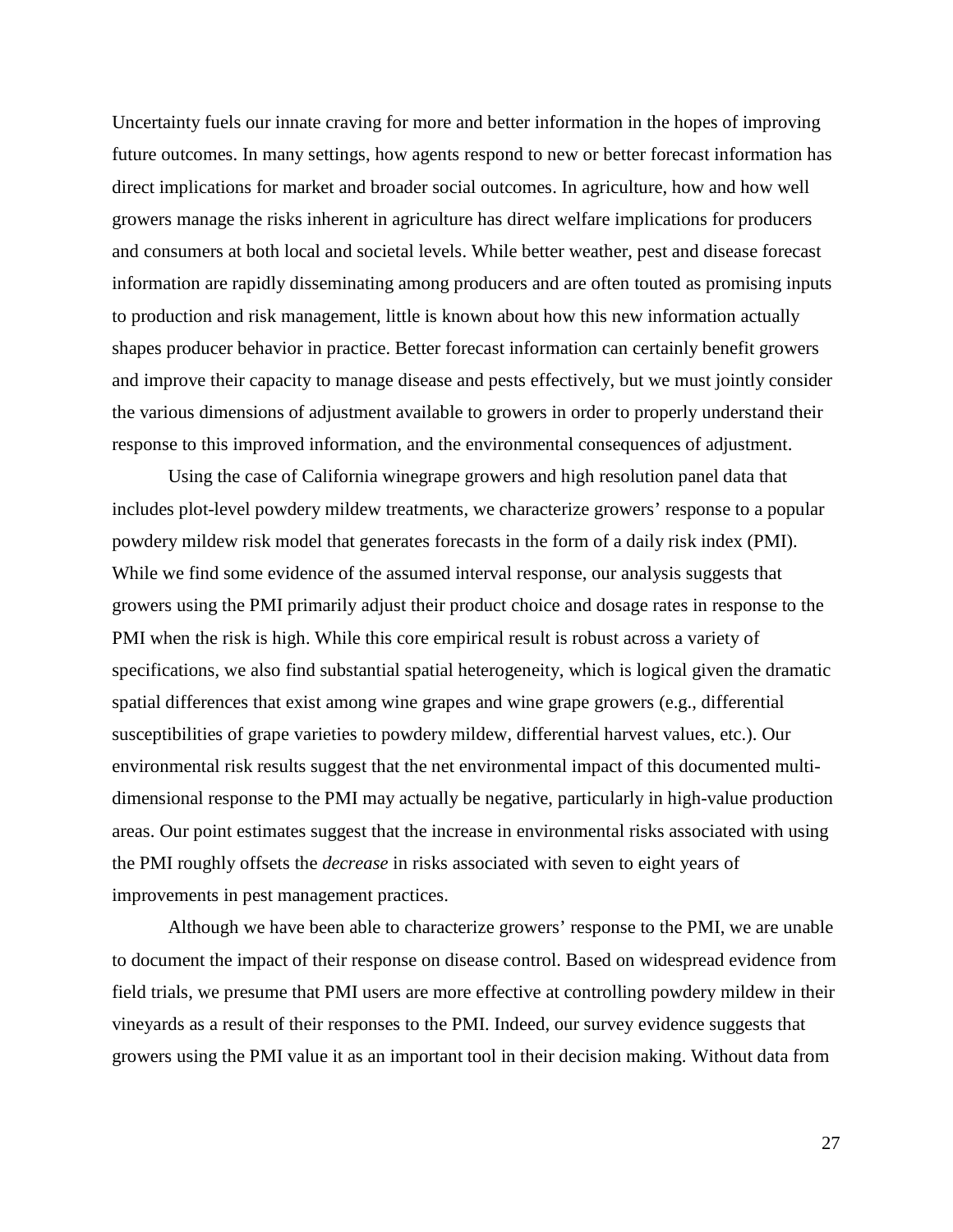our growers on the efficacy of changes in their treatment strategies, we are unable to completely assess the value of the PMI from the growers' perspective.

We conclude with a final and intriguing conjecture. The negative net environmental impact of improved disease forecasts we find may be due in part to a double 'risk response asymmetry': first, in the risk responses of model builders and, second, in the risk responses of growers. In the calibration of forecasting models, model builders rationally fear false negative predictions more than false positive predictions. This rational response emerges because false negatives can bring dire consequences when the underlying stochastic process is characterized by nonlinearities that can lead to explosive risk episodes, while false positives have more mundane effects and modest costs. Moreover, a basic observability problem pushes model builders to choose conservative calibration of their forecast models: false negatives are readily observable by PMI users but false positives are not. The second asymmetric risk response occurs with growers, who appear to respond aggressively when the PMI is high, but may continue with business as usual when it is low. As long as growers and modelers do not take into account each other's asymmetric risk response, these have the effect of magnifying the overall risk response relative to what it would be under risk neutrality. At a time when increasingly sophisticated forecasts are flourishing in many fields – often with the intent of improving market and societal outcomes – this double asymmetry merits attention from economists and psychologists alike.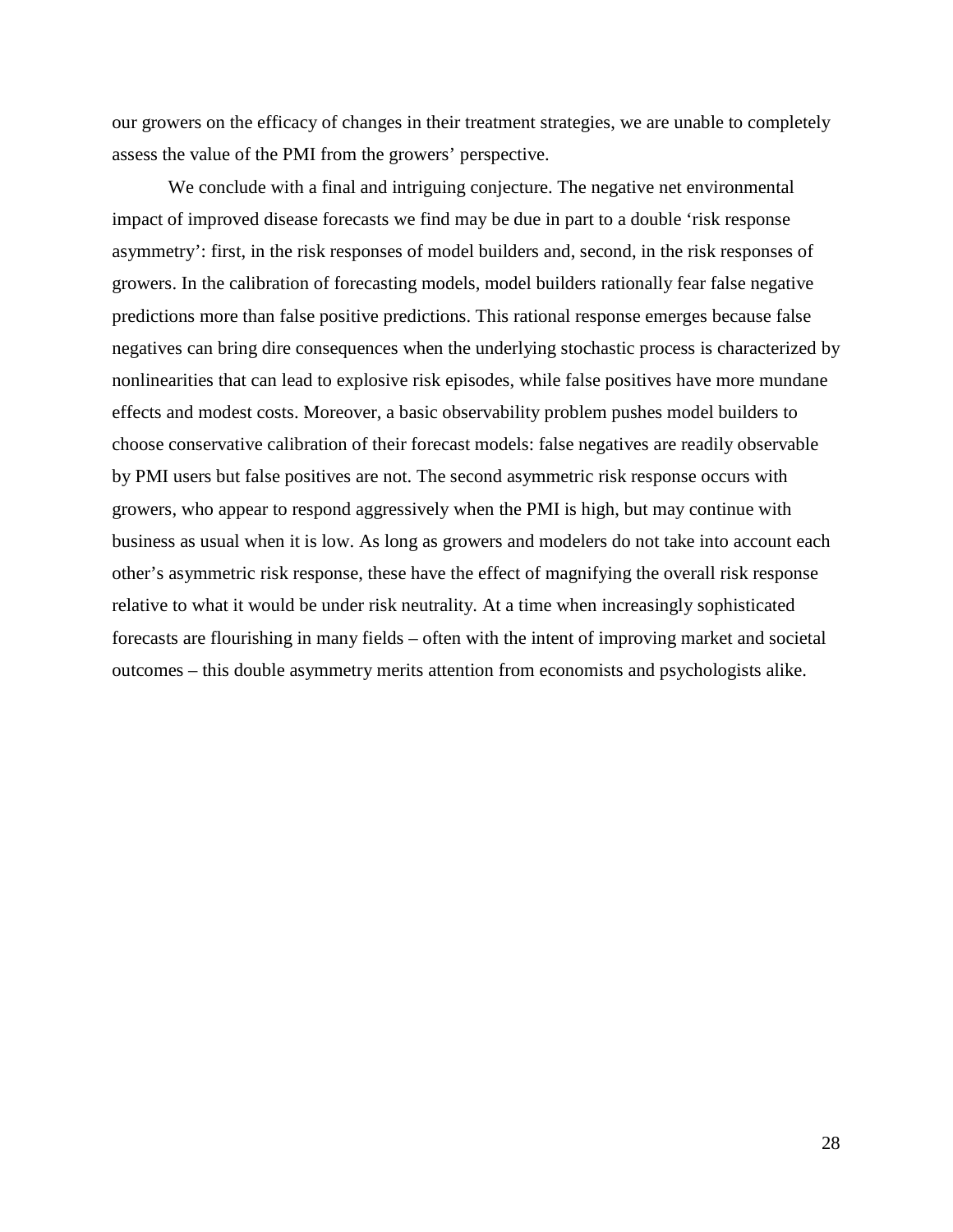#### **REFERENCES**

- <span id="page-29-7"></span>Adams, R.M., K.J. Bryant, B.A. McCarl, D.M. Legler, J. O'Brien, A. Solow, and R. Weiher. 1995. "Value of improved long-range weather information." *Contemporary Economic Policy* 13(3):10-19.
- <span id="page-29-3"></span>Akerlof, G. 1970. "The market for lemons: Qualitative uncertainty and the market mechanism." *Quarterly Journal of Economics* 84(3):488-500.
- <span id="page-29-5"></span>Babcock, B.A. 1990. "The value of weather information in market equilibrium." *American Journal of Agricultural Economics* 72(1):63-72.
- <span id="page-29-6"></span>Baquet, A.E., A.N. Halter, and F.S. Conklin. 1976. "The value of frost forecasting: A bayesian appraisal." *American Journal of Agricultural Economics* 58(3):511-520.
- <span id="page-29-8"></span>Barrett, C.B. 1998. "The value of imperfect enso forecast information: Discussion." *American Journal of Agricultural Economics* 80(5):1109-1112.
- <span id="page-29-10"></span>Broome, J., and K. Warner. 2008. "Agro-environmental partnerships facilitate sustainable winegrape production and assessment." *California Agriculture* 62(4):133-141.
- <span id="page-29-4"></span>Byerlee, D., and J.R. Anderson. 1982. "Risk, utility and the value of information in farmer decision making." *Review of Marketing and Agricultural Economics* 50(3):231–246.
- <span id="page-29-9"></span>Carlson, G. 1970. "A decision theoretic approach to crop disease prediction and control." *American Journal of Agricultural Economics* 52(2):216-223.
- <span id="page-29-0"></span>---. 1979. "Insurance, information, and organizational options in pest management." *Annual Review of Phytopathology* 17(1):149-161.
- <span id="page-29-1"></span>Carlson, G., and Wetzstein 1993 Pesticides and pest management, ed. G.A. Carlson, D. Zilberman, and J.A. Miranowski, Agricultural and environmental resource economics. New York, Oxford University Press, pp. 268-318.
- <span id="page-29-2"></span>Cowan, R., and P. Gunby. 1996. "Sprayed to death: Path dependence, lock-in and pest control strategies." *The Economic Journal* 106(436):521-542.
- <span id="page-29-12"></span>Davidson, C. 2004. "Declining downwind: Amphibian population declines in california and historical pesticide use." *Ecological Applications* 14(6):1892-1902.
- <span id="page-29-11"></span>Epstein, L. 2006. "California's pesticide use reports and trends in pesticide use." *Outlooks on Pest Management* 17(4):148-154.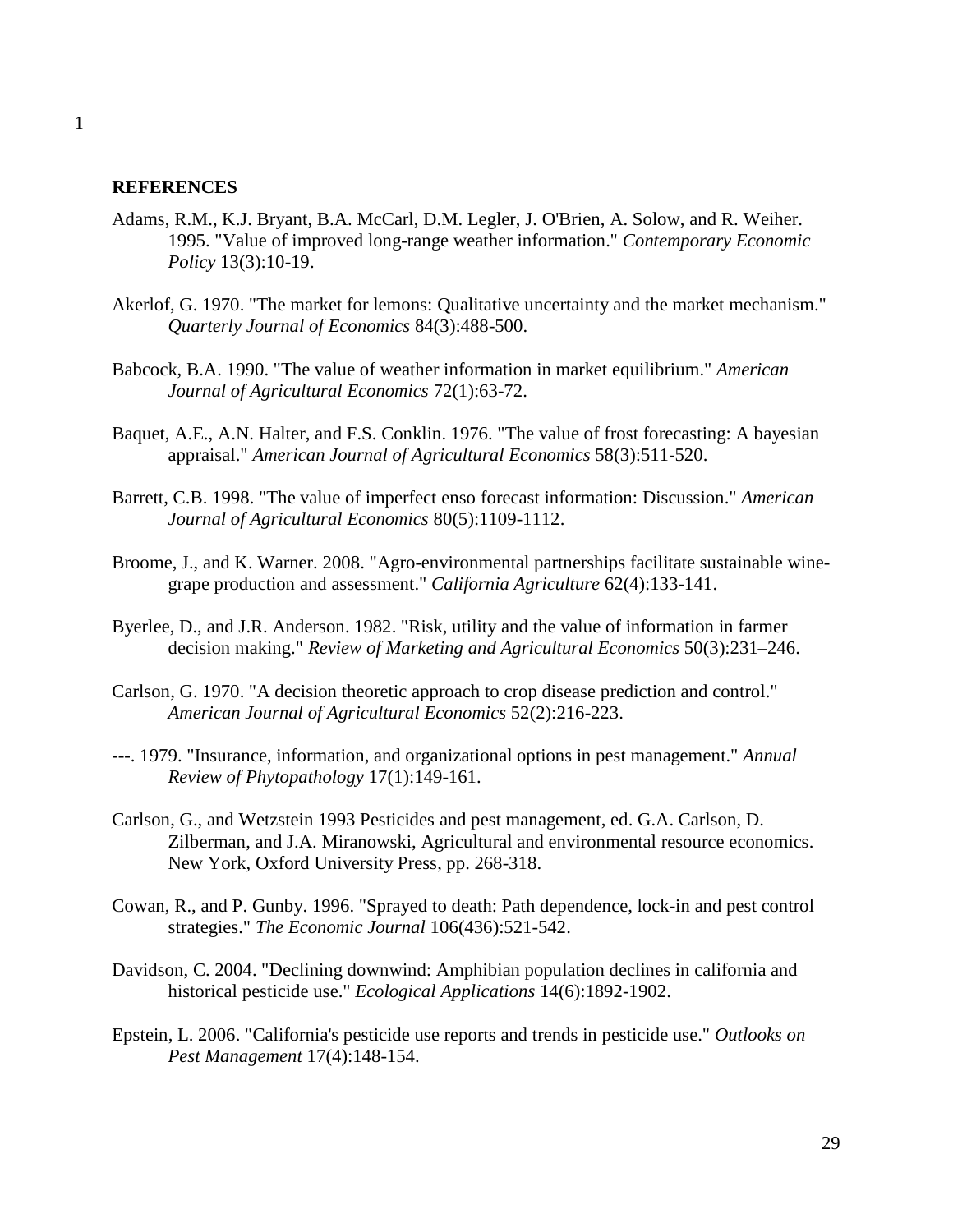- <span id="page-30-9"></span>Epstein, L., and S. Bassein. 2003. "Patterns of pesticide use in california and the implications for strategies for reduction of pesticides." *Annual Review of Phytopathology* 41:351-375.
- <span id="page-30-4"></span>Fabre, F., M. Plantegenest, and J. Yuen. 2007. "Financial benefit of using crop protection decision rules over systematic spraying strategies." *Phytopathology* 97(11):1484-1490.
- <span id="page-30-11"></span>Feder, G. 1979. "Pesticides, information, and pest management under uncertainty." *American Journal of Agricultural Economics* 61(1):97-103.
- <span id="page-30-0"></span>Feinerman, E., J. Herriges, and D. Holtkamp. 1992. "Crop insurance as a mechanism for reducing pesticide usage: A representative farm analysis." *Review of agricultural economics*:169-186.
- <span id="page-30-1"></span>Fernandez-Cornejo, J., S. Jans, and M. Smith. 1998. "Issues in the economics of pesticide use in agriculture: A review of the empirical evidence." *Review of agricultural economics* 20(2):462-488.
- <span id="page-30-13"></span>Flaherty, D.L. 1992. *Grape pest management*. 2nd ed. Oakland, Calif.: University of California, Division of Agriculture and Natural Resources.
- <span id="page-30-7"></span>Flaherty, D.L., L.P. Christiansen, W.T. Lanini, J.J. Marois, P.A. Phillips, and L.T. Wilson. 1992. *Grape pest management*. 2nd ed. Oakland, Calif.: University of California, Division of Agriculture and Natural Resources.
- <span id="page-30-12"></span>Friedland, W. 2002. "Agriculture and rurality: Beginning the" final separation"?" *Rural Sociology* 67(3):350-371.
- <span id="page-30-5"></span>Goodhue, R., R. Green, D. Heien, and P. Martin. 2008. "Current economic trends in the california wine industry." *ARE Update* 3(3):7-9.
- <span id="page-30-8"></span>Gubler, W.D., M.R. Rademacher, S.J. Vasquez, and C.S. Thomas. 1999 "Control of powdery mildew using the uc davis powdery mildew risk index."Report prepared for, January.
- <span id="page-30-10"></span>Hall, D., and R. Norgaard. 1973. "On the timing and application of pesticides." *American Journal of Agricultural Economics*:198-201.
- <span id="page-30-6"></span>Heien, D., and P. Martin. 2003. "California's wine industry enters new era." *California Agriculture* 57(3):71-75.
- <span id="page-30-3"></span>Horowitz, J., and E. Lichtenberg. 1993. "Insurance, moral hazard, and chemical use in agriculture." *American Journal of Agricultural Economics* 75(4):926-935.
- <span id="page-30-2"></span>Huang, J.K., and E.M. Liu. forthcoming. "Risk preferences and pesticide use by cotton farmers in china." *Journal of Development Economics*.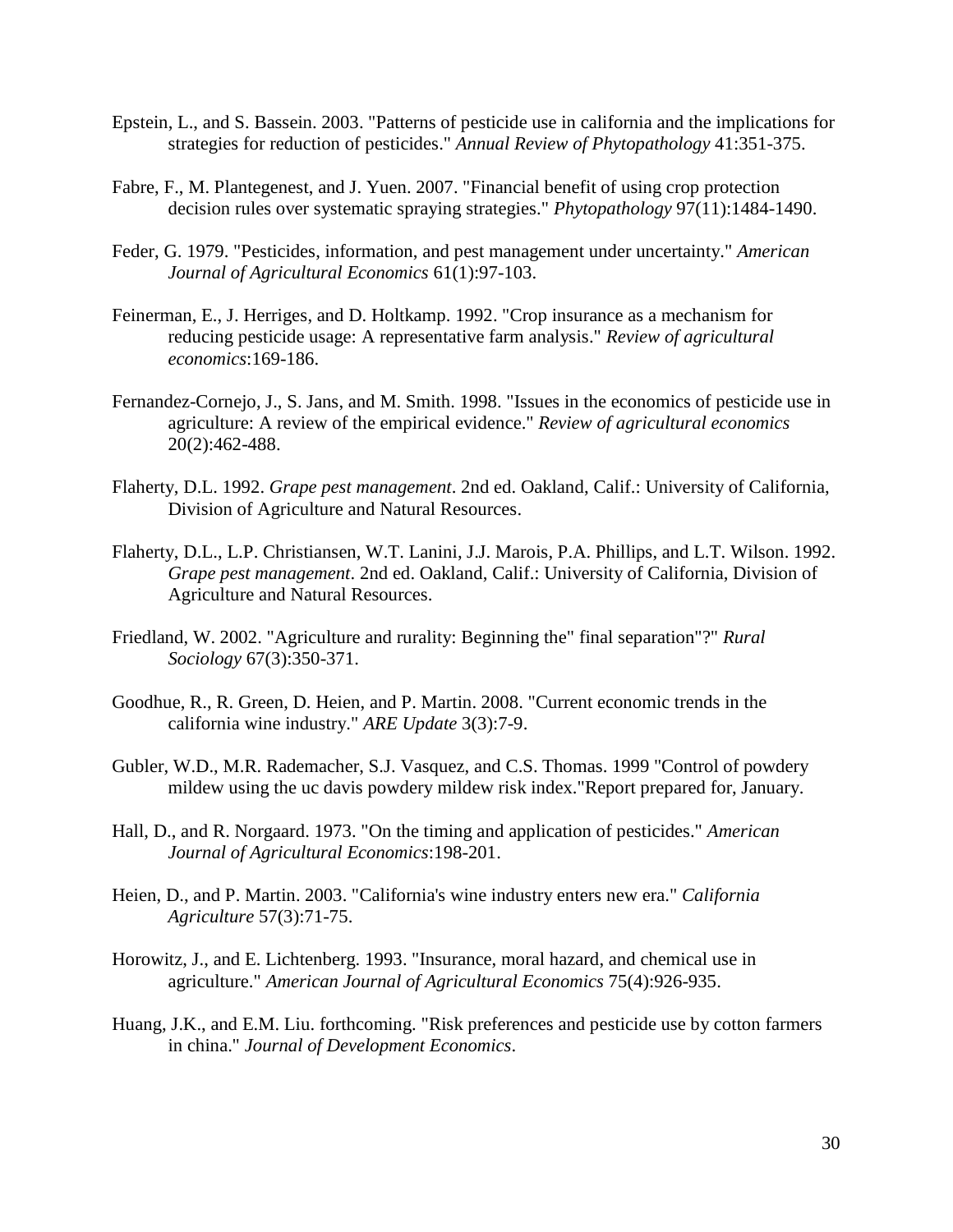- <span id="page-31-8"></span>Khanna, M., and D. Zilberman. 1997. "Incentives, precision technology and environmental protection." *Ecological Economics* 23(1):25-43.
- <span id="page-31-4"></span>Lave, L.B. 1963. "The value of better weather information to the raisin industry." *Econometrica* 31(2):151-163.
- <span id="page-31-12"></span>Lybbert, T.J., and W.D. Gubler. 2008. "California wine grape growers' use of powdery mildew forecasts." *ARE Update* 11(3):11-14.
- <span id="page-31-2"></span>Maria Travisi, C., P. Nijkamp, and G. Vindigni. 2006. "Pesticide risk valuation in empirical economics: A comparative approach." *Ecological Economics* 56(4):455-474.
- <span id="page-31-5"></span>Mjelde, J.W., S.T. Sonka, B.L. Dixon, and P.J. Lamb. 1988. "Valuing forecast characteristics in a dynamic agricultural production system." *American Journal of Agricultural Economics* 70(3):674–684.
- <span id="page-31-6"></span>Moffitt, L.J., R.L. Farnsworth, L.R. Zavaleta, and M. Kogan. 1986. "Economic impact of public pest information: Soybean insect forecasts in illinois." *American Journal of Agricultural Economics* 68(2):274-279.
- <span id="page-31-0"></span>Mumford, J.D., and G.A. Norton. 1984. "Economics of decision making in pest management." *Annual Reviews in Entomology* 29(1):157-174.
- <span id="page-31-1"></span>Norgaard, R. 1976. "The economics of improving pesticide use." *Annual Review of Entomology*  $21(1):45-60.$
- <span id="page-31-10"></span>Pearson, R., and D. Gadoury. 1987. "Cleistothecia, the source of primary inoculum for grape powdery mildew in new york." *Phytopathology* 77(11):1509-1514.
- <span id="page-31-13"></span>Reynolds, P., J. Von Behren, R. Gunier, D. Goldberg, A. Hertz, and M. Harnly. 2002. "Childhood cancer and agricultural pesticide use: An ecologic study in california." *Environmental health perspectives* 110(3):319.
- <span id="page-31-11"></span>Sall, M., and J. Wrysinski. 1982. "Perennation of powdery mildew in buds of grapevines." *Plant Disease* 66(8):678-679.
- <span id="page-31-3"></span>Stigler, G.J. 1961. "The economics of information." *The Journal of Political Economy* 69(3):213.
- <span id="page-31-9"></span>Stummer, B., I. Francis, T. Zanker, K. Lattey, and E. Scott. 2005. "Effects of powdery mildew on the sensory properties and composition of chardonnay juice and wine when grape sugar ripeness is standardised." *Aust. J. Grape Wine Res* 11(1):66-76.
- <span id="page-31-7"></span>Swinton, S.M., and R.P. King. 1994. "The value of pest information in a dynamic setting: The case of weed control." *American Journal of Agricultural Economics* 76(1):36-46.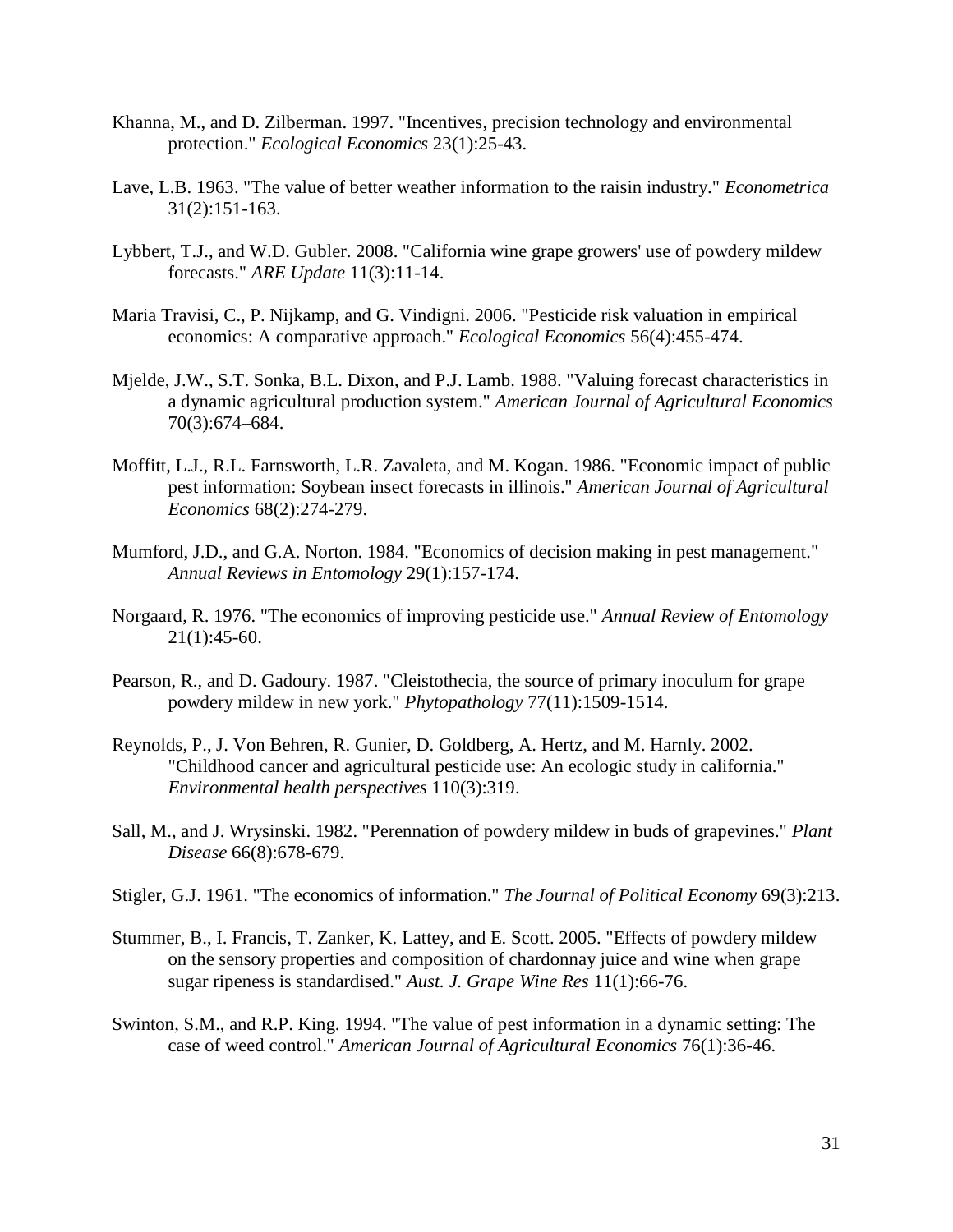- <span id="page-32-0"></span>Thomas, C.S., W.D. Gubler, and G. Leavitt. 1994. "Field testing of a powdery mildew disease forecast model on grapes in california." *Phytopathology* 84:1070.
- <span id="page-32-5"></span>UC Agriculture and Natural Resources 2005 *Uc cooperative extension helps farmers reduce fungicide use in the san joaquin valley*.
- <span id="page-32-6"></span>Warner, K. 2007. "The quality of sustainability: Agroecological partnerships and the geographic branding of california winegrapes." *Journal of Rural Studies* 23(2):142-155.
- <span id="page-32-1"></span>Weber, E., W.D. Gubler, and A. Derr. 1996. "Powdery mildew controlled with fewer fungicide applications." *Practical Winery & Vineyard* Jan/Feb.
- <span id="page-32-4"></span>Ypema, H., and W. Gubler. 1997. "Long-term effect of temperature and triadimefon on proliferation of uncinula necator: Implications for fungicide resistance and disease risk assessment." *Plant Disease* 81(10):1187-1192.
- <span id="page-32-2"></span>Zhan, Y., and M. Zhang. 2012. "Pure: A web-based decision support system to evaluate pesticide environmental risk for sustainable pest management practices in california." *Ecotoxicology & Environmental Safety* 82:104-113.
- <span id="page-32-3"></span>Zilberman, D., A. Schmitz, G. Casterline, E. Lichtenberg, and J. Siebert. 1991. "The economics of pesticide use and regulation." *Science* 253(5019):518.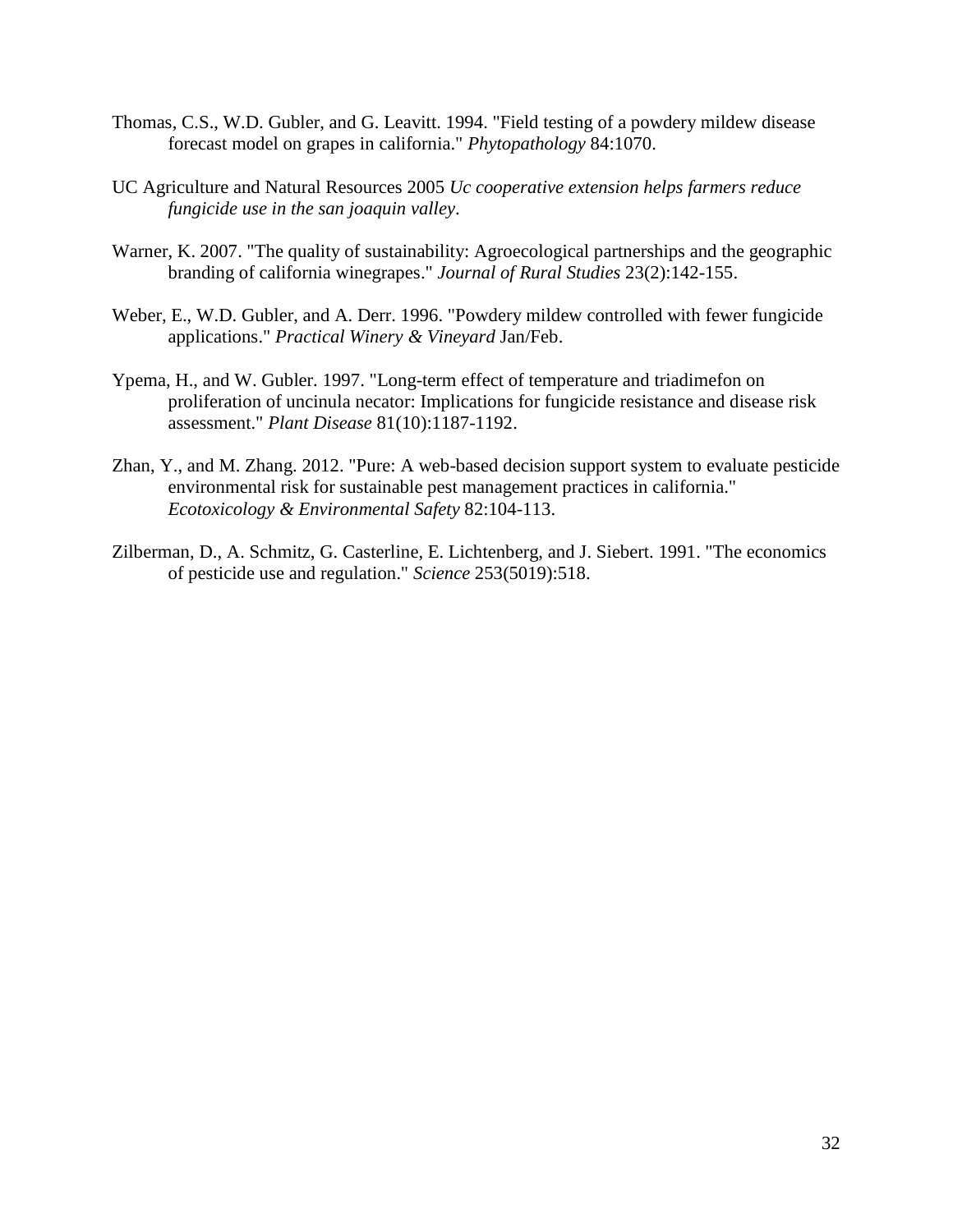

**Figure 1** The conditional spray decision as a function of PMI with 90% confidence intervals (based on cubic response specification). NSM=North Coast (Napa, Sonoma, Mendocino), Slo=Central Coast (San Luis Obispo), SjFM=Valley (San Joaquin, Fresno, Madera). Orange line with darker confidence band represents PMI recipients.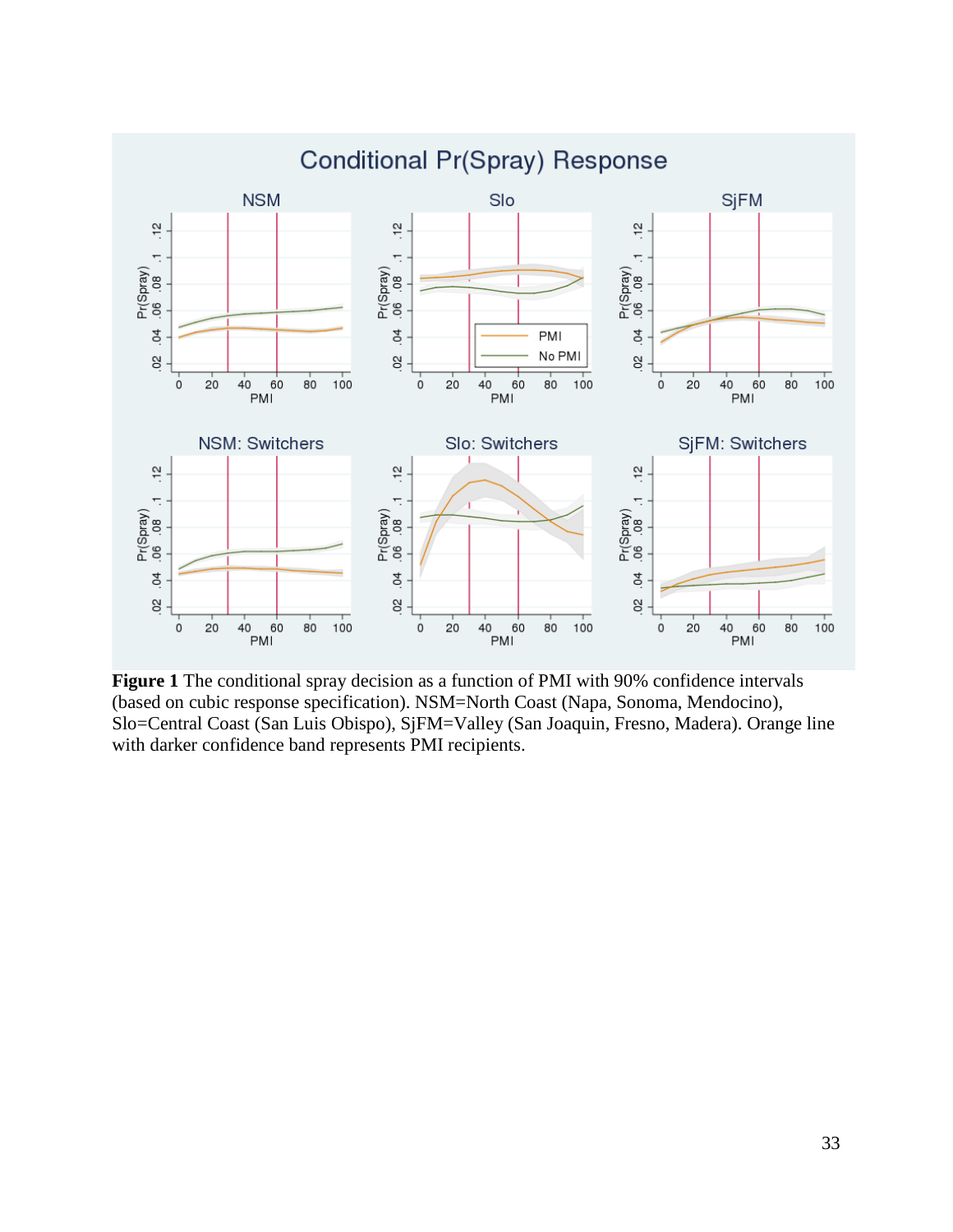

**Figure 2** The conditional interval decision as a function of PMI with 90% confidence intervals (based on cubic response specification). Top panel includes all growers. Bottom includes only growers who switch from not receiving to receiving the PMI. Orange line with darker confidence band represents PMI recipients.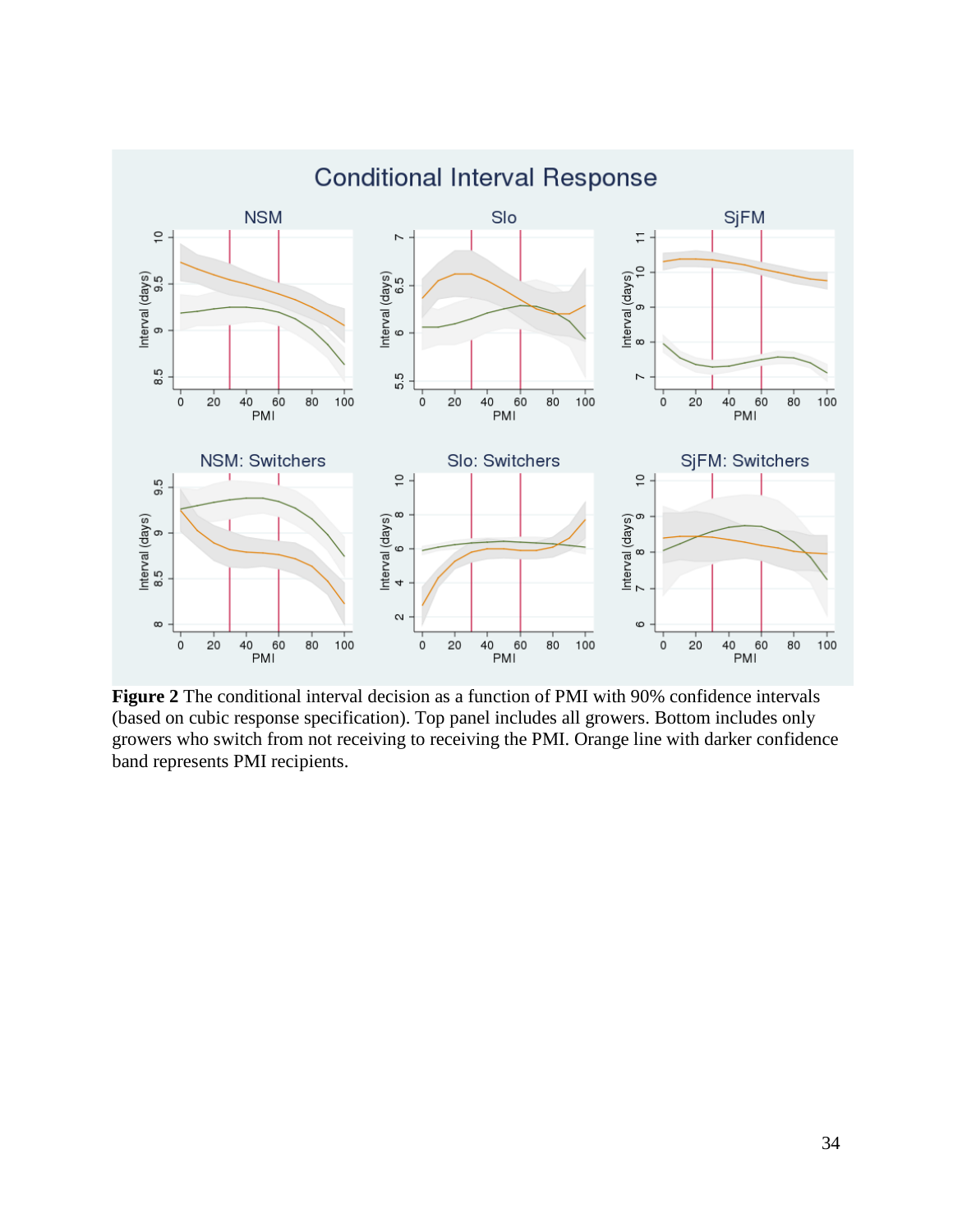

**Figure 3a** The conditional linear probability of spraying sulfur as a function of PMI with 90% confidence intervals (based on cubic response specification). Top panel includes all growers. Bottom includes only growers who switch from not receiving to receiving the PMI. Orange line with darker confidence band represents PMI recipients.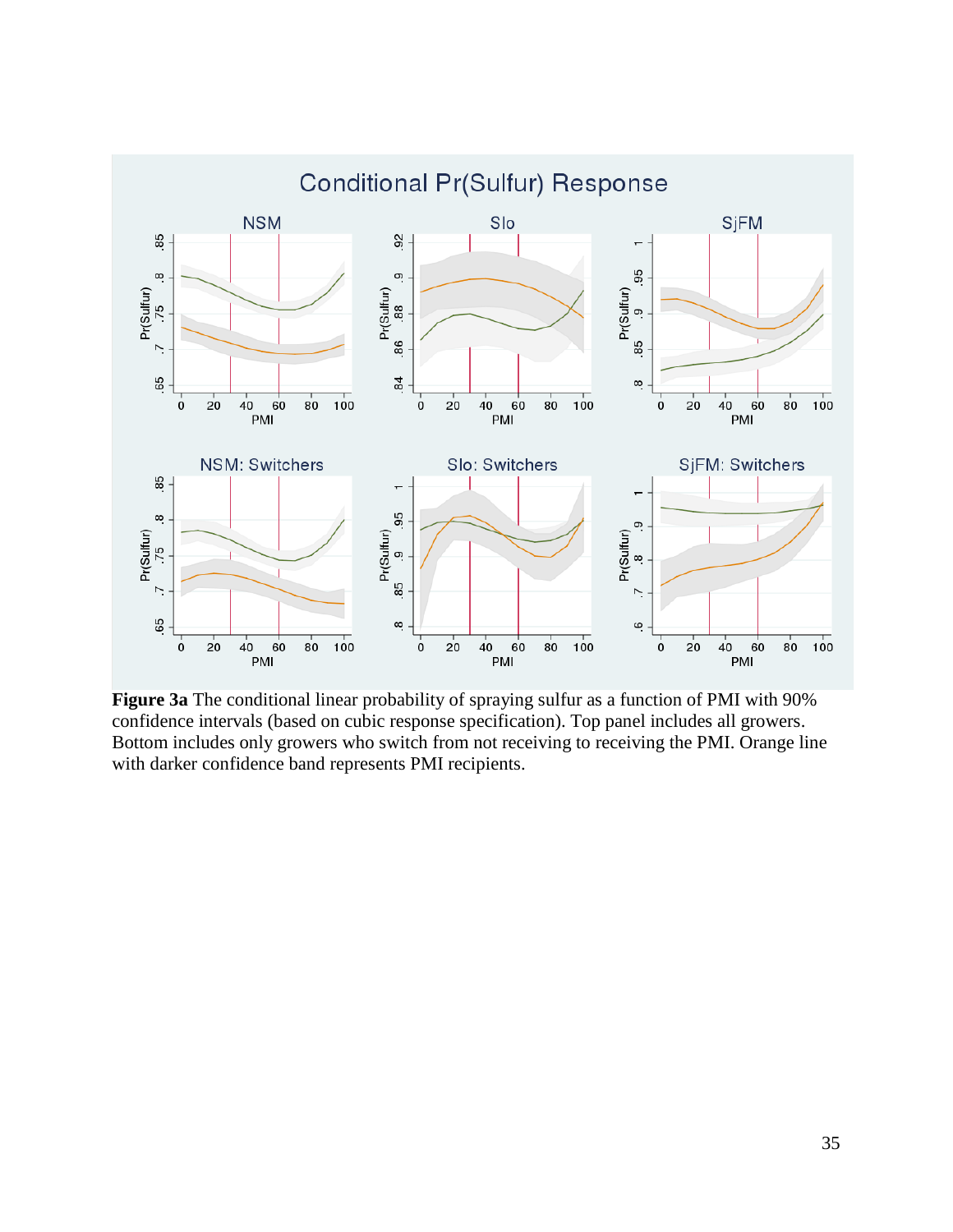

**Figure 3b** The conditional linear probability of spraying synthetic fungicides as a function of PMI with 90% confidence intervals (based on cubic response specification). Orange line with darker confidence band represents PMI recipients.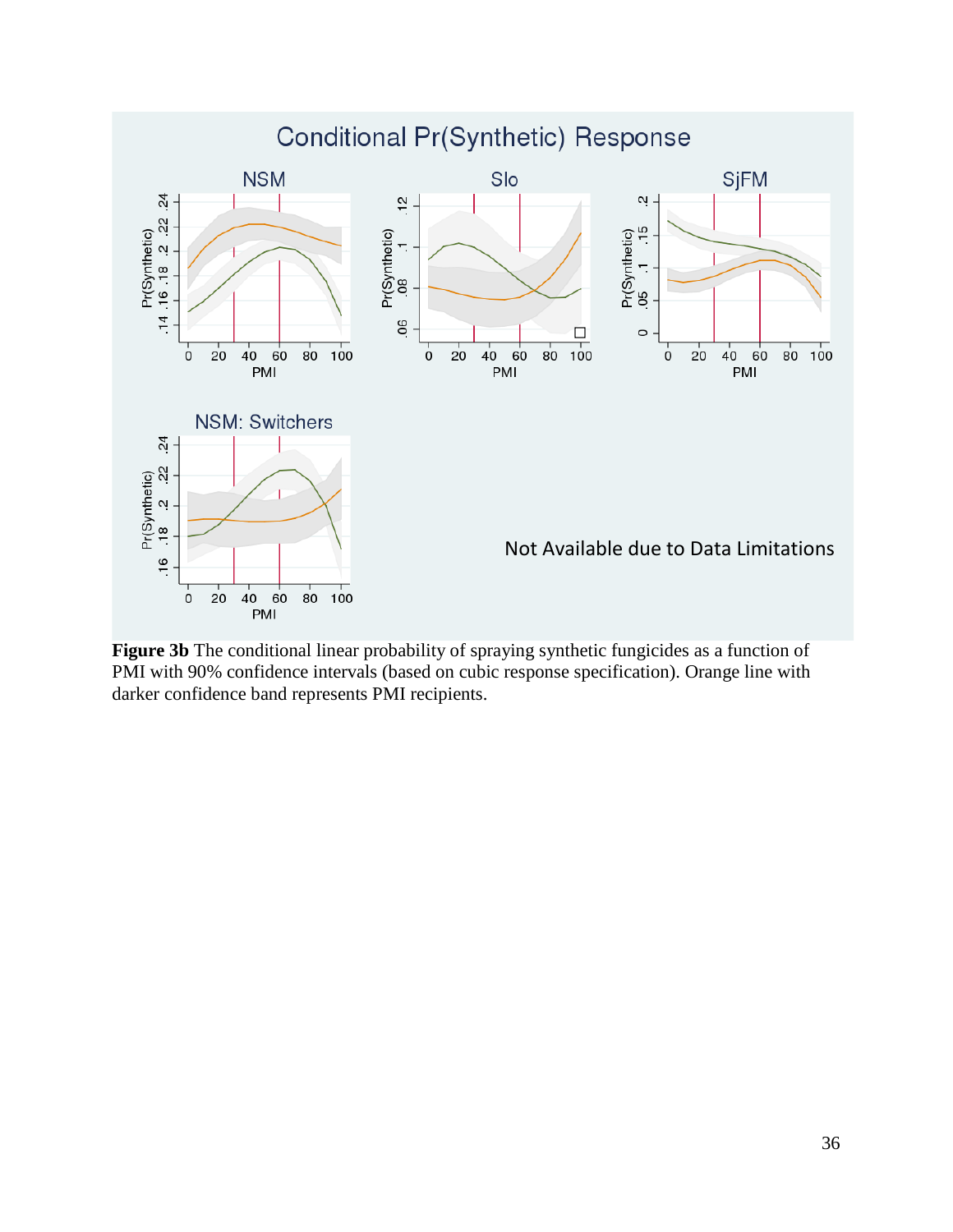

**Figure 4a** The conditional relative dosage response for sulfur as a function of PMI with 90% confidence intervals (based on cubic response specification). Relative dosage based on dosage percentile by product. Top panel includes all growers. Bottom includes only growers who switch from not receiving to receiving the PMI. Orange line with darker confidence band represents PMI recipients.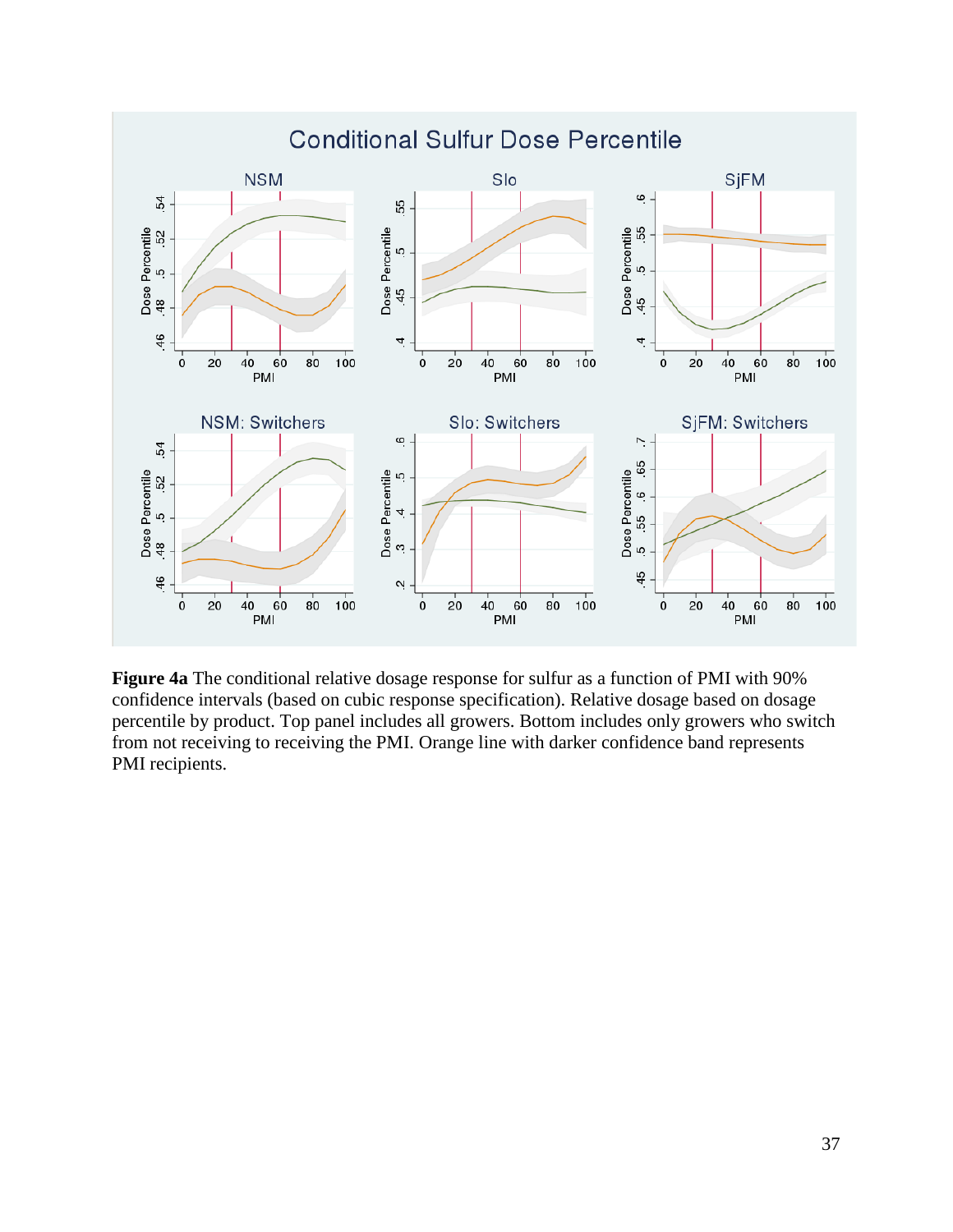

**Figure 4b** The conditional dosage percentiles for synthetic fungicides as a function of PMI with 90% confidence intervals (based on cubic response specification). Dosage percentiles measure relative dosage and are computed separately for each product, including all PM treatments. Orange line with darker confidence band represents PMI recipients.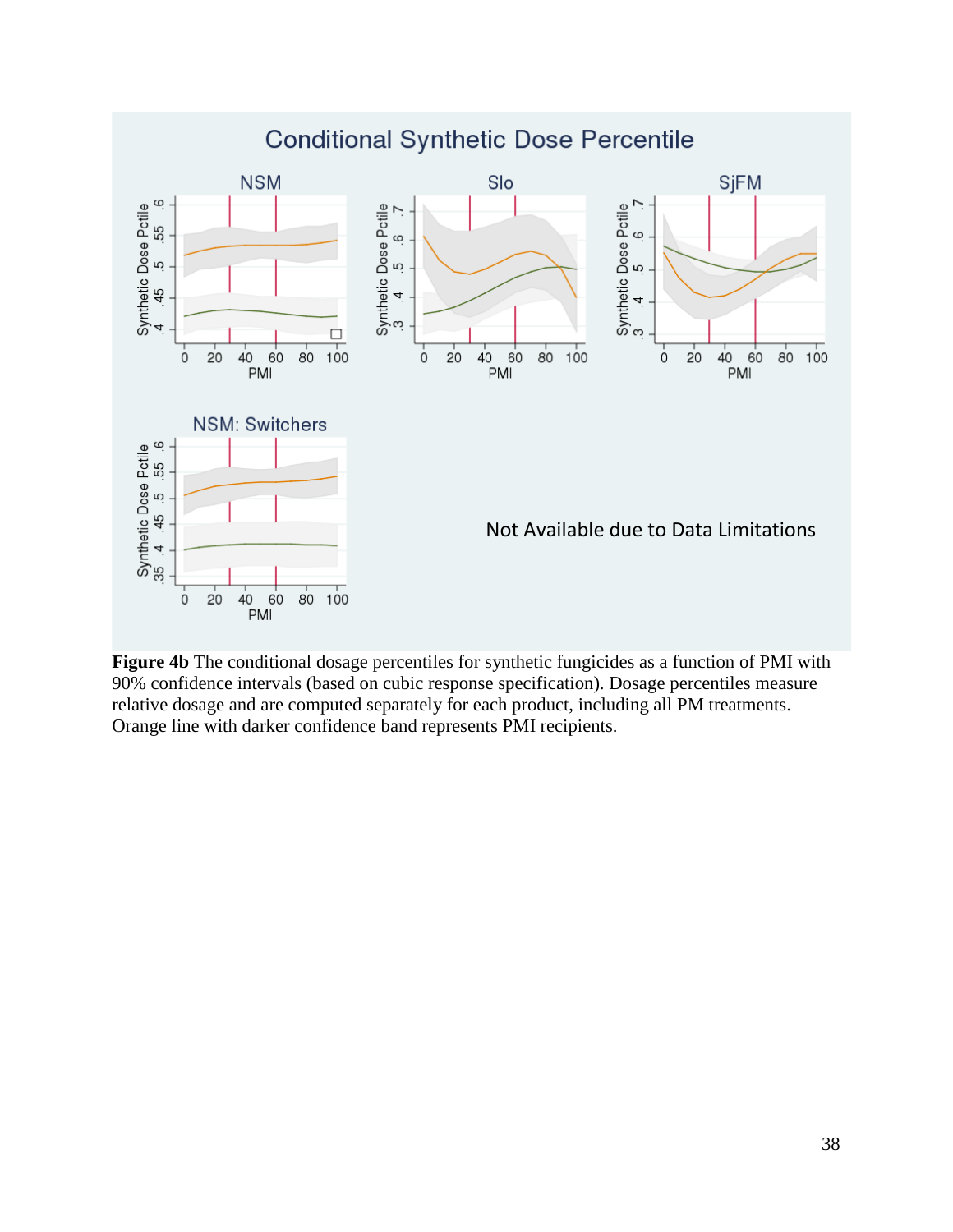

**Figure 5** Impact of years since receiving the PMI on PURE risk scores controlling for linear time trend and county fixed effects with 90% confidence intervals. "PM Only" indicates that the risk score is computed only for powdery mildew treatments; otherwise, the risk scores are based on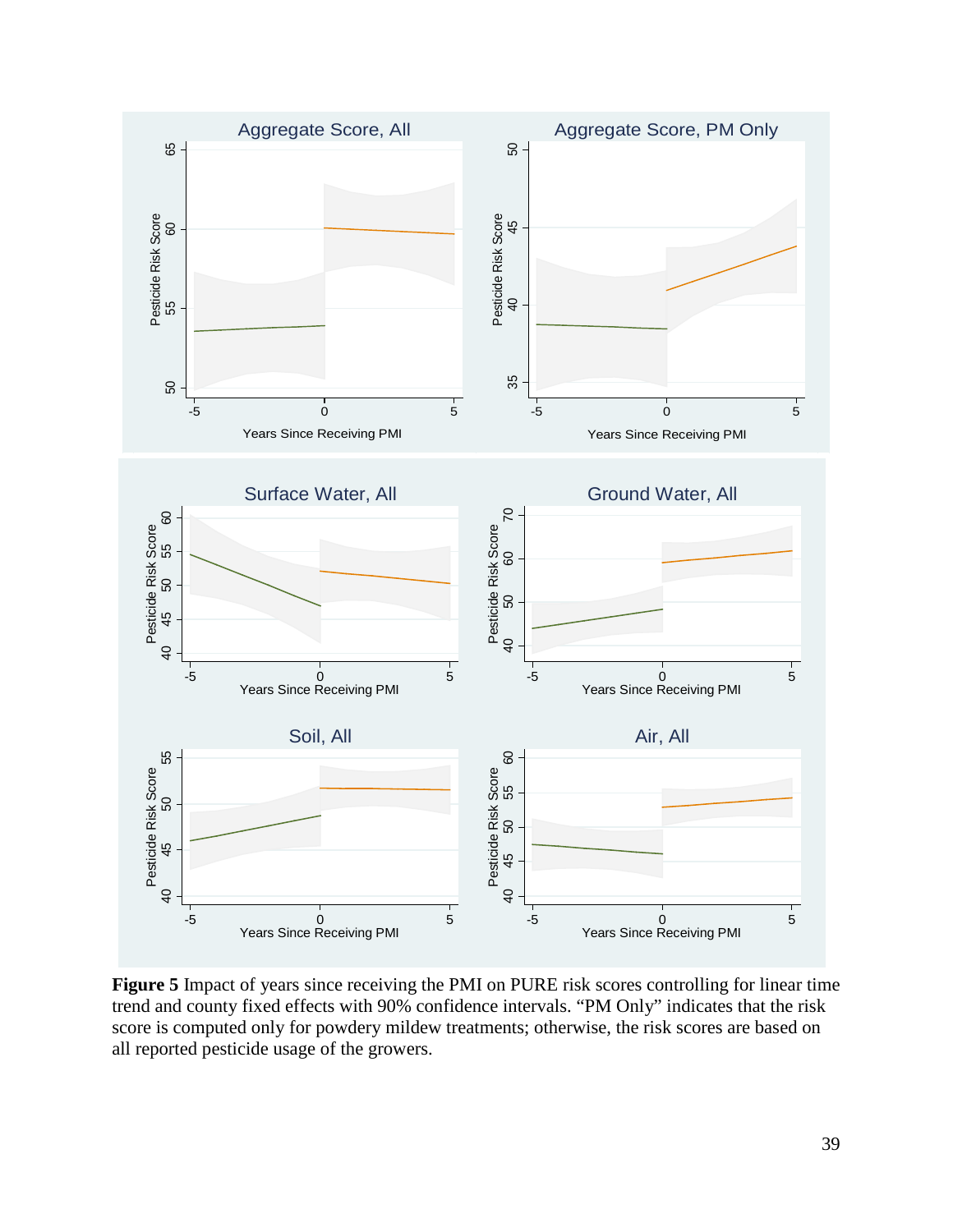| <b>Efficacy</b> | <b>Toxicity</b><br>According<br>to Label* | <b>Product Name</b>                          | <b>Minimum</b><br><b>Interval</b> | <b>Frequency of Use for</b><br><b>Powdery Mildew</b><br><b>Treatment</b> |
|-----------------|-------------------------------------------|----------------------------------------------|-----------------------------------|--------------------------------------------------------------------------|
| High            | <i>Caution</i>                            | <b>PRISTINE FUNGICIDE</b>                    | 14                                | 9%                                                                       |
|                 | Caution                                   | <b>OUINTEC</b>                               | 14                                | 7%                                                                       |
|                 |                                           | Warning! RALLY 40 WSP                        | 10                                | 5%                                                                       |
|                 | <i>Caution</i>                            | <b>FLINT FUNGICIDE</b>                       | 10                                | 4%                                                                       |
|                 |                                           | <i>Warning!</i> ELITE 45 WP FOLIAR FUNGICIDE | 10                                | 3%                                                                       |
|                 | <i>Caution</i>                            | <b>JMS STYLET-OIL</b>                        |                                   | 2%                                                                       |
|                 | Caution                                   | ABOUND FLOWABLE FUNGICIDE                    | 14                                | 1%                                                                       |
| <b>Medium</b>   | Caution                                   | <b>SULFUR</b> products                       | 7                                 | 58%                                                                      |
| Low             | <i>Caution</i>                            | <b>KALIGREEN</b>                             | -                                 | 2%                                                                       |
|                 | <i>Caution</i>                            | <b>SERENADE</b>                              | $\overline{7}$                    | $1\%$                                                                    |
|                 | Caution                                   | <b>SONATA</b>                                | 7                                 | 0.4%                                                                     |

**Table 1** Most frequently used products for treating powdery mildew among our surveyed growers, 1996-2007

\* Three levels of toxicity are indicated on the label: highly toxic (*Danger!*), moderate toxicity (*Warning!*) and low toxicity (*Caution*).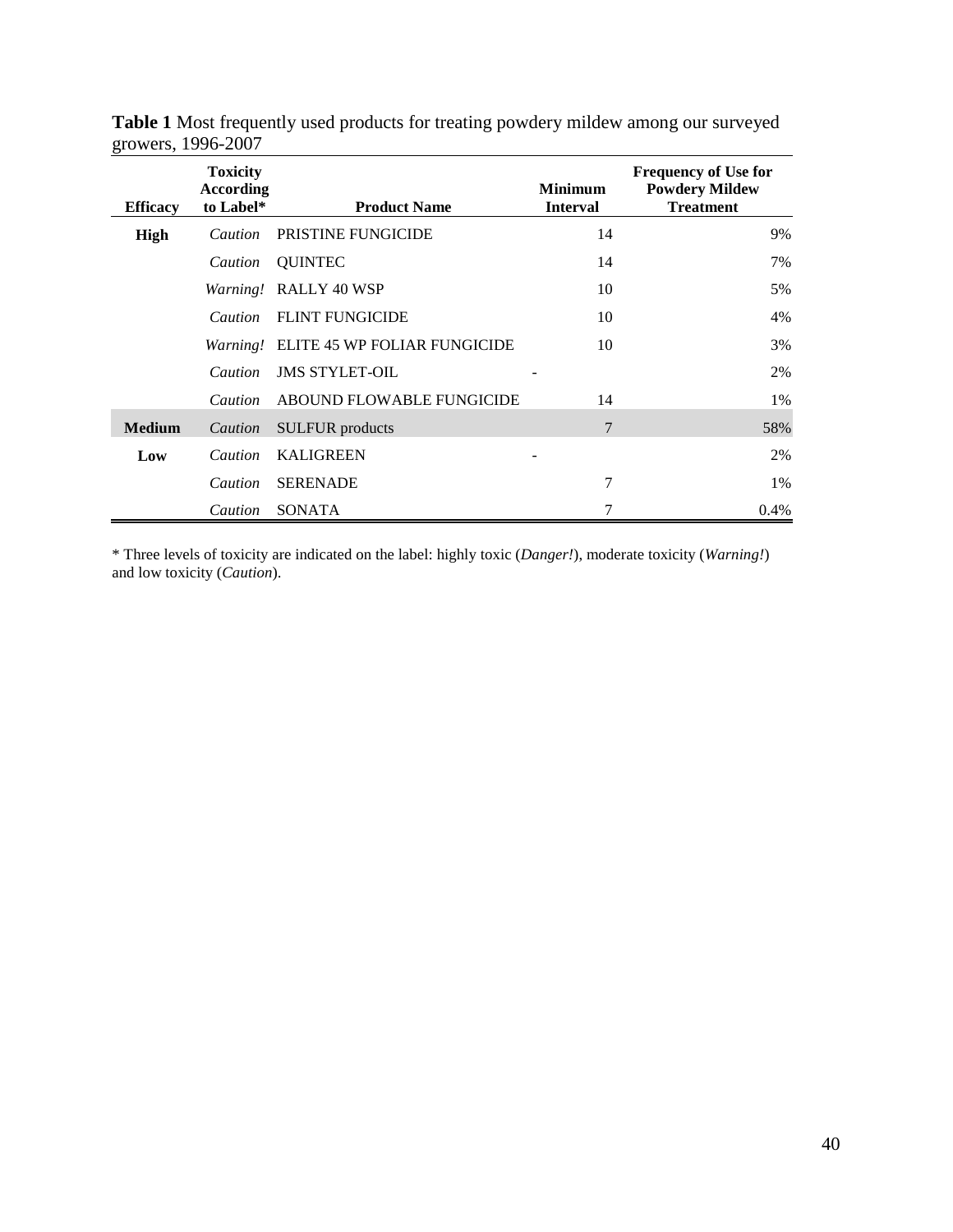**Table 2** Summary of stochastic mixed-integer nonlinear programming model results. With both one and two response dimensions, informed growers reduce sprays (stretch intervals) and are exposed to slightly higher risk of damages as a result. With two response dimensions, informed growers shift to higher potency Y when the PMI is high and value of production is high.

|                                                                         |                            | Low Value $(pg=0.5)$ |                |              |                |     | High Value $(p_e=3)$ |  |              |                         |                         |                         |                |      |           |
|-------------------------------------------------------------------------|----------------------------|----------------------|----------------|--------------|----------------|-----|----------------------|--|--------------|-------------------------|-------------------------|-------------------------|----------------|------|-----------|
|                                                                         | <b>Crop Damages</b><br>Day |                      |                |              |                |     | Day                  |  |              |                         |                         | <b>Crop Damages</b>     |                |      |           |
|                                                                         |                            |                      |                |              |                |     | $+$ Spray            |  |              |                         |                         |                         |                |      | $+$ Spray |
|                                                                         |                            | 2                    | 3              | 4            | 5              |     | Costs                |  | 1            | $\overline{2}$          | 3                       | $\overline{4}$          | 5              |      | Costs     |
| One response dimension: Treatment timing <sup>a</sup>                   |                            |                      |                |              |                |     |                      |  |              |                         |                         |                         |                |      |           |
| PMI (low)                                                               | 6                          | 5                    | $\overline{4}$ | 5            | $\overline{4}$ |     |                      |  | 6            | 5                       | $\overline{4}$          | 5                       | $\overline{4}$ |      |           |
| Naïve                                                                   |                            | $\mathbf{x}$         |                | $\mathbf{x}$ |                | 37  | 41                   |  | $\mathbf{x}$ | $\mathbf{x}$            | $\mathbf{x}$            | $\mathbf{x}$            | $\mathbf{x}$   | 220  | 229       |
| Informed                                                                |                            | $\mathbf{x}$         |                |              |                | 38  | 40                   |  | $\mathbf{X}$ |                         |                         | x                       |                | 224  | 228       |
| PMI (high)                                                              | 8                          | 9                    | 10             | 10           | 9              |     |                      |  | 8            | 9                       | 10                      | 10                      | 9              |      |           |
| Naïve                                                                   |                            | $\mathbf{x}$         |                | $\mathbf{x}$ |                | 451 | 455                  |  | $\mathbf{x}$ | $\overline{\mathbf{x}}$ | $\mathbf{x}$            | $\overline{\mathbf{x}}$ | $\mathbf{x}$   | 2866 | 2696      |
| Informed                                                                |                            | $\mathbf{x}$         |                | X            |                | 451 | 455                  |  |              | $\mathbf{x}$            | $\mathbf{x}$            | $\mathbf{x}$            | $\mathbf{x}$   | 2866 | 2696      |
| Two response dimensions: Treatment timing & product choice <sup>b</sup> |                            |                      |                |              |                |     |                      |  |              |                         |                         |                         |                |      |           |
| PMI (low)                                                               | 6                          | 5                    | 4              | 5            | $\overline{4}$ |     |                      |  | 6            | 5                       | 4                       | 5                       | $\overline{4}$ |      |           |
| Naïve                                                                   | $\mathbf{x}$               | Y                    | $\mathbf{x}$   | Y            |                | 19  | 33                   |  | $\mathbf{x}$ | Y                       | $\mathbf{x}$            | Y                       | $\mathbf{x}$   | 112  | 128       |
| Informed                                                                |                            |                      |                | $\mathbf{x}$ |                | 20  | 27                   |  | $\mathbf{x}$ | Y                       | $\overline{\mathbf{x}}$ | v                       |                | 113  | 127       |
| PMI (high)                                                              | 8                          | 9                    | 10             | 10           | 9              |     |                      |  | 8            | 9                       | 10                      | 10                      | 9              |      |           |
| Naïve                                                                   | $\mathbf{x}$               | Y                    | $\mathbf{x}$   | Y            |                | 371 | 385                  |  | $\mathbf{x}$ | Y                       | $\mathbf x$             | Y                       | $\mathbf{x}$   | 2215 | 2231      |
| Informed                                                                | $\mathbf{x}$               | Y                    | $\mathbf{x}$   | Y            |                | 371 | 385                  |  | $\mathbf{x}$ | Y                       | $\mathbf{x}$            |                         | Y              | 2212 | 2231      |

<sup>a</sup>  $\alpha = 10, \gamma_X = 0.6, p_X = 2, \delta_X = 1, \varphi = 2$ 

 $b \alpha = 10, \gamma_X = 0.6, \gamma_Y = 0.7 \gamma_X = 2, \gamma_Y = 5, \delta_X = 1, \delta_Y = 2, \varphi = 2$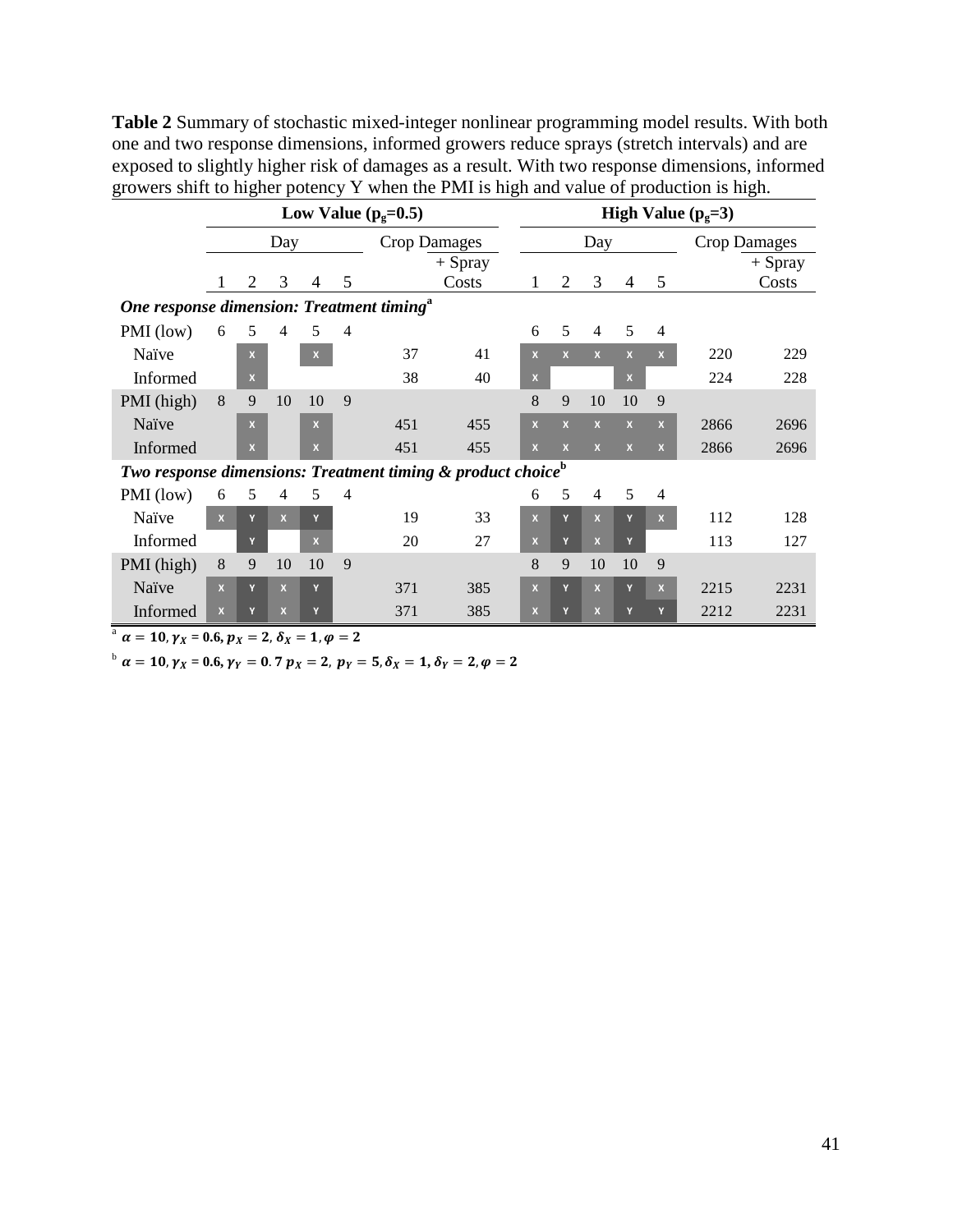|                      | <b>Number of</b>           |                           | Grower-               | Grower-                           |        | <b>Number of PM</b><br>treatments |                                                | Avg distance 2007 revenue |
|----------------------|----------------------------|---------------------------|-----------------------|-----------------------------------|--------|-----------------------------------|------------------------------------------------|---------------------------|
|                      | Surveyed<br><b>Growers</b> | <b>Number</b><br>of Plots | Plot-<br><b>Years</b> | <b>Plot-</b><br>Days <sup>a</sup> |        |                                   | to weather<br>No PMI With PMI station $(km)^b$ | per ton<br>$(average)^c$  |
| <b>North Coast</b>   |                            |                           |                       |                                   |        |                                   |                                                |                           |
| (sub-total)          | 31                         | 444                       | 2,299                 | 423,016                           | 8,125  | 12,580                            |                                                |                           |
| Napa                 | 8                          | 221                       | 908                   | 167,072                           | 1,283  | 4,826                             | 4.7                                            | \$3,251                   |
| Sonoma               | 19                         | 180                       | 1,103                 | 202,952                           | 6,453  | 6,453                             | 6.6                                            | \$2,081                   |
| Mendocino            | $\overline{4}$             | 43                        | 288                   | 52,992                            | 389    | 1,301                             | 25.9                                           | \$1,223                   |
| <b>Central Coast</b> |                            |                           |                       |                                   |        |                                   |                                                |                           |
| San Luis             |                            |                           |                       |                                   |        |                                   |                                                |                           |
| Obispo               | 17                         | 66                        | 475                   | 80,750                            | 2,739  | 4,470                             | 16.5                                           | \$1,131                   |
| <b>Valley</b>        |                            |                           |                       |                                   |        |                                   |                                                |                           |
| (sub-total)          | 19                         | 229                       | 1,534                 | 244,680                           | 6,547  | 5,587                             |                                                |                           |
| San Joaquin          | 9                          | 95                        | 805                   | 120,750                           | 855    | 4,175                             | 26.5                                           | \$341                     |
| Fresno               | 5                          | 55                        | 406                   | 69,020                            | 4,680  | 33                                | 68.9                                           | \$202                     |
| Madera               | 5                          | 79                        | 323                   | 54,910                            | 1,012  | 1,379                             | 69.4                                           | \$202                     |
| <b>TOTAL</b>         | 86                         | 968                       | 5,842                 | 993,126                           | 23,958 | 28,224                            | 22.5                                           |                           |

## **Table 3** Data dimensions

a. For each grower-plot this includes the number of days during the growing season that are at risk for PM. This PM 'window' within the growing season is region-specific (see Flaherty 1992).

b. This average distance is based on the distance between the plots managed by our surveyed growers and the weather stations that collected the PMI data we use (to which these plots were matched).

c. Source: Grape Crush Report, 2007, USDA / NASS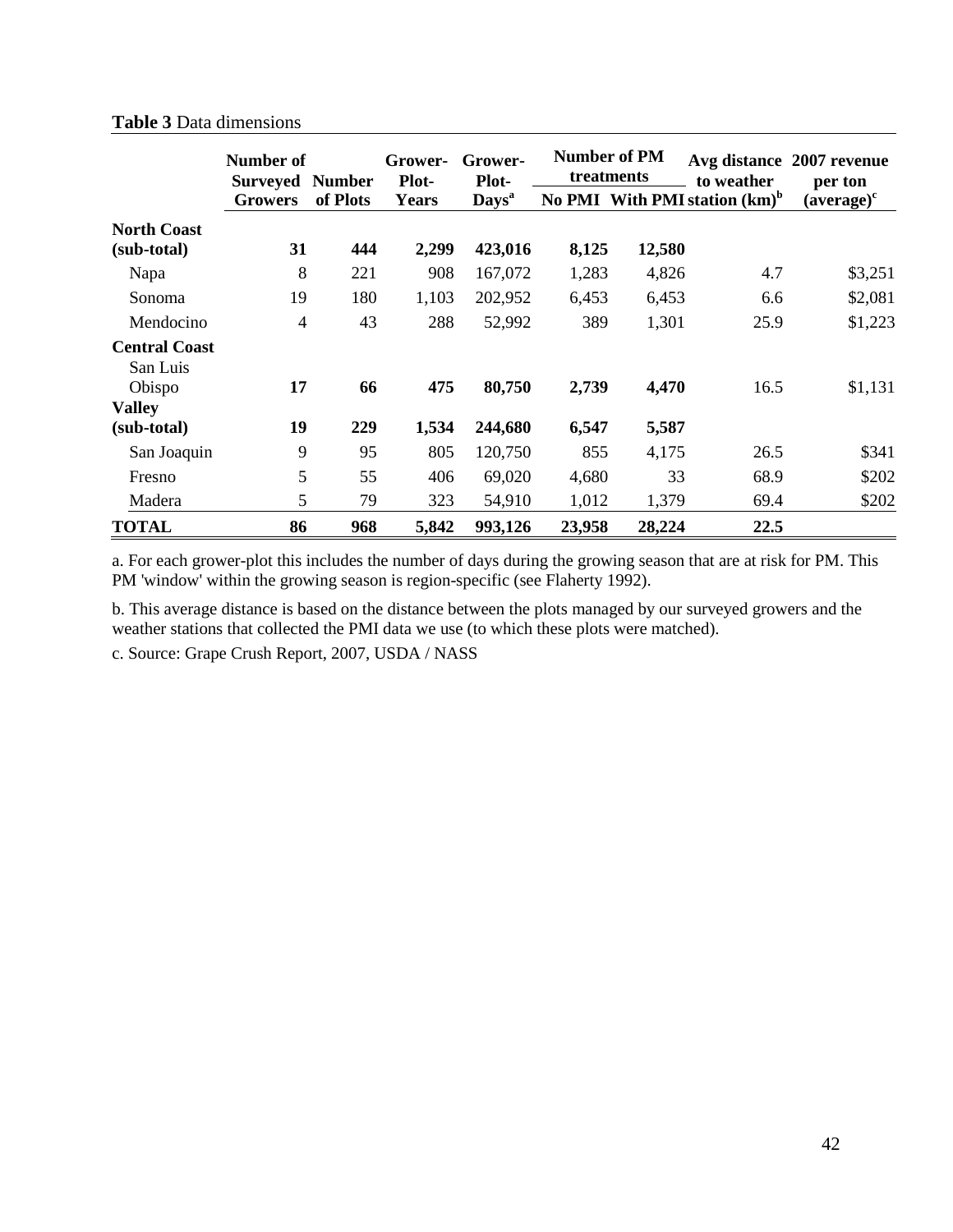| Table 4 Descriptive statistics for fungicide use and intervals for the wine grape growers in our |  |  |  |
|--------------------------------------------------------------------------------------------------|--|--|--|
| survey                                                                                           |  |  |  |
|                                                                                                  |  |  |  |

| <b>Variable</b>                             | <b>Combined</b> | <b>Get PMI</b> | Do not get PMI |
|---------------------------------------------|-----------------|----------------|----------------|
| Percentage of sprays with sulfur            | 47.6%           | 47.1%          | $48.0\%$ *     |
| Percentage of sprays with synthetics        | 55.0%           | 53.3%          | 56.2%***       |
| (sterol inhibitors or strobulurins)         |                 |                |                |
| Percentage of sprays with sterol inhibitors | 42.9%           | 32.2%          | 50.3%***       |
| Percentage of sprays with strobulurins      | 12.67%          | 21.9%          | $6.3\%***$     |
| Interval after using sulfur                 | 12.27           | 13.8           | $1***$         |
| Interval after using synthetic              | 15.0            | 14.6           | 15.2           |
| Stretching past recommended interval        | $-2.22$         | $-2.06$        | $-2.33$        |
| (next treatment with any chemical) in days  |                 |                |                |

\*\*\*0.01, \*\*0.05,\*0.1 indicates statistical significant differences between those receiving the PMI and those not receiving it.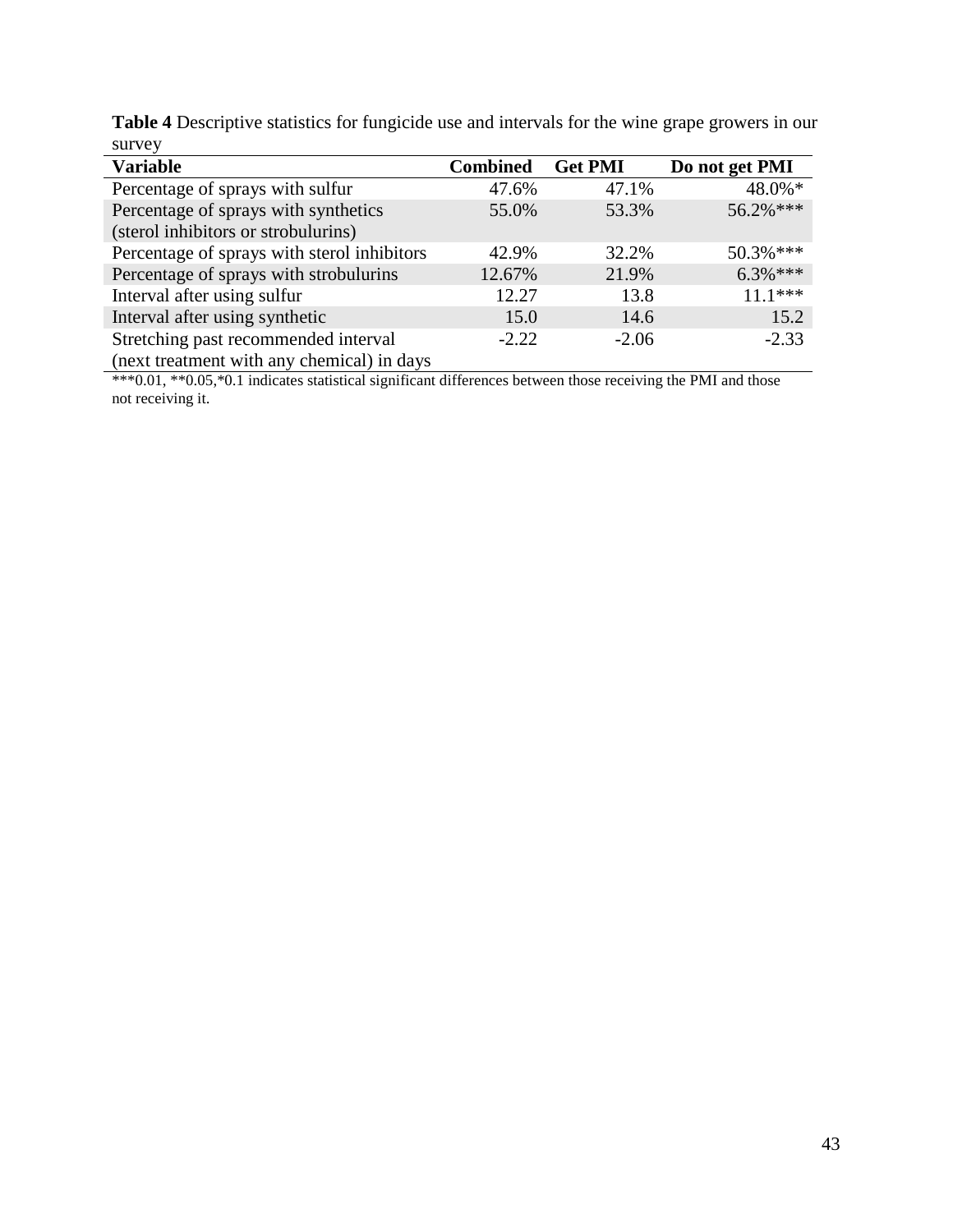**Spray {0,1} Product choice {0,1} Avg. Dose Pctile Multi Interval Sul Syn Product** *North Coast* **PMI** 0.017 -1.7 0.017 -0.047 -0.064 0.018  $(0.000)$   $(0.048)$   $(0.540)$   $(0.087)$   $(0.002)$   $(0.480)$ **PMI|Low\*Recipient** -0.0041 2.4 -0.061 0.088 0.16 -0.095  $(0.330)$   $(0.076)$   $(0.250)$   $(0.051)$   $(0.000)$   $(0.067)$ **PMI|Mid\*Recipient** -0.026 3.100 -0.230 0.270 -0.044 0.018 (0.004) (0.178) (0.013) (0.002) (0.397) (0.841) **PMI|High\*Recipient** -0.016 0.930 0.067 -0.045 0.100 -0.014 (0.001) (0.438) (0.163) (0.338) (0.000) (0.761) **PMI\*Recipient Pre-Receipt** 0.003 0.93 -0.011 0.048 0.11 -0.16  $(0.290)$   $(0.300)$   $(0.730)$   $(0.100)$   $(0.000)$   $(0.000)$ **N=** 417523 20705 20705 20705 20705 20705 **J (# plot\*year)=** 2289 2230 2230 2230 2230 2230 **R Sq** 0.015 0.019 0.22 0.2 0.02 0.046 *Central Coast* **PMI** 0.0028 -1.7 0.079 -0.039 0.17 0.036  $(0.680)$   $(0.160)$   $(0.091)$   $(0.500)$   $(0.000)$   $(0.490)$ **PMI|Low\*Recipient** -0.014 3.6 -0.049 0.025 -0.13 -0.011  $(0.260)$   $(0.011)$   $(0.400)$   $(0.690)$   $(0.020)$   $(0.890)$ **PMI|Mid\*Recipient** 0.011 0.590 (0.087) 0.046 0.025 0.008 (0.660) (0.806) (0.277) (0.560) (0.776) (0.951) **PMI|High\*Recipient** -0.021 0.110 -0.130 0.120 -0.220 0.009 (0.162) (0.942) (0.023) (0.082) (0.001) (0.903) **PMI\*Recipient Pre-Receipt** 0.001 -0.03 -0.16 0.06 -0.21 0.15  $(0.940)$   $(0.990)$   $(0.004)$   $(0.340)$   $(0.000)$   $(0.017)$ **N=** 77906 7209 7209 7209 7209 7209 **J** (# plot\*year)= 466 458 458 458 458 458 **R Sq** 0.013 0.018 0.31 0.36 0.15 0.16 *Valley* **PMI** 0.018 -0.89 0.072 -0.07 -0.022 -0.16  $(0.000)$   $(0.006)$   $(0.000)$   $(0.000)$   $(0.043)$   $(0.000)$ **PMI|Low\*Recipient** 0.04 -0.48 0.0029 -0.044 0.059 0.092 (0.000) (0.700) (0.940) (0.250) (0.045) (0.110) **PMI|Mid\*Recipient** -0.047 3.500 -0.380 0.360 -0.092 0.200  $(0.003)$   $(0.145)$   $(0.000)$   $(0.000)$   $(0.071)$   $(0.069)$ **PMI|High\*Recipient** -0.022 2.900 0.140 -0.120 0.052 -0.008  $(0.006)$   $(0.016)$   $(0.005)$   $(0.014)$   $(0.073)$   $(0.885)$ **PMI\*Recipient Pre-Receipt**  $-0.006$  0.67  $-0.02$  0.02 0.16 0.21 (0.350) (0.570) (0.610) (0.490) (0.000) (0.007) **N=** 234830 12128 12128 12128 12128 12128 **J (# plot\*year)=** 1530 1454 1454 1454 1454 1454 **R Sq** 0.013 0.032 0.1 0.099 0.027 0.021

**Table 5** Spline regression results for pooled regression with plot-year fixed effects and growth phase fixed effects (p-values based on robust standard errors clustered at the plot-year level shown in parentheses).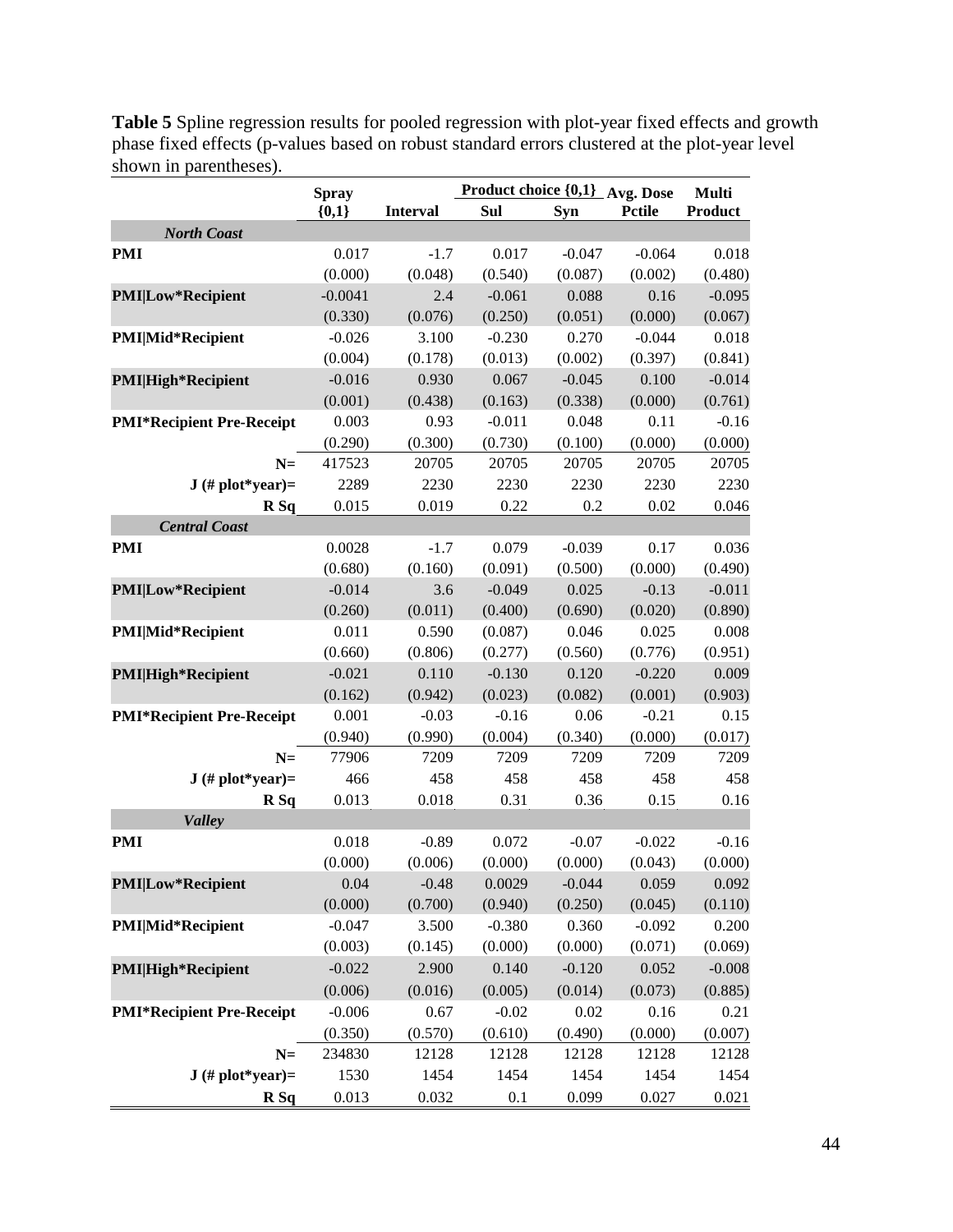|                            | <b>Spray</b> |                 | Product choice {0,1} Avg. Dose |         |               | <b>Multi</b> |
|----------------------------|--------------|-----------------|--------------------------------|---------|---------------|--------------|
|                            | ${0,1}$      | <b>Interval</b> | Sul                            | Syn     | <b>Pctile</b> | Product      |
| <b>North Coast</b>         |              |                 |                                |         |               |              |
| <b>PMI</b>                 | 0.018        | $-0.84$         | $-0.0014$                      | 0.0045  | 0.037         | $-0.11$      |
|                            | (0.000)      | (0.003)         | (0.930)                        | (0.750) | (0.001)       | (0.000)      |
| <b>PMI Low*Recipient</b>   | $-0.0089$    | 0.89            | $-0.016$                       | 0.01    | 0.01          | 0.16         |
|                            | (0.056)      | (0.480)         | (0.780)                        | (0.820) | (0.710)       | (0.005)      |
| <b>PMI</b>  Mid*Recipient  | $-0.019$     | 1.500           | $-0.150$                       | 0.120   | $-0.080$      | $-0.160$     |
|                            | (0.084)      | (0.579)         | (0.134)                        | (0.202) | (0.146)       | (0.110)      |
| <b>PMI</b>  High*Recipient | $-0.026$     | $-1.100$        | $-0.005$                       | 0.010   | 0.056         | 0.170        |
|                            | (0.000)      | (0.317)         | (0.914)                        | (0.831) | (0.025)       | (0.001)      |
| $N=$                       | 271809       | 15105           | 15105                          | 15105   | 15105         | 15105        |
| $J$ (# plot*year)=         | 1496         | 1456            | 1456                           | 1456    | 1456          | 1456         |
| R Sq                       | 0.014        | 0.025           | 0.26                           | 0.24    | 0.029         | 0.071        |
| <b>Central Coast</b>       |              |                 |                                |         |               |              |
| <b>PMI</b>                 | 0.004        | $-0.16$         | $-0.0038$                      |         | 0.00068       | 0.16         |
|                            | (0.410)      | (0.820)         | (0.740)                        |         | (0.960)       | (0.000)      |
| <b>PMI Low*Recipient</b>   | 0.11         | 12              | 0.33                           |         | 0.24          | 0.16         |
|                            | (0.004)      | (0.000)         | (0.077)                        |         | (0.140)       | (0.500)      |
| <b>PMI</b>  Mid*Recipient  | $-0.130$     | $-4.400$        | $-0.360$                       |         | $-0.250$      | $-0.290$     |
|                            | (0.075)      | (0.448)         | (0.087)                        |         | (0.074)       | (0.283)      |
| <b>PMI</b>  High*Recipient | $-0.069$     | 5.700           | 0.110                          |         | 0.200         | $-0.300$     |
|                            | (0.100)      | (0.018)         | (0.242)                        |         | (0.039)       | (0.006)      |
| $N=$                       | 27835        | 2517            | 2517                           |         | 2517          | 2517         |
| $J$ (# plot*year)=         | 167          | 159             | 159                            |         | 159           | 159          |
| R Sq                       | 0.018        | 0.047           | 0.059                          |         | 0.041         | 0.18         |
| <b>Valley</b>              |              |                 |                                |         |               |              |
| <b>PMI</b>                 | 0.008        | 1.5             | 0.04                           |         | 0.11          | 0.062        |
|                            | (0.160)      | (0.340)         | (0.120)                        |         | (0.002)       | (0.360)      |
| <b>PMI Low*Recipient</b>   | 0.042        | $-0.4$          | $-0.01$                        |         | 0.077         | $-0.35$      |
|                            | (0.007)      | (0.930)         | (0.960)                        |         | (0.440)       | (0.025)      |
| <b>PMI</b>  Mid*Recipient  | (0.040)      | $-12.000$       | 0.068                          |         | $-0.400$      | 0.370        |
|                            | (0.253)      | (0.046)         | (0.842)                        |         | (0.026)       | (0.171)      |
| <b>PMI</b>  High*Recipient | 0.027        | 4.800           | 0.350                          |         | $-0.082$      | $-0.120$     |
|                            | (0.220)      | (0.195)         | (0.007)                        |         | (0.368)       | (0.424)      |
| $N=$                       | 28327        | 1379            | 1379                           |         | 1379          | 1379         |
| $J$ (# plot*year)=         | 186          | 171             | 171                            |         | 171           | 171          |
| R <sub>Sq</sub>            | 0.016        | 0.059           | 0.12                           |         | 0.049         | 0.023        |

**Table 6** Spline regression results for pooled regression with plot-year fixed effects and growth phase fixed effects including only growers who switch from not receiving to receiving the PMI (p-values based on robust standard errors clustered at the plot-year level shown in parentheses).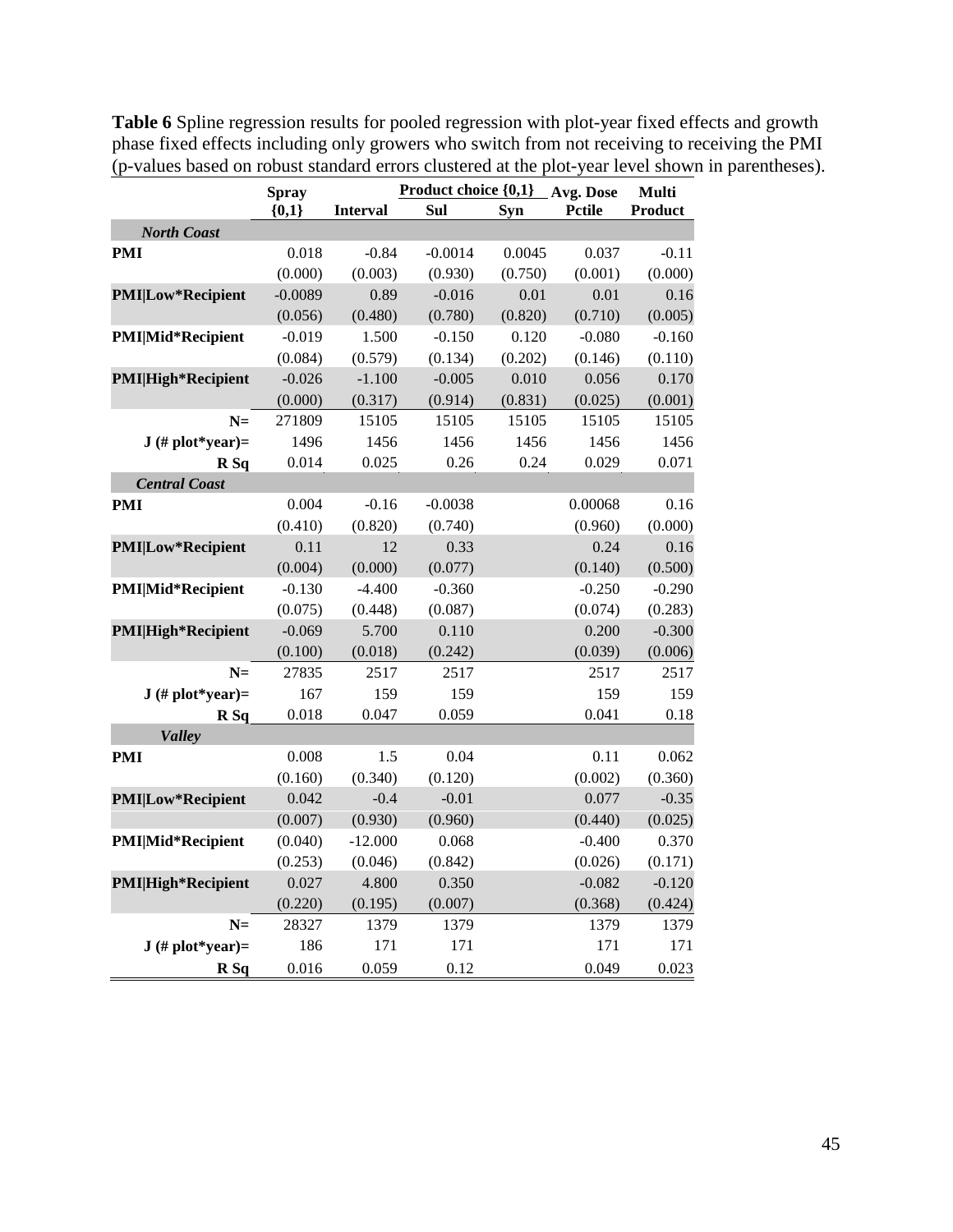**Table 7** Summary of level and response differences between PMI recipients and non-recipients.

|                                      | <b>North Coast</b>                                                                                                   | <b>Central Coast</b>                                                                                  | Valley                            |
|--------------------------------------|----------------------------------------------------------------------------------------------------------------------|-------------------------------------------------------------------------------------------------------|-----------------------------------|
| Level differences for PMI recipients |                                                                                                                      |                                                                                                       |                                   |
|                                      | Fewer sulfur treatments.<br>More synthetic treatments.<br>Lower sulfur dosage rates.<br>Higher syn. dosage rates.    |                                                                                                       |                                   |
|                                      | Response differences for PMI recipients                                                                              |                                                                                                       |                                   |
| <b>Low PMI</b><br>[0,30]             | Tighten intervals.                                                                                                   |                                                                                                       | Increase synthetic<br>treatments. |
| Mid PMI<br>[40, 50]                  | Constant sulfur dosage rate.<br>More cocktails.                                                                      | Higher pr(spray).                                                                                     | Increase synthetic<br>treatments. |
| <b>High PMI</b><br>[60, 100]         | Shift from sulfur to<br>synthetics.<br>Increase sulfur dosage rate.<br>Increase syn. dosage rate.<br>More cocktails. | Stretch intervals.<br>Increase sulfur treatments.<br>Increase sulfur dosage rate.<br>Fewer cocktails. | Fewer cocktails.                  |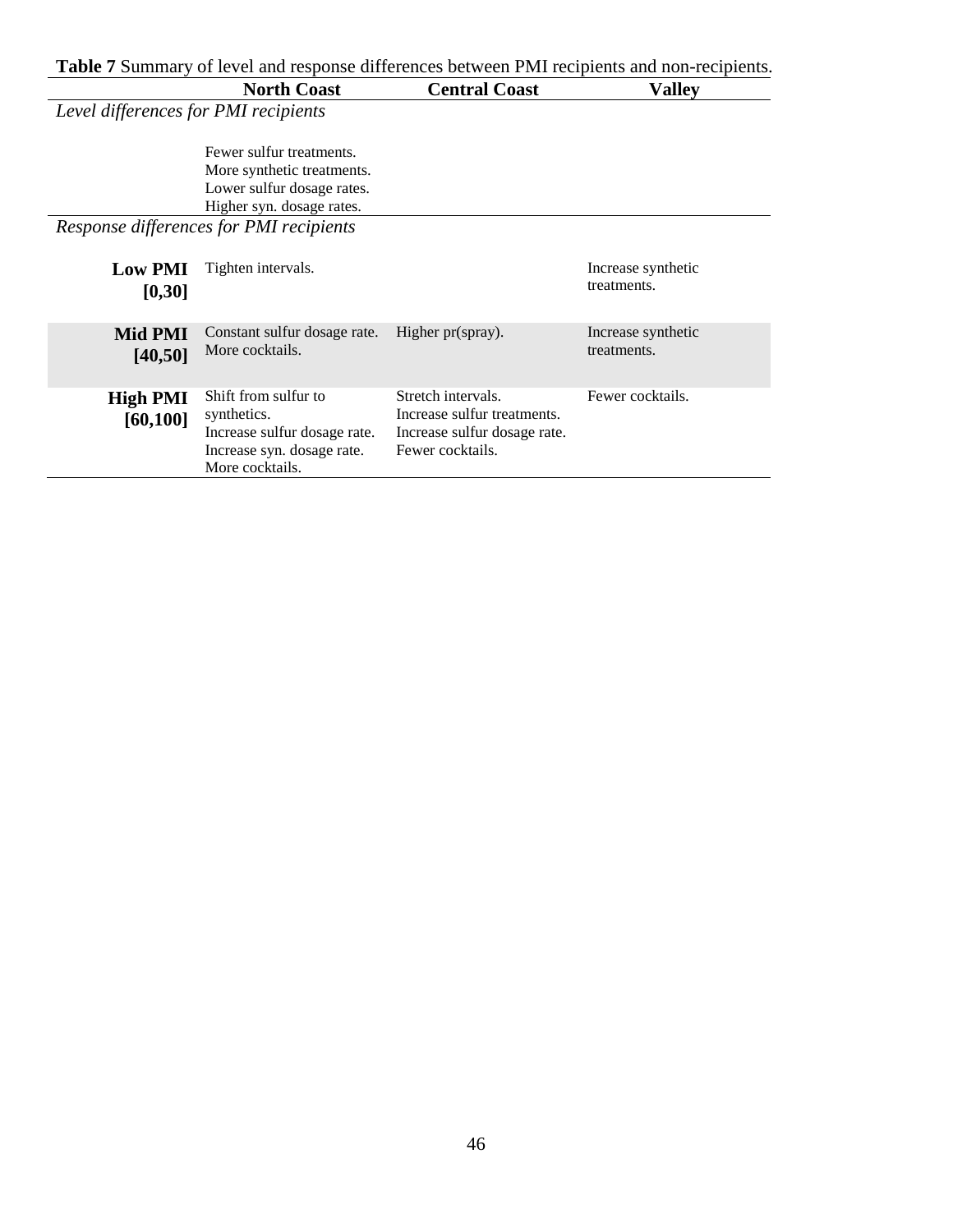|                         |                     | <b>Treatments Included</b> |                |  |  |
|-------------------------|---------------------|----------------------------|----------------|--|--|
| <b>Risk Score</b>       | <b>Received PMI</b> | All                        | <b>PM Only</b> |  |  |
| <b>Aggregate</b>        | No $(N=582)$        | 54.8                       | 37.6           |  |  |
|                         | Yes $(N=360)$       | 56.3                       | 41.5           |  |  |
|                         |                     | (0.190)                    | (0.002)        |  |  |
| <b>Surface Water No</b> |                     | 47.6                       | 34.7           |  |  |
|                         | Yes                 | 49.7                       | 42.5           |  |  |
|                         |                     | (0.360)                    | (0.001)        |  |  |
| <b>Groundwater No</b>   |                     | 49.2                       | 27.8           |  |  |
|                         | <b>Yes</b>          | 53                         | 33             |  |  |
|                         |                     | (0.090)                    | (0.000)        |  |  |
| <b>Soil</b>             | N <sub>0</sub>      | 47.4                       | 29.3           |  |  |
|                         | Yes                 | 50.7                       | 33.2           |  |  |
|                         |                     | (0.002)                    | (0.000)        |  |  |
| Air                     | N <sub>0</sub>      | 49.8                       | 32.2           |  |  |
|                         | Yes                 | 49.3                       | 33.2           |  |  |
|                         |                     | (0.620)                    | (0.300)        |  |  |

**Table 8** Mean PURE risk scores for PMI non-recipients and recipients with p-values based on t-test of different means assuming equal variances in parentheses.